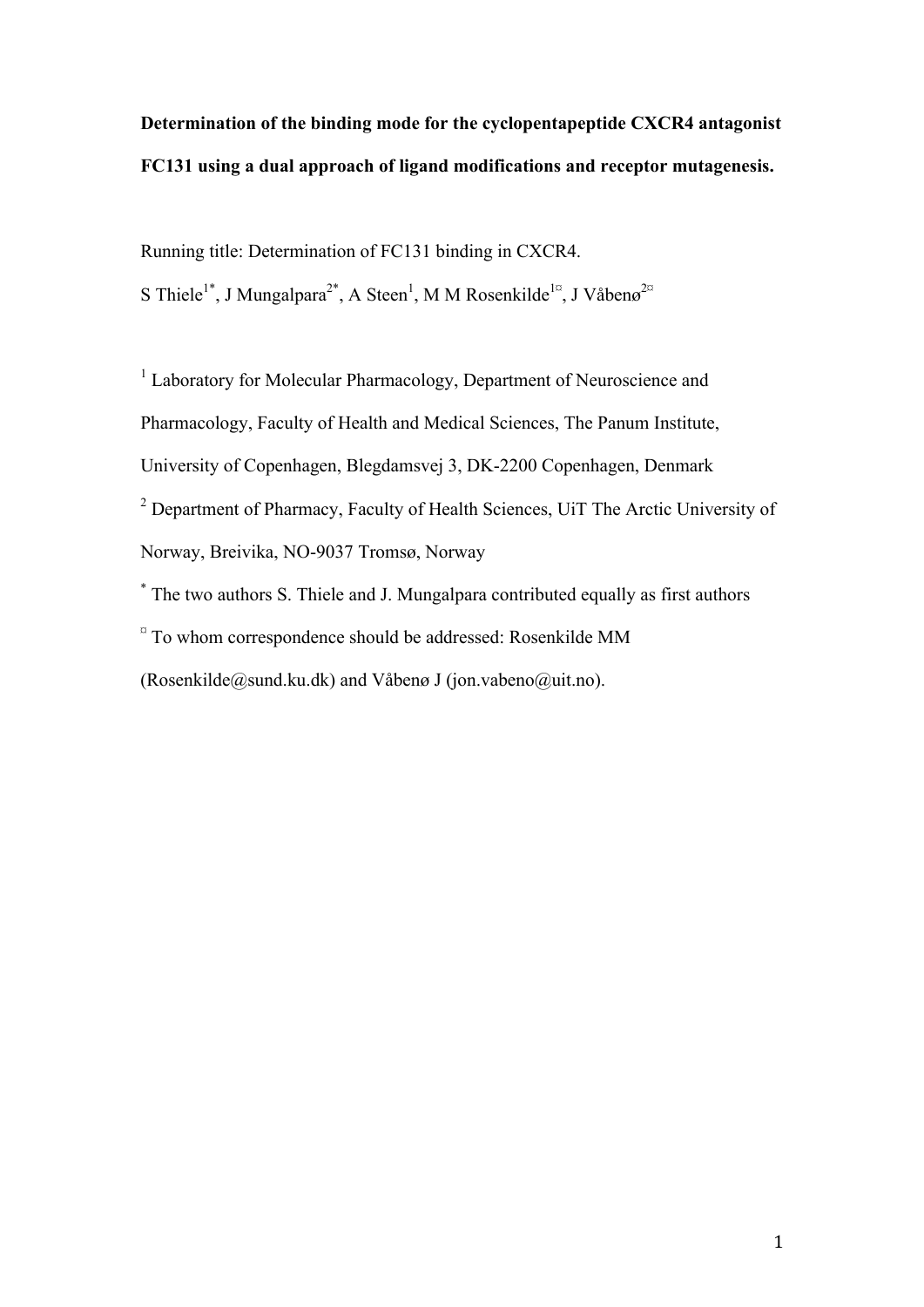#### **Abstract**

**Background and purpose**. The cyclopentapeptide FC131 (cyclo(-L-Arg<sup>1</sup>-L-Arg<sup>2</sup>-L- $2-Nal^3-Gly^4-D-Tyr^5$ -)) is an antagonist for CXC-chemokine receptor 4 (CXCR4), which plays a role in HIV-infection, cancer and stem cell recruitment. Binding modes for FC131 in CXCR4 have previously been suggested based on molecular docking guided by structure-activity relationship (SAR) data; however, none of these have been verified by *in vitro* experiments.

**Experimental approach**. Heterologous <sup>125</sup>I-12G5-competition binding and functional assays (inhibition of CXCL12-mediated activation) of FC131 and three analogues were performed on WT CXCR4 and 25 receptor mutants. Computational modelling was used to rationalize the experimental data.

**Key results**. The Arg<sup>2</sup> and 2-Nal<sup>3</sup> side chains of FC131 interact with residues in TM-3 ( $His<sup>113</sup>$ , Asp<sup>171</sup>) and TM-5 (hydrophobic pocket), respectively. Arg<sup>1</sup> forms chargecharge interactions with Asp<sup>187</sup> in ECL-2, while D-Tyr<sup>5</sup> points to the extracellular side of CXCR4. Furthermore, the backbone of FC131 interacts with the chemokine receptor-conserved Glu<sup>288</sup> via two water molecules. Intriguingly,  $\text{Tyr}^{116}$  and Glu<sup>288</sup> form a H-bond in CXCR4 crystal structures and mutation of either residue to Ala abolishes CXCR4 activity.

**Conclusions and implications**. Ligand modification, receptor mutagenesis and computational modelling approaches were used to identify the binding mode of FC131 in CXCR4, which was in agreement with binding modes suggested from previous SAR studies. Furthermore, insights into the mechanism for CXCR4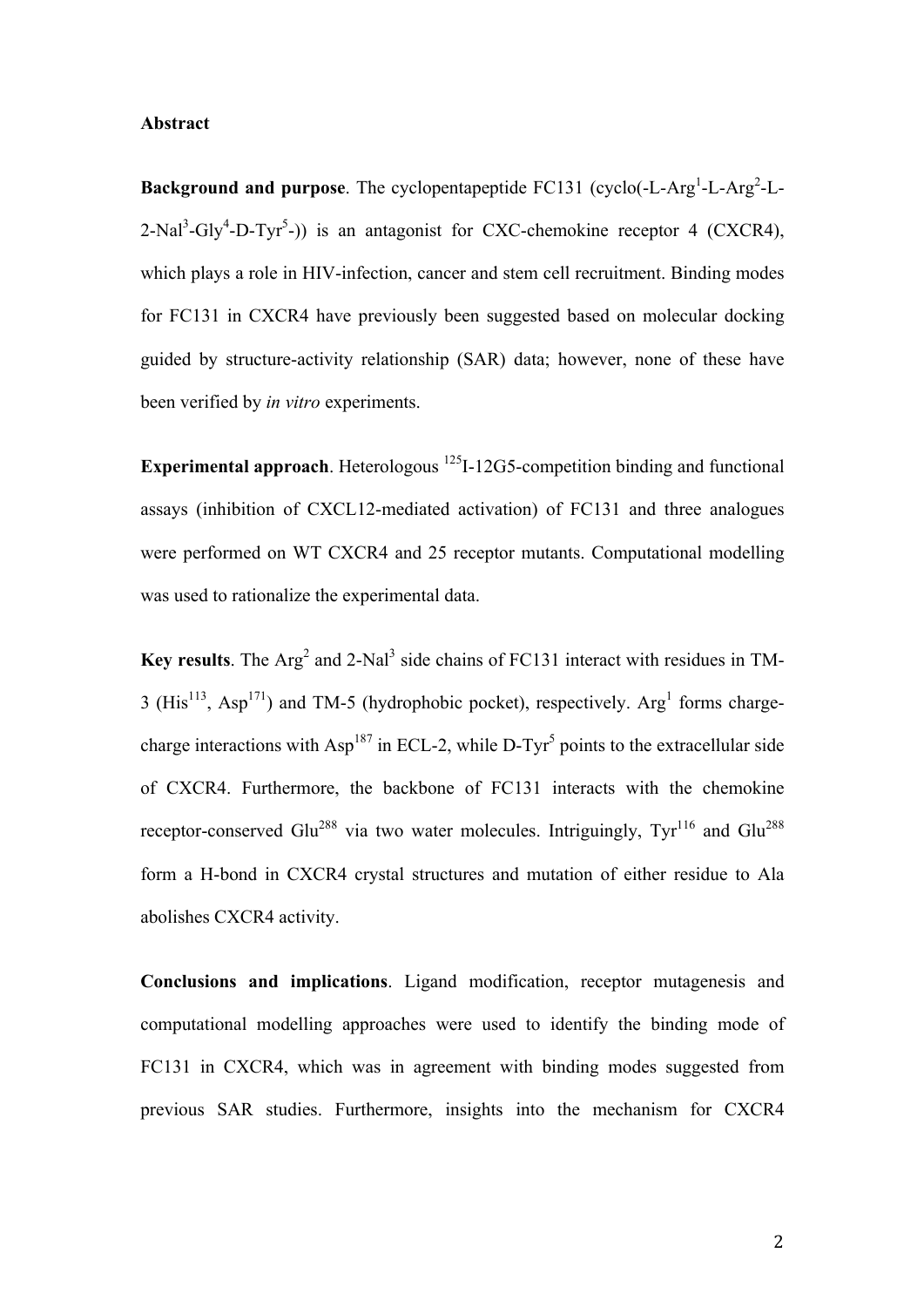activation by CXCL12 were gained. The combined findings will facilitate future design of novel CXCR4 antagonists.

**Keywords**. CXCR4, FC131, binding mode, receptor mutagenesis, SAR

**Abbreviations.** 2-Nal, 3-(2-naphthyl)alanine; 7TM, 7 transmembrane helix; Aib, 2 aminoisobutyric acid; Cit, citrulline; CXCR4, CXC-chemokine receptor 4; G-CSF, granulocyte colony-stimulating factor; HIV, human immunodeficiency virus; SAR, structure-activity relationship; WT, wildtype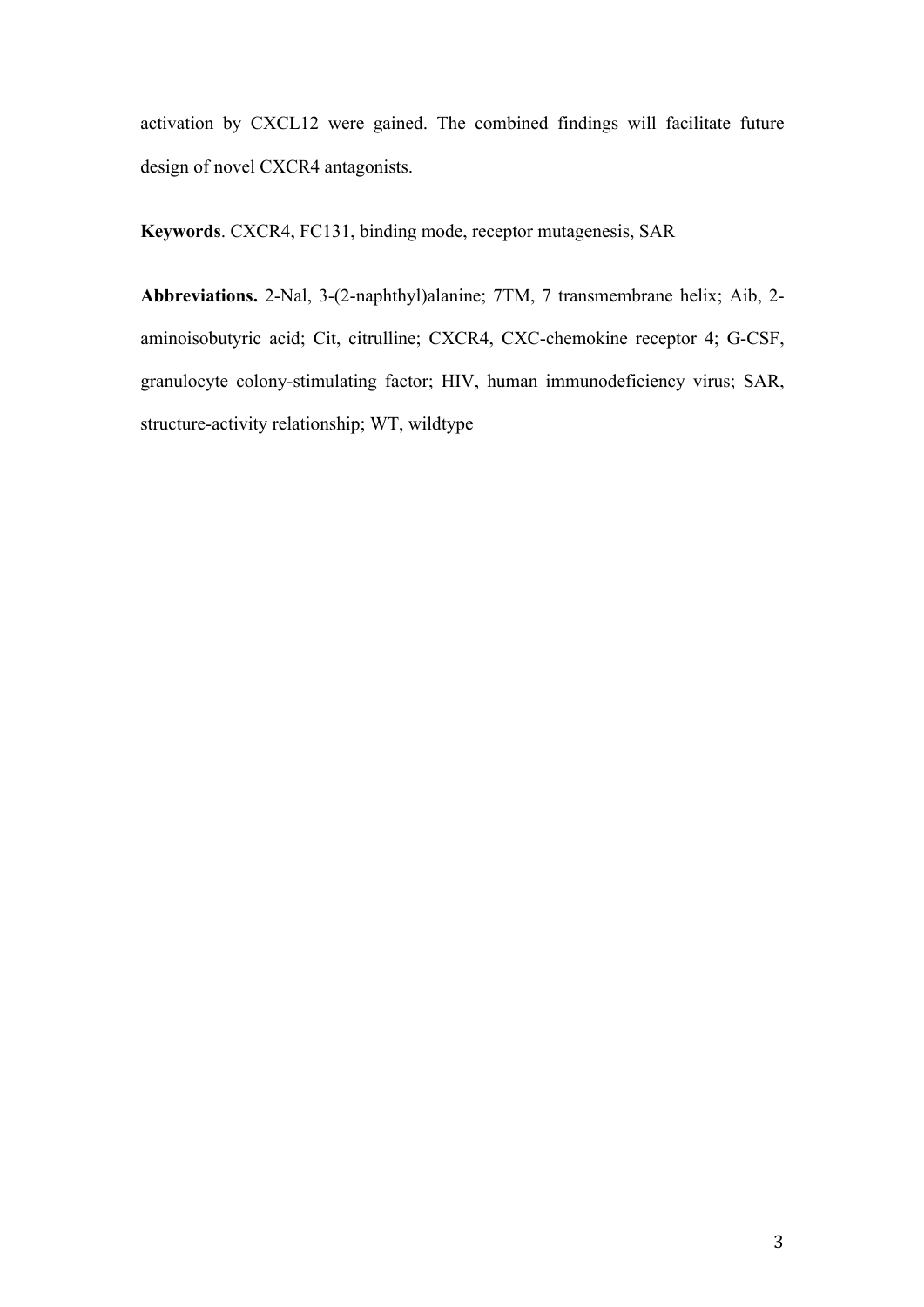#### **Introduction**

The chemokine receptor CXCR4 belongs to class A 7 transmembrane helix (7TM) receptors, also known as G protein-coupled receptors (GPCRs). It plays a role in HIV infection by being a cell-entry co-factor for T-cell tropic HIV strains (Feng, 1996; Berson, 1996) and is together with its endogenous agonist CXCL12 central for stem cell recruitment and cancer development, progression and metastasis (Murphy, 2000; Balkwill, 2004; Bachelerie, 2014). These implications have facilitated the development of drug candidates targeting CXCR4 (Choi, 2012). One of these, the bicyclam compound AMD3100 (plerixafor), was approved in 2008 for hematopoietic stem cell mobilization in patients with multiple myeloma and non-Hodgkin´s lymphoma (DiPersio, 2009a; DiPersio, 2009b; Micallef, 2009), although the initial indication was as an anti-HIV compound (De Clercq, 1994; Steen, 2009).

The polyphemusin II-derived peptides are a large class of CXCR4 antagonists that include the 14-mer T140 (Tamamura, 1998) and analogues, e.g. CVX15 (Wu, 2010), as well as the cyclic pentapeptide FC131 (Figure 1A) and analogues (Fujii, 2003). The cyclopentapeptide CXCR4 antagonists were designed by combining the four most important residues of T140  $(Arg^2, 2-Nal^3, D-Tyr^5,$  and  $Arg^{14}$ ) with a Gly residue to give a cyclopentapeptide library (Tamamura, 2000; Fujii, 2003). The optimal combination of sequence and stereochemistry was shown to be cyclo(-L-Arg<sup>1</sup>-L-Arg<sup>2</sup>-L-2-Nal<sup>3</sup>-Gly<sup>4</sup>-D-Tyr<sup>5</sup>-), i.e. FC131, which displays nanomolar affinity and potency at CXCR4 (Fujii, 2003) and serves as lead compound for development of more drug-like peptidomimetic CXCR4 antagonists. SAR studies of FC131 have shown that although a positive charge is preferred at position 1, substitution of  $Arg<sup>1</sup>$  with the uncharged citrulline (Cit), or even less structurally related amino acids, is tolerated (Tamamura,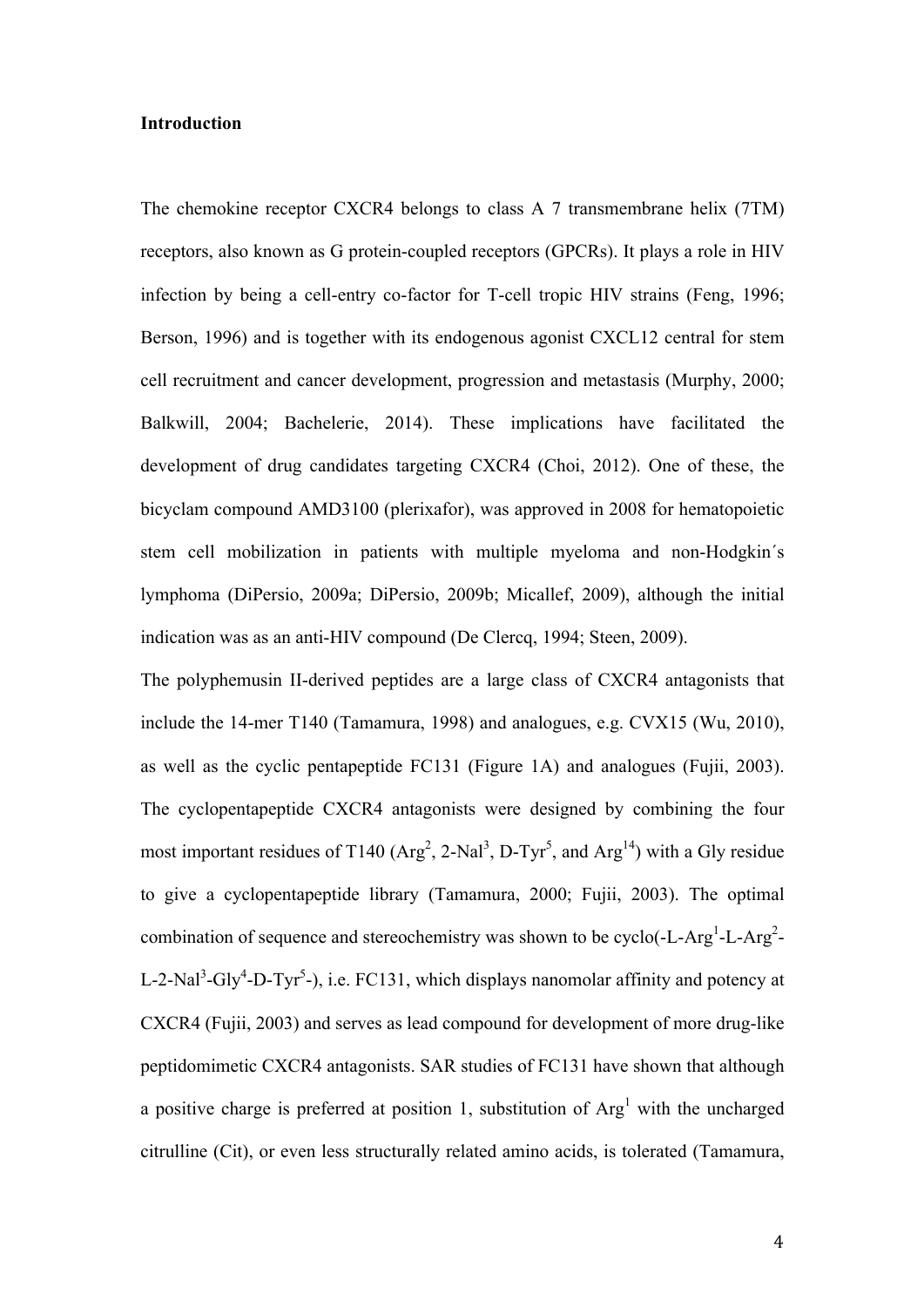2005a; Demmer, 2011; Mungalpara 2012). In contrast,  $Arg<sup>2</sup>$  is a crucial functionality and minor modifications abolish activity (Tamamura, 2005b; Demmer, 2011; Mungalpara 2012). The aromatic residues in position 3 (2-Nal<sup>3</sup>) and 5 (D-Tyr<sup>5</sup>) are also important for proper function; importantly, position 3 requires conservation as 2- Nal (Tamamura, 2005b; Mungalpara, 2013) while position 5 allows for some modifications (Tamamura, 2005b; Tanaka, 2009; Mungalpara, 2013).

Several computational models for binding of peptide antagonists to CXCR4 have been suggested. The first models for T140 (Trent, 2003) and FC131 (Våbenø, 2006a; Kawatkar, 2011) were based on the crystal structure of bovine rhodopsin (Palczewski, 2000); however, the subsequent publication of the crystal structures of CXCR4 (Wu, 2010) revealed significant structural differences between rhodopsin and CXCR4. The co-crystal complex between CXCR4 and CVX15, a 16-mer analogue of T140, also showed that peptide CXCR4 antagonists bind differently than previously suggested. Based on molecular docking to this crystal structure, guided by SAR data, more reliable binding models have since emerged for the cyclopentapeptide antagonists (Demmer, 2011; Yoshikawa, 2012; Kobayashi, 2012; Mungalpara, 2012; Mungalpara, 2013). These models collectively suggest an interaction between  $Arg<sup>1</sup>$  of FC131 and Asp<sup>187</sup> (in ECL-2) and Asp<sup>97</sup> in TM-2, while Arg<sup>2</sup> interacts with His<sup>113</sup>  $(TM-3)$  and  $Asp<sup>171</sup>$  (TM-4). (The position of residues according to the Baldwin/Schwartz- (Schwartz, 1994; Baldwin, 1997) and the Ballesteros/Weinsteinnumbering system (Ballesteros, 1995) is given in the tables.) Furthermore, the 2-Nal<sup>3</sup> side chain is located in a hydrophobic pocket facing  $TM-5$ , while  $D-Tyr^5$  is proposed to interact with either Glu<sup>32</sup> in the N-terminus,  $Tvr^{45}$  in TM-1, or aromatic residues in ECL-2. Moreover, the chemokine-receptor conserved Glu<sup>288</sup>, a residue often involved in binding of positively charged small-molecule ligands (Rosenkilde, 2006), is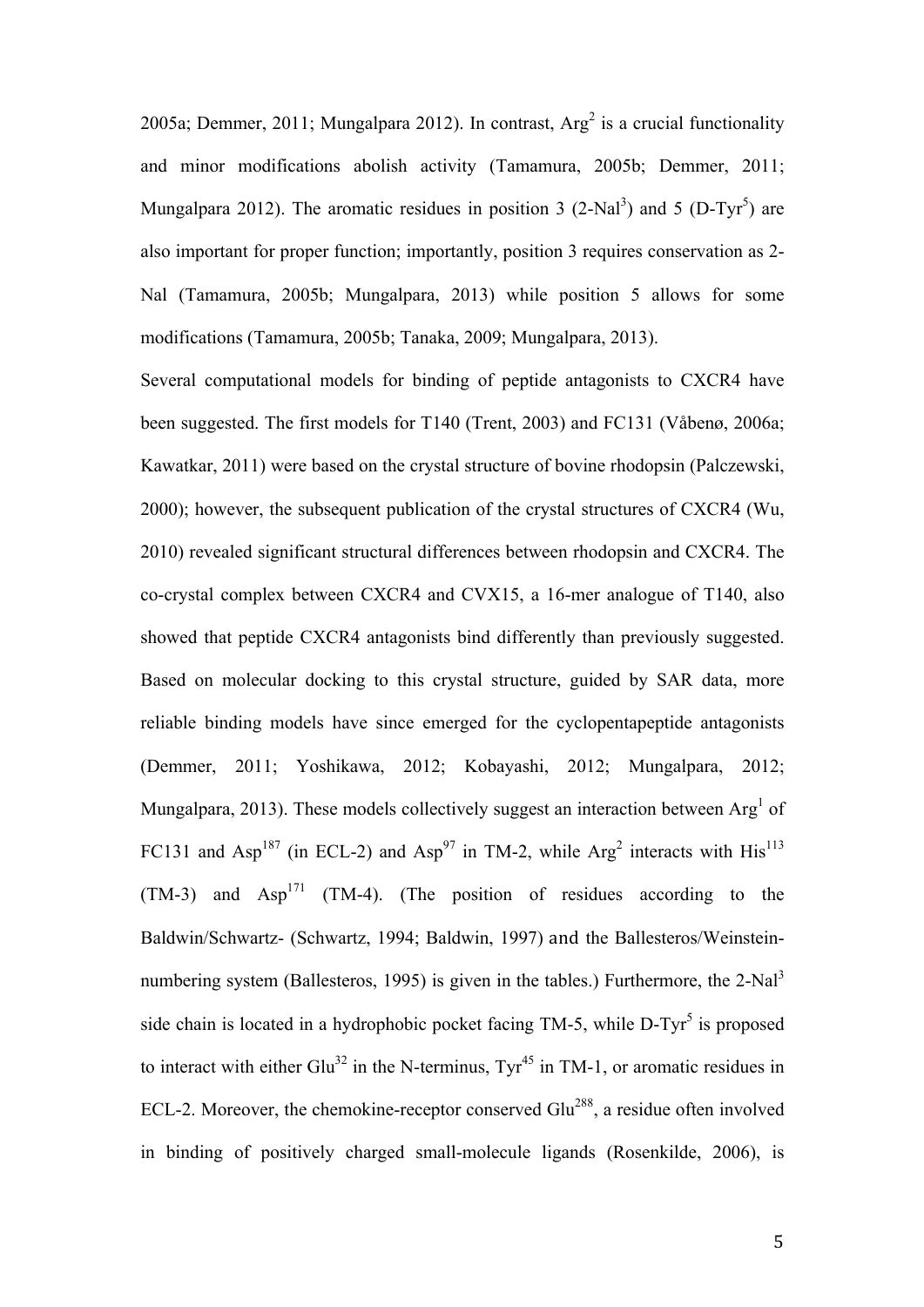suggested to interact indirectly with FC131 via water molecules (Yoshikawa, 2012; Mungalpara, 2012). Thus, in line with reported SAR for FC131, the crucial  $Arg<sup>2</sup>$  and 2-Nal<sup>3</sup> side chains bind deep in the receptor main binding crevice, while the less important  $Arg<sup>1</sup>$  and D-Tyr<sup>5</sup> side chains experience a larger degree of conformational flexibility and are partly solvent-exposed, facing the extracellular surface of the receptor (Mungalpara, 2013). However, none of these computational models has been accompanied by *in vitro* experiments that verify the suggested binding modes.

To determine the binding mode for the lead cyclopentapeptide CXCR4 antagonist FC131, we here report experimental studies that involve modifications of both receptor and ligand. Thus,  $FC131$  and the three analogues  $[Cit^1]FC131$  (substitution of the positively charged L-Arg in position 1 with the neutral L-citrulline),  $[Ab<sup>1</sup>]FC131$  (substitution of Arg<sup>1</sup> with the small hydrophobic 2-aminoisobutyric acid) and [D-Arg<sup>1</sup>]FC131 (opposite stereochemistry in position 1) (Figure 1B), were tested in a library of 25 CXCR4 mutations including Ala-, Asn- or Trp-substitutions of residues in TM-1 to -7 and ECL-2 (Figure 1C) in  $^{125}$ I-12G5-binding and receptoractivation assays. This combined approach is the first of its kind to directly investigate the binding mode for FC131 in CXCR4 with *in vitro* experiments. Interestingly, the receptor-mutagenesis also revealed residues important for CXCL12 induced receptor activation. The combined findings provide new experimental insight into the molecular mechanisms of CXCR4 antagonism and will facilitate future design of novel CXCR4 antagonists.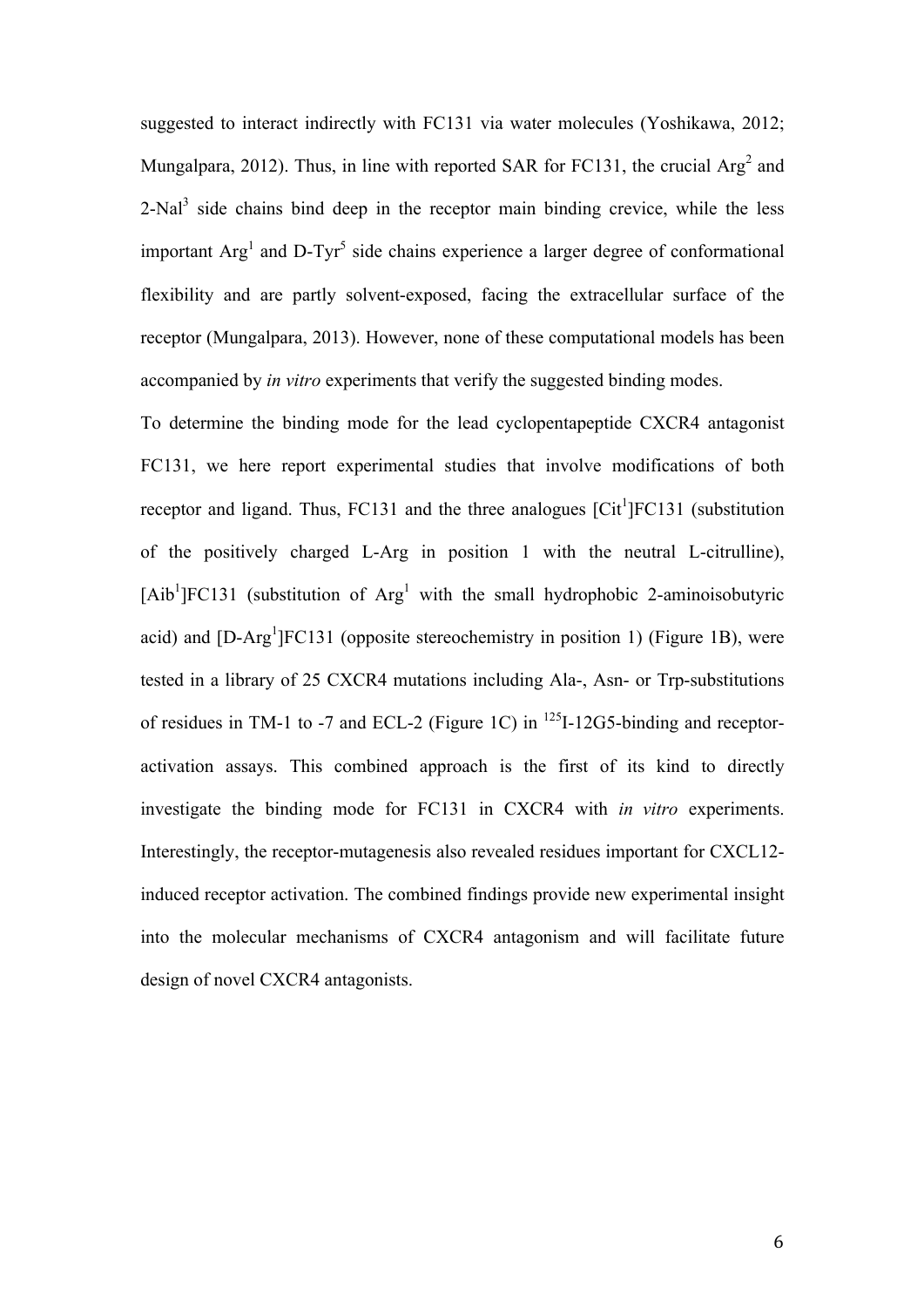#### **Methods**

*Materials -* All reagents and solvents were purchased and used as received without further purification. The human chemokine CXCL12 was purchased from Peprotech (NJ, USA). Human CXCR4 receptor cDNA was kindly provided by Timothy NC Wells (GSK, UK).  $[^{3}H]$ -myo-Inositol (PT6-271), SPA beads and  $^{125}I$ -Bolton-Hunter reagent were purchased from Perkin Elmer (MA, USA). 12G5 antibody was kindly provided by Jim Hoxie (University of Pennsylvania, Philadelphia, PA, USA) and was iodinated in house as described previously (Rosenkilde, 2004). cDNA for the promiscuous chimeric G protein G**Δ**6qi4myr (abbreviated Gqi4myr) was kindly provided by Evi Kostenis (University of Bonn, Germany) (Kostenis, 1998). Primers for mutations were bought from TAG Copenhagen (Copenhagen, Denmark). The stock solution and dilutions of peptide antagonists were made in water. Stock solution and all dilutions of CXCL12 were made in buffer  $(1 \text{ mM acetic acid} + 0.1\% \text{ BSA})$ .

*Compounds -* Complete details of the synthesis and characterization of the cyclopentapeptide ligands FC131,  $[Cit^1]FC131$ ,  $[Aib^1]FC131$  and  $[D-Arg^1]FC131$ have been reported earlier (Mungalpara, 2012).

*Site-directed mutagenesis -* Receptor mutations were introduced by the polymerase chain reaction overlap extension technique or the QuikChange technique (Agilent Technologies, CA, USA) using WT CXCR4 as template. All reactions were carried out using Pfu polymerase (Stratagene, CA, USA) under conditions recommended by the manufacturer. The mutations were cloned into the eukaryotic expression vector pcDNA3.1+ (Invitrogen, UK) and verified by restriction endonuclease digestion and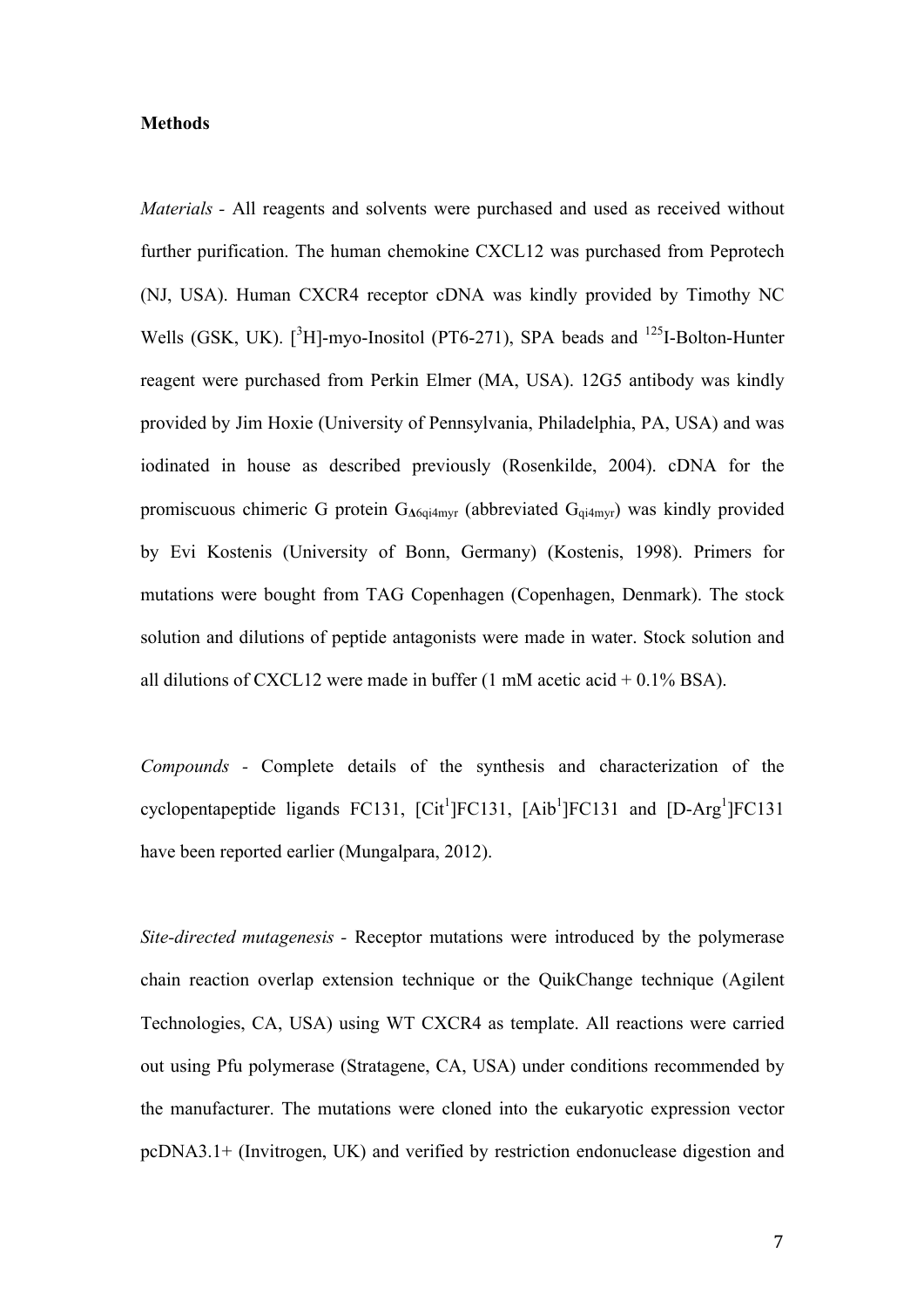DNA sequencing (Eurofins MWG Operon, Germany).

*Transfections and tissue culture -* COS-7 cells were grown in Dulbecco's modified Eagle's medium (DMEM) with Glutamax (Invitrogen, UK) supplemented with 10% fetal bovine serum (FBS), 180 units/ml penicillin and 45 µg/ml streptomycin (PenStrep) at 37 °C in a 10%  $CO<sub>2</sub>/90%$  air-humidified atmosphere. Transfection of cells was carried out by the calcium phosphate precipitation method (Rosenkilde, 1994; Kissow, 2012). Briefly, plasmid DNA (20 µg of receptor cDNA and 30 µg of the chimeric G protein  $Ga_{q_i4myr}$  for IP-assays or 40 µg receptor cDNA for <sup>125</sup>I-12G5binding assays) were mixed with TE-buffer (10 mM Tris-HCl, 2 mM EDTA-Na<sub>2</sub>, pH 7.5) and 30 µl calcium chloride (2 M) to a total volume of 480 µl, and was then added to the same amount of HEPES buffered saline (280 mM NaCl, 50 mM HEPES, 1.5 mM Na<sub>2</sub>HPO<sub>4</sub>, pH 7.2). Precipitation was allowed for 45 min at room temperature, after which the precipitate together with  $300 \text{ µl}$  chloroquine  $(2 \text{ mg/ml})$  in  $10 \text{ ml}$ culture media was added to the  $6 \times 10^6$  COS-7 cells seeded the day before. Transfection was stopped after 5 h by replacing media and cells were incubated overnight.

*Functional assay -* The potency was measured using inositol-phosphate (IP) accumulation assays. In brief, one day after transfection COS-7 cells  $(1.5 \times 10^5$ cells/well) were incubated for 24 h with 2  $\mu$ Ci of  $[^{3}H]$ -myo-inositol in 0.3 ml of growth medium per well in a 24-well plate. The following day, cells were washed twice in PBS and were incubated in 0.2 ml of Hank's balanced salt solution (Invitrogen, U.K.) supplemented with 10 mM LiCl at 37  $^{\circ}$ C in the presence of various concentrations of ligands for 90 min. All mutations were tested for their ability to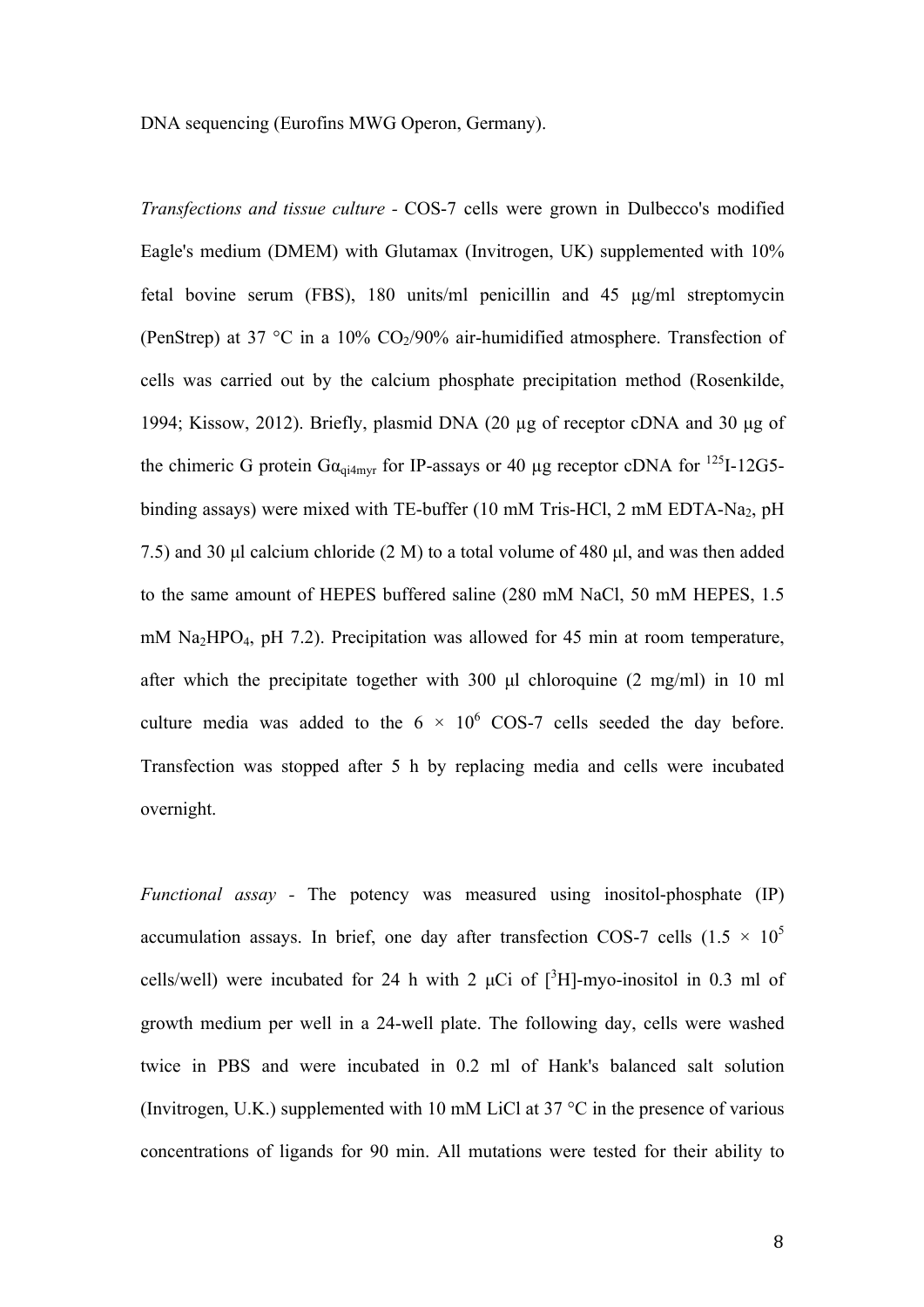become activated by CXCL12 using concentrations from 10 pM to 0.1  $\mu$ M. The IC<sub>50</sub> of the antagonists were determined in cells activated by CXCL12 to approximately 80% of CXCL12  $E_{\text{max}}$ . The antagonists (in a range from 1 nM to 100  $\mu$ M) were added 10 min prior to addition of CXCL12, and co-incubated with CXCL12 for 90 min. Assay-medium was then removed, and cells were extracted by addition of 1 ml of 10 mM formic acid to each well, followed by incubation on ice for 30**-**60 min. The generated  $[3H]$ inositol-phosphates were purified on an AG 1-X8 anion exchange resin. After addition of multipurpose liquid scintillation cocktail (Gold Star, Triskem-International, France), radiation was counted in a Beckman Coulter counter LS6500. As an alternative assay measuring IP accumulation, the scintillation proximity assay (SPA)-IP was sometimes used. In brief, one day after transfection, COS-7 cells (35.000 cells/well) were incubated with  $[3H]$ myo-inositol (5 µl/ml, 2 µCi/ml) in 0.1 ml of media overnight in a 96-well plate. The next day, cells were treated as mentioned above with volumes adjusted as follows: 100 µl of reaction solution with LiCl and 50  $\mu$ l ice cold formic acid (10 mM, 50  $\mu$ l/well). The [<sup>3</sup>H]inositol-phosphates in the formic acid cell lysates were thereafter quantified by Ysi-poly-D-Lys coated SPA beads. Briefly, 20 µl of cell extract was mixed with 80 µl of SPA bead suspension in H<sub>2</sub>O (12.5  $\mu$ g/ $\mu$ l) to give a final volume of 100  $\mu$ l in a PicoPlate-96 white plate. Plates were sealed, agitated for at least 30 min and centrifuged (5 min, 1500 rpm). SPA beads were allowed to settle and react with the extract for 8 h before radioactivity was determined using a Packard Top Count NXT™ scintillation counter (PerkinElmer, MA, USA). All determinations were made in duplicate. These overall readouts have earlier been used effectively for CXCR4 and other chemokine receptors and were found to give comparable results (Brandish, 2003; Thiele, 2012; Mungalpara, 2012).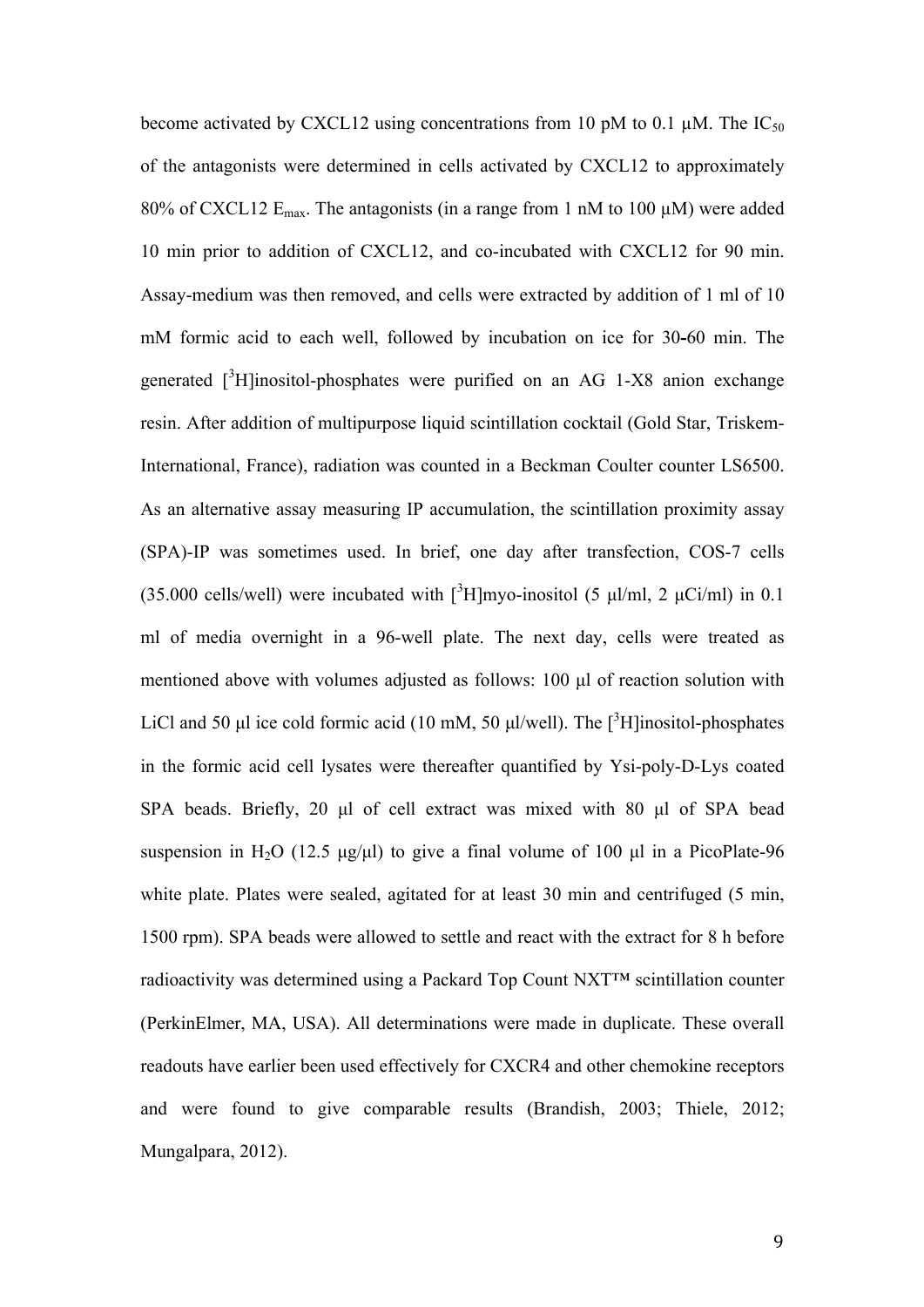*Binding experiments* - Cells were transfected as described above. The number of cells seeded per well was determined by the apparent receptor expression efficiency and was aimed at obtaining 5-10% specific binding of the added radioactive ligand. Two days after transfection, cells were assayed by competition binding for 3 h at 4 °C using 10-15 pM  $^{125}$ I-12G5 plus unlabelled ligand in 0.2 ml (in 24-well-plates, up to 150.000 cells/well) or 0.1 ml (96-well plates, up to 35.000 cells/well) of 50 mM HEPES buffer, pH 7.4, supplemented with 1 mM CaCl<sub>2</sub>, 5 mM MgCl<sub>2</sub>, and  $0.5\%$ (w/v) bovine serum albumin in 24-well plates. The binding of  $^{125}I-12G5$  was competed for with increasing concentrations of the unlabelled ligand ranging from 10 pM to 100 nM (12G5) or from 1 nM to 100  $\mu$ M (FC131, [Cit<sup>1</sup>]FC131, [Aib<sup>1</sup>]FC131 or [D-Arg<sup>1</sup>]FC131). After incubation, cells were washed quickly two times in 4  $^{\circ}$ C binding buffer supplemented with 0.5 M NaCl. Cells were lysed by addition of 0.5 ml carbamide solution (18% acetic acid, 8 M urea,  $2\%$  v/v P-40) and radioactivity was counted in a WALLAC Wizard Gamma Counter. Nonspecific binding was determined in the presence of 0.1 µM unlabelled 12G5. Determinations were made in duplicate.

*Enzyme-linked immunosorbent assay (ELISA)* - COS-7 cells were seeded in 96-well plates (6  $\times$  10<sup>3</sup> cells/well) and transfected with 12.5 ng/well N-terminally FLAGtagged receptor DNA using lipofectamine transfection according to manufacturers instructions (Invitrogen, CA, USA). Two days after transfection, cells were washed in Tris-buffered saline (TBS; 0.05 M Tris Base, 0.9% NaCl, pH7.6), fixed in 3.7% formaldehyde for 15 min at room temperature, washed three times in TBS and incubated in TBS with 2% BSA for 30 min. The cells were then incubated for 2 h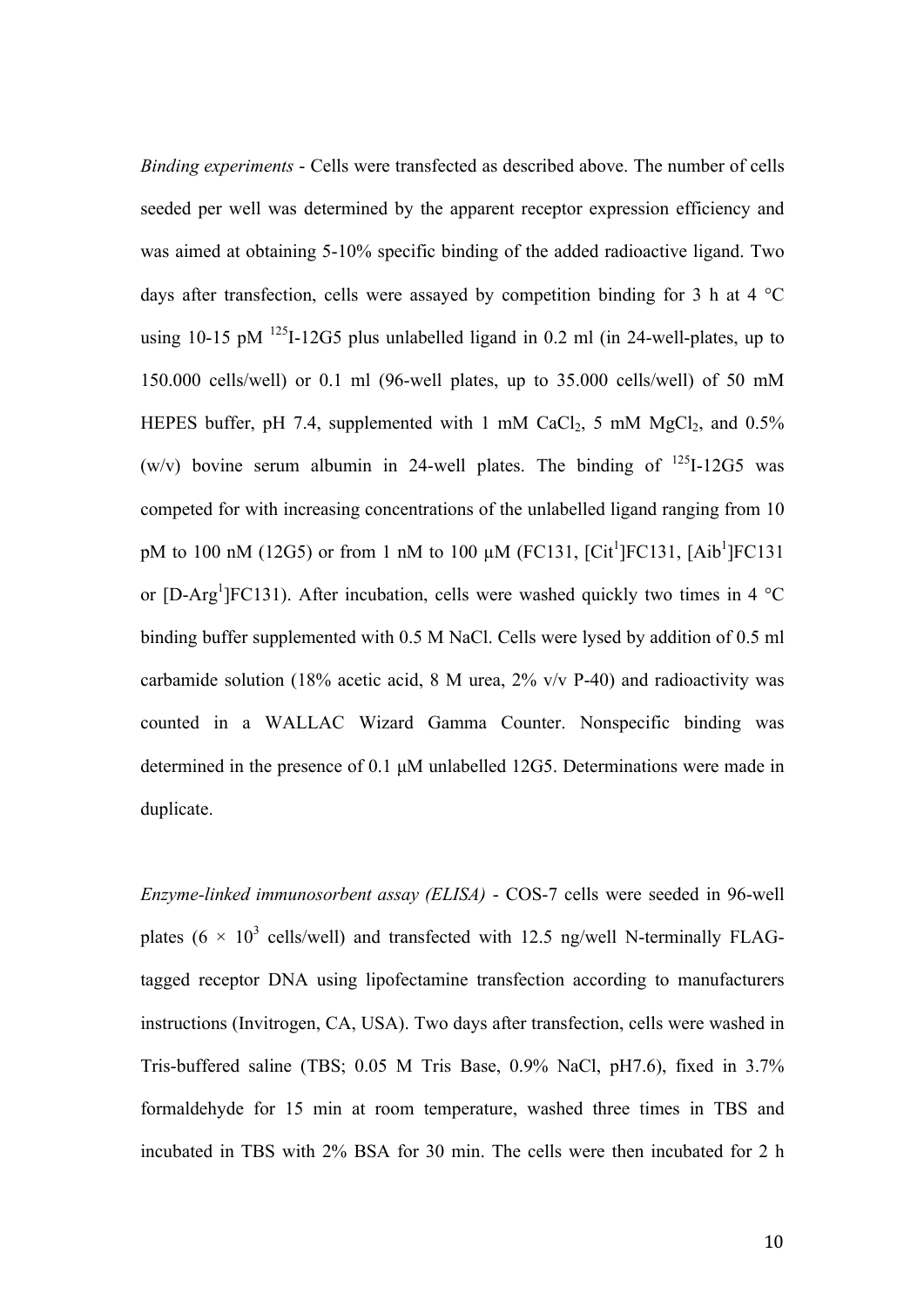with anti-FLAG M1-antibody (Sigma-Aldrich, MO, USA) at 2  $\mu$ g/ml in TBS with 1 mM CaCl<sub>2</sub> and 1% BSA. After three washes with TBS supplemented with 1 mM CaCl2, the cells were incubated with goat anti-mouse HRP-conjugated antibody at 0.8 µg/ml (Thermo Fisher Scientific, IL, USA) for 1 h. The immunoreactivity was revealed by addition of TMB Plus substrate (Kem-En-Tec, Taastrup, Denmark) after three additional washes, and the reaction was stopped with  $0.2 M H<sub>2</sub>SO<sub>4</sub>$ . Absorbance was measured at 450 nm on a Wallac Envision 2104 Multilabel Reader (PerkinElmer, MA, USA).

*Molecular docking -* Docking of the cyclopentapeptide ligands to the CXCR4 receptor was performed as described earlier (Mungalpara, 2012). Briefly, the X-ray structure of human CXCR4 (bound to CVX15, PDB code 3OE0) (Wu, 2010) was prepared with the Protein Preparation Wizard workflow (Schrödinger Suite 2011 Protein Preparation Wizard; Epik version 2.2, Schrödinger, LLC, New York, NY, 2011; Impact version 5.7, Schrödinger, LLC, New York, NY, 2011; Prime version 2.3, Schrödinger, LLC, New York, NY, 2011), and our previously reported bioactive backbone conformation for FC131 (Våbenø, 2006b) was used to build the structure of the cyclopentapeptide ligands. The ligands were docked using Schrödingers inducedfit docking workflow (Schrödinger Suite 2012 Induced Fit Docking protocol; Glide version 5.8, Schrödinger, LLC, New York, NY, 2012; Prime version 3.1, Schrödinger, LLC, New York, NY, 2012), which takes the conformational flexibility of both ligand and receptor residues into account. Asp<sup>187</sup> was used as centroid for the docking box (a cube with 26 Å length) and a H-bond constraint was applied to the carboxylate oxygen atoms of  $Asp<sup>171</sup>$ . As the side chain of  $Asp<sup>188</sup>$  partly restricted access to  $Asp<sup>171</sup>$ , the "trim" option was used for  $Arg<sup>188</sup>$ , i.e. the side chain is replaced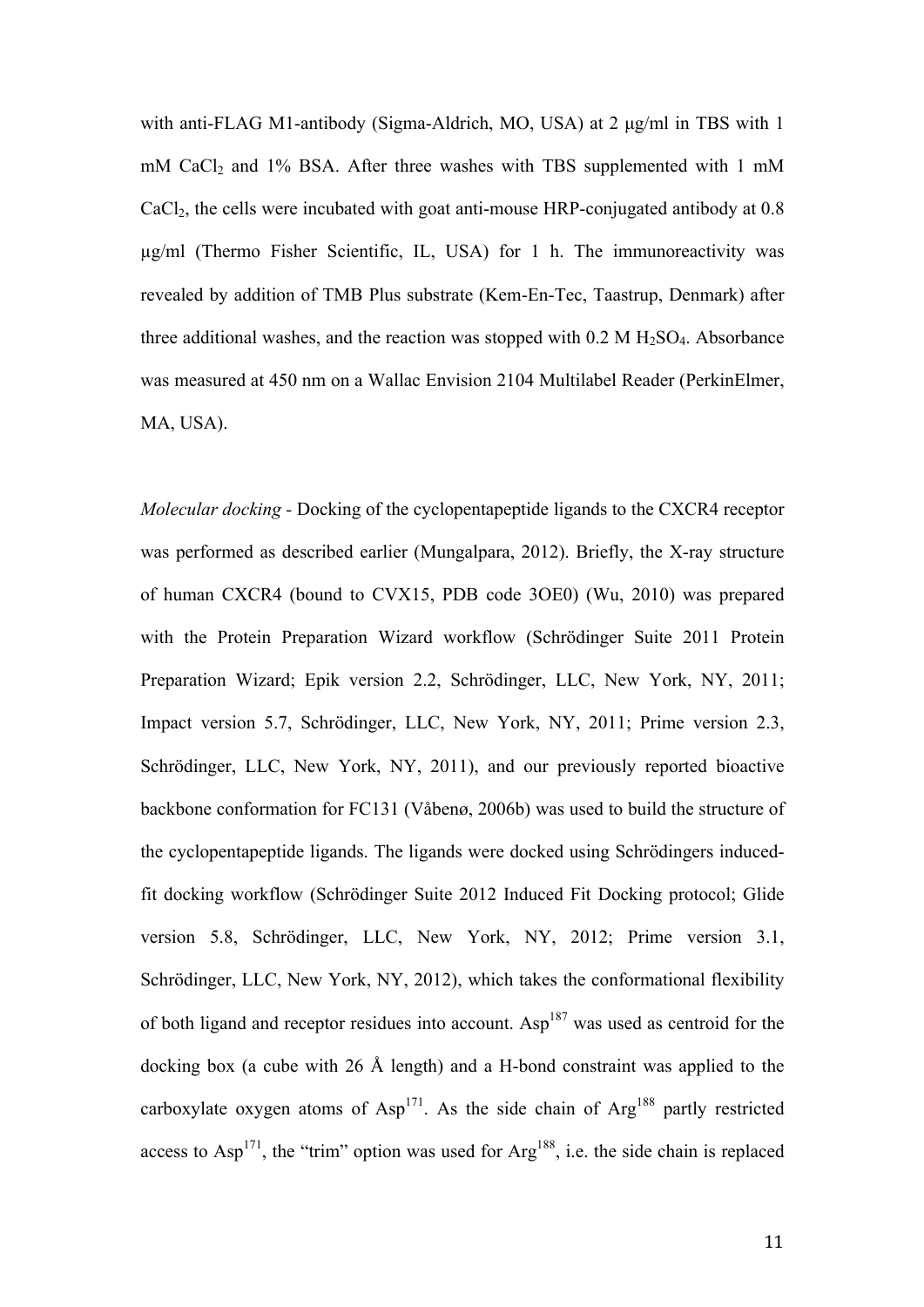with a methyl group (alanine) in the initial docking step and then placed back in the final redocking step. For all four ligands, 100 initial poses were generated, and the top 10 optimized poses were retrieved.

*Data analysis and statistics -* Statistical analyses were performed using the GraphPad Prism 5 software (GraphPad Software, San Diego, CA). The  $EC_{50}$  and  $IC_{50}$  values represent the mean of at least three independent experiments (except for  $\lbrack \text{Cit}^1 \rbrack$   $\lbrack \text{FC131} \rbrack$ and  $[Ab<sup>1</sup>]FC131$  in 125G-binding to Y116A) performed in duplicates (for exact number of experiments, see tables). In cases of incomplete sigmoidal curves (plateau not reached), the curves were extrapolated to baselines (see below) to predict an  $EC_{50}$ or IC<sub>50</sub>. If this seemed unjustified,  $logEC_{50}/IC_{50}$  values were indicated as >-4 or >-7 in the tables. P values were calculated using unpaired two-tailed t-test with 95% confidence intervals. Dose-response curves represent averaged, normalized curves. The normalizations were done as follows: (1) In the functional assay, cells were activated to approximately 80% by addition of an appropriate concentration of CXCL12 (see section on functional assay). This activation was set to 100% in each individual experiment, while the background-response observed for transfected cells in absence of ligand was set to 0%. The average of these normalized curves for each assay ("row means" in Prism 5) was then calculated. (2) In the  $^{125}I-12G5$  binding assays,  $100\%$  equals maximum  $^{125}$ I-12G5 binding to receptor-expressing cells in the absence of unlabelled ligand, while 0% equals the unspecific binding observed with 0.1 µM 12G5.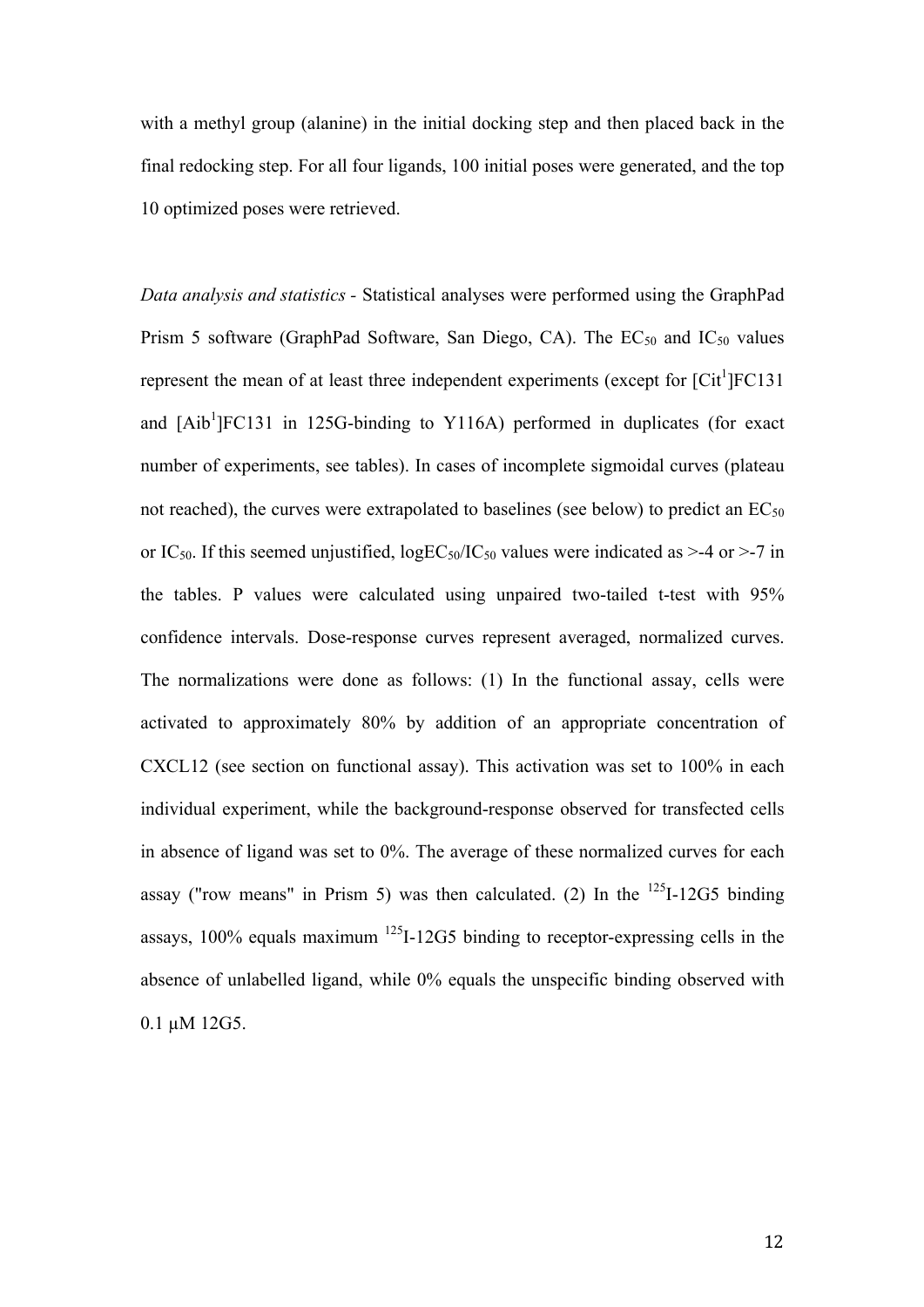### **Results**

#### *Expression and functionality of mutant receptors.*

A library of 25 CXCR4 mutations with Ala-, Asn- and steric hindrance substitutions of residues located in TM-1 to -7 and ECL-2 (Figure 1C) was created based on previously suggested binding modes of FC131 (Demmer, 2011; Yoshikawa, 2012; Mungalpara, 2012) and the ability of the residues to engage in H-bond, charge-charge, and hydrophobic interactions. Thus, these residues constituted likely interaction sites for the main functionalities of FC131, i.e. the positively charged side chains of  $Arg<sup>1</sup>$ and  $Arg<sup>2</sup>$ , the aromatic side chains of 2-Nal<sup>3</sup> and D-Tyr<sup>5</sup>, and the peptide backbone. Initially, WT CXCR4 and all mutant receptors were tested for their surface expression using ELISA, and for their functional response towards the endogenous chemokine CXCL12 using COS-7 cells transiently transfected with receptor and the  $Ga_i$ - to  $Ga_{q}$ signal-converting chimeric  $G_{\alpha}$  subunit  $G_{qi4mvr}$ , thus measuring accumulation of intracellular inositol-phosphate (Table 1, Figure 1D). The majority of receptors displayed expression levels from 47-111% of WT. R183A, I259W and W94A ranged at the lower end of the scale with 18%, 34% and 39% of WT expression, respectively, while two receptors (R188A and H281A) showed expression levels higher than 130% compared to WT (Table 1). I259A and Q200A displayed the lowest expression with 4.7% and 3.0% of WT-level; however, both receptors showed good responses towards CXCL12, demonstrating that they were functional and correctly folded. Likewise, the majority of the receptors showed good responses towards CXCL12 (Table 1, Figure 1D). Only W94A, D97A and D187A resulted in 8.6- to 14-fold decreased potencies compared to WT CXCR4 and no response was observed for Y116A and E288A (discussed below), despite good surface expression (Table 1, Figure 1D).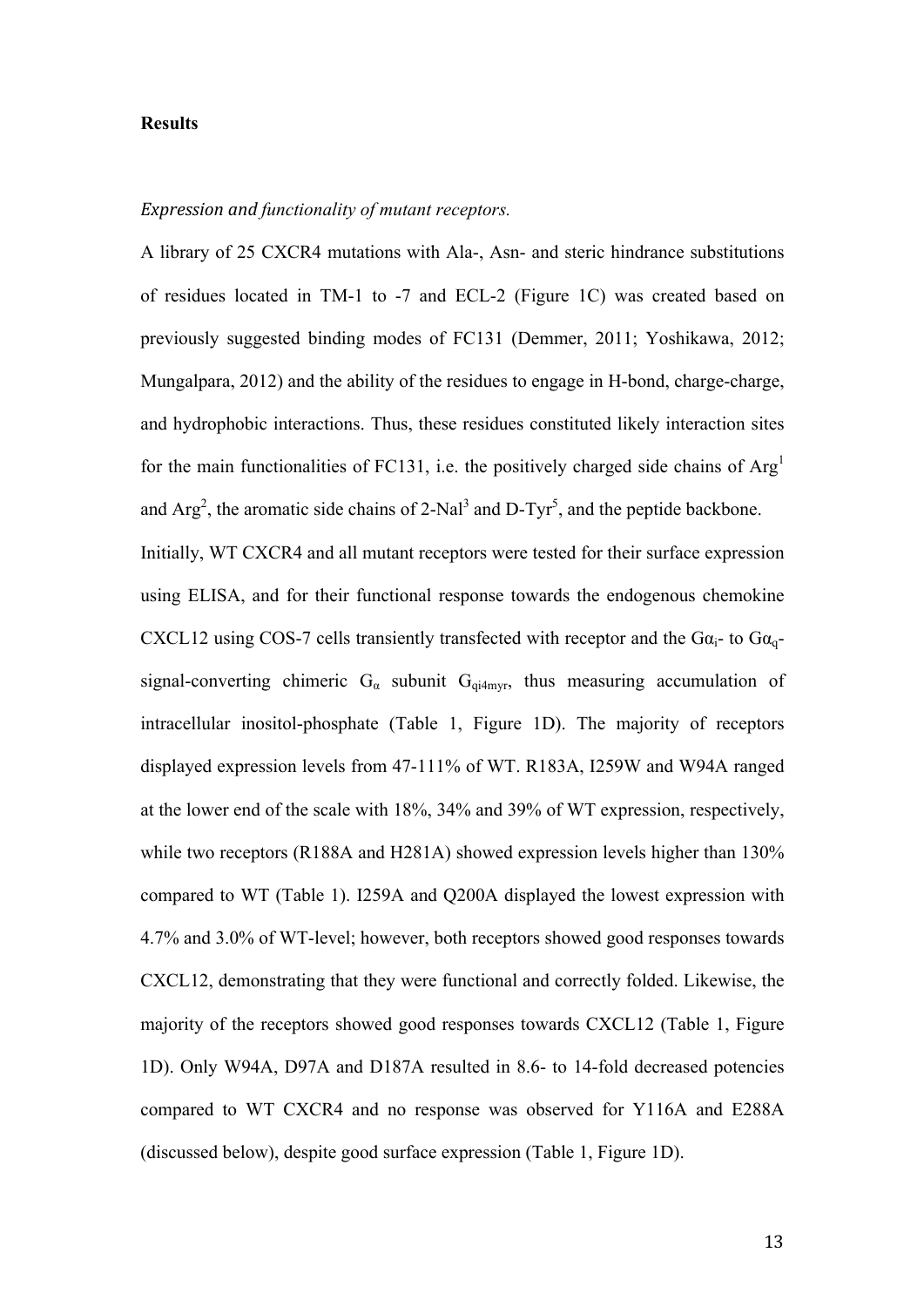Nine mutations were also assessed in <sup>125</sup>I-12G5 competition binding experiments in transiently transfected COS-7 cells (Table 2). This assay has earlier been shown to correlate better with HIV-1 antiviral potency of CXCR4 antagonists than functional assays measuring CXCR4 signalling, and also displays a larger dynamic range (Gerlach, 2003; Rosenkilde, 2007). These selected receptors were able to bind 12G5 with WT-like affinities (1.9 to 16 nM) (Table 2). The  $B_{max}$  values were slightly, yet significantly, reduced for H113A, D171N, H281A and E288A (Table 2), which however did not correlate to their WT-like surface expression (Table 1).

While secondary/global effects of the mutations on receptor structure and function cannot be excluded, the created set of receptor mutants was deemed suitable for mapping the binding site of FC131 by assessing its ability to inhibit CXCL12 mediated activation or to displace <sup>125</sup>I-12G5.

#### *FC131-mediated inhibition of CXCL12-induced receptor activation.*

The entire mutant library was tested in a functional assay determining the ability of the cyclopentapeptide antagonist FC131 to inhibit CXCL12-induced accumulation of intracellular inositol-phosphate. H113A, D171N and D262N in the major binding pocket resulted in 12- to 119-fold reduced FC131 potencies (Figure 2A), while no effects were observed for mutations in ECL-2 (D187A) and the top of TM-7 (H281A) (Figure 2B). Ala-substitution of TM-2 residues  $Trp^{94}$  and  $Asp^{97}$ , pointing towards the minor binding pocket (defined by TM-1, -2, -3, -7), improved the potency of FC131 (Figure 2C). CXCL12-induced activity was highly impaired in Y116A and E288A, both pointing into the major binding pocket (delimited by TM-3 to -7, Figure 1C), and FC131 was consequently not tested further here. A large number of mutations in TM-3 (Thr<sup>117</sup>), ECL-2 (Arg<sup>183</sup>, Arg<sup>188</sup>, Phe<sup>189</sup>, and Tyr<sup>190</sup>), TM-5 (Val<sup>196</sup>, Phe<sup>199</sup>, Gln<sup>200</sup>,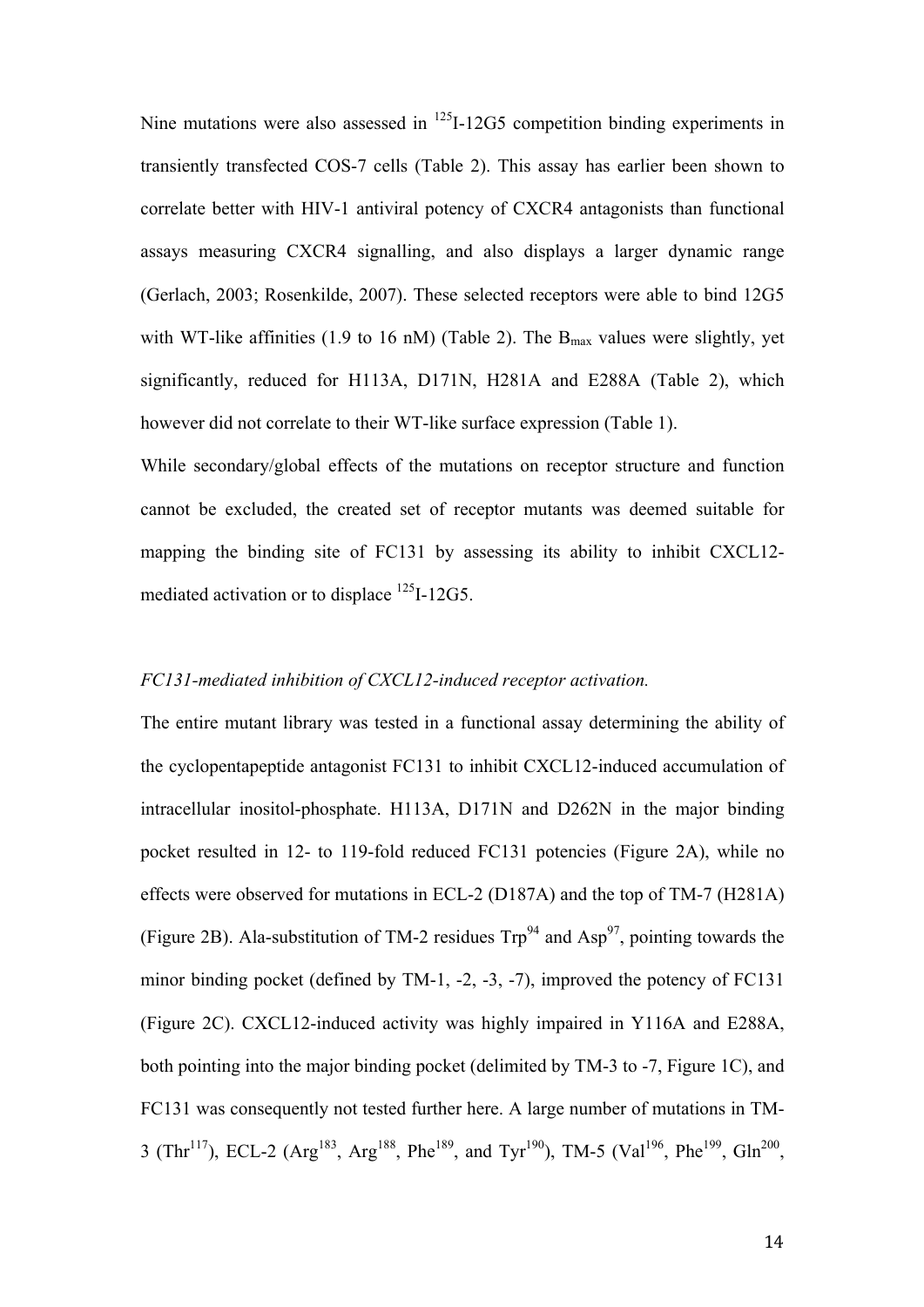and His<sup>203</sup>), TM-6 (Trp<sup>252</sup>, Tyr<sup>255</sup>, and Ile<sup>259</sup>), and TM-7 (Ile<sup>284</sup>) did not impair the antagonistic potency of FC131 (Table 1). However, a small decrease (4.1-fold) was observed for Ala-substitution of  $\text{Ty}^{45}$  in TM-1.

### *The binding site of FC131 is located in the major binding pocket of CXCR4.*

The impact of the nine selected mutations on the affinity of FC131 was assessed in the  $^{125}$ I-12G5 heterologous competition binding assay (Table 2). Here, similar results were obtained, yet with the expected generally larger changes in affinity (Table 2) as compared to changes in potency (Table 1). Thus, FC131 displayed high affinity to WT CXCR4 (IC<sub>50</sub> of 0.74  $\mu$ M), whereas the H113A, Y116A, D171N and D262N mutants resulted in 63- to >260-fold decreased affinities (Figure 2D). H281A and D187A resulted in a lower, though significant decrease (18- and 10-fold, respectively). A minor decrease in affinity was also observed for E288A (5.5-fold) (Figure 2E). Finally, in analogy to the functional assay results, W94A and D97A led to 25- and 4.6-fold *increased* affinities, respectively (Figure 2F).

# *Molecular docking of FC131 in CXCR4.*

Next, FC131 was docked to the X-ray crystal structure of CXCR4 (PDB code 3OE0 (Wu, 2010)) using the induced-fit docking protocol developed by Schrödinger (see Methods). As the binding and functional studies (Tables 1 and 2) both showed a dependence on the spatially close residues  $His^{113}$  (TM-3) and Asp<sup>171</sup> (TM-4), a Hbond constraint was set on the carboxylate group of  $\text{Asp}^{171}$ . The following binding mode, which was among the top 10 optimized poses and supports the experimental data outlined above, is suggested (Figure 3A-C):  $Arg<sup>1</sup>$  of FC131 interacts with Asp<sup>187</sup>, while Arg<sup>2</sup> interacts with His<sup>113</sup>/Asp<sup>171</sup>; although also a direct interaction of Asp<sup>97</sup>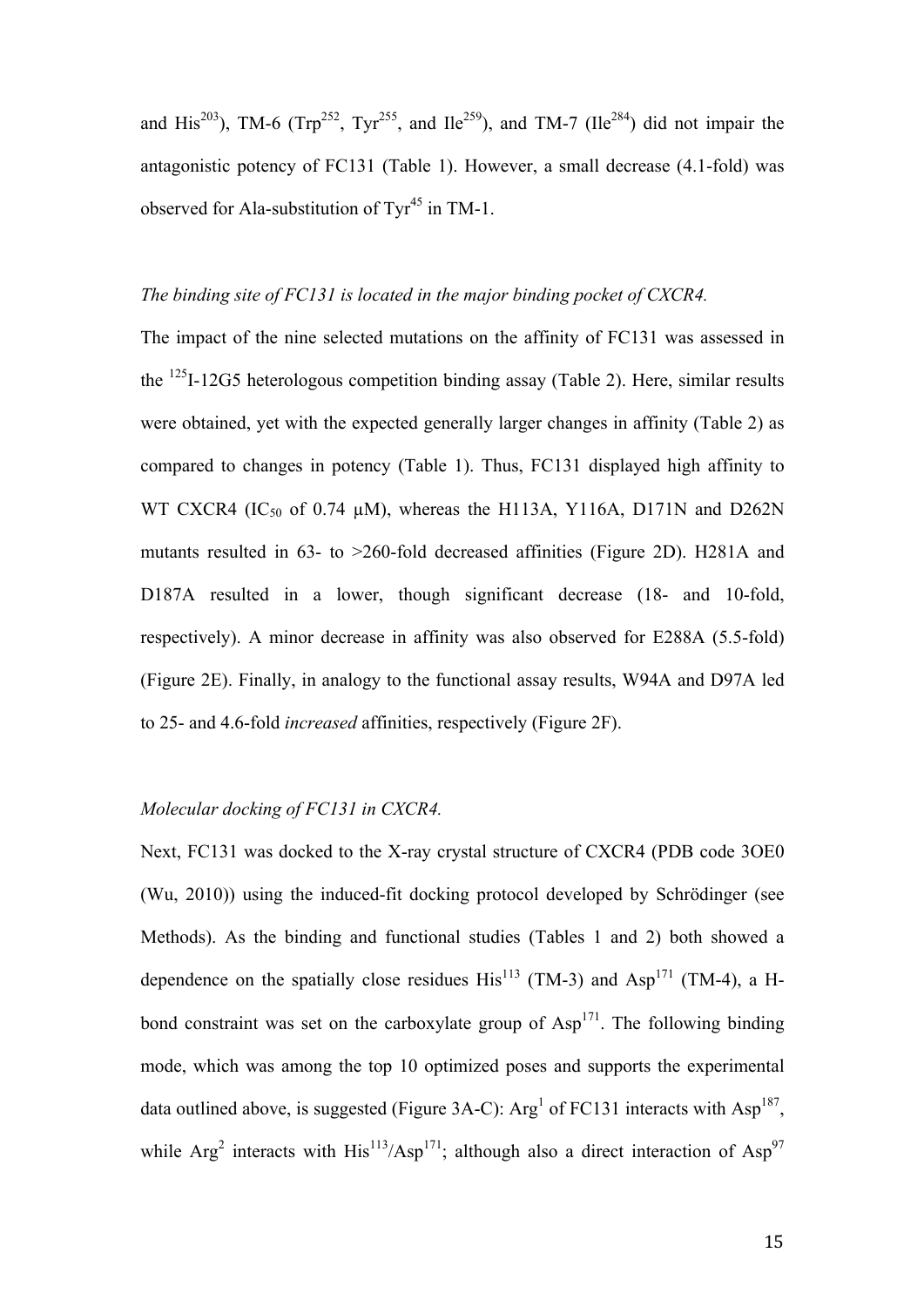with  $Arg<sup>1</sup>$  in FC131 is observed in this docking pose (not shown) and in earlier computational studies (Demmer, 2011; Yoshikawa, 2012; Mungalpara, 2012), the observation that the D97A mutation led to an increased affinity and potency of FC131 argues for a different role of  $Asp^{97}$  (Figure 2C,F). The aromatic 2-Nal<sup>3</sup> side chain is positioned in a tight hydrophobic pocket facing TM-5, and sandwiched between Arg<sup>188</sup> (cation-π-interactions) and His<sup>203</sup> (π-π-interactions). In most poses, D-Tyr<sup>5</sup> of FC131 points towards  $Glu<sup>32</sup>$  in the receptor N-terminus, while in some poses an interaction with  $\text{Asp}^{262}$  was observed (not shown). Finally, Glu<sup>288</sup> interacts with the backbone of the ligand via a water-mediated hydrogen-bond network. Thus, FC131 binds in the major binding pocket of CXCR4, with the  $Arg<sup>2</sup>$  and 2-Nal<sup>3</sup> side chains buried deeply, while the  $Arg<sup>1</sup>$  and D-Tyr<sup>5</sup> side chains point outward.

Collectively, it was found that  $His^{113}$ ,  $Asp^{171}$ ,  $Asp^{187}$ , and  $Glu^{288}$  are part of the binding site (Glu<sup>288</sup> via water molecules), confirming recently suggested binding modes for FC131 (Demmer, 2011; Yoshikawa, 2012; Mungalpara, 2012), while  $Tyr^{45}$ ,  $Tyr^{116}$ , and  $His^{281}$  are not directly interacting with FC131, but nevertheless influence its binding and activity to varying extents. A direct interaction of  $D-Tyr<sup>5</sup>$  of FC131 with  $Asp^{262}$  is only seen in a few poses and is not likely to account for the large impact of the D262N mutation (96- and 12-fold decrease in affinity and potency, respectively, of FC131). However,  $Asp^{262}$  is a central residue in a H-bond network involving Gln<sup>200</sup> (TM-5), His<sup>281</sup> (TM-7) and Arg<sup>30</sup> (N-terminus) (not shown) and removal of the charge in  $Asp^{262}$  may disturb this network and thereby indirectly affect FC131 binding and function.

*[Cit1 ]FC131 without a positively charged side chain in position 1 loses dependency on Asp187 in ECL-2.* Previous SAR studies of FC131 (Figure 4A) have shown that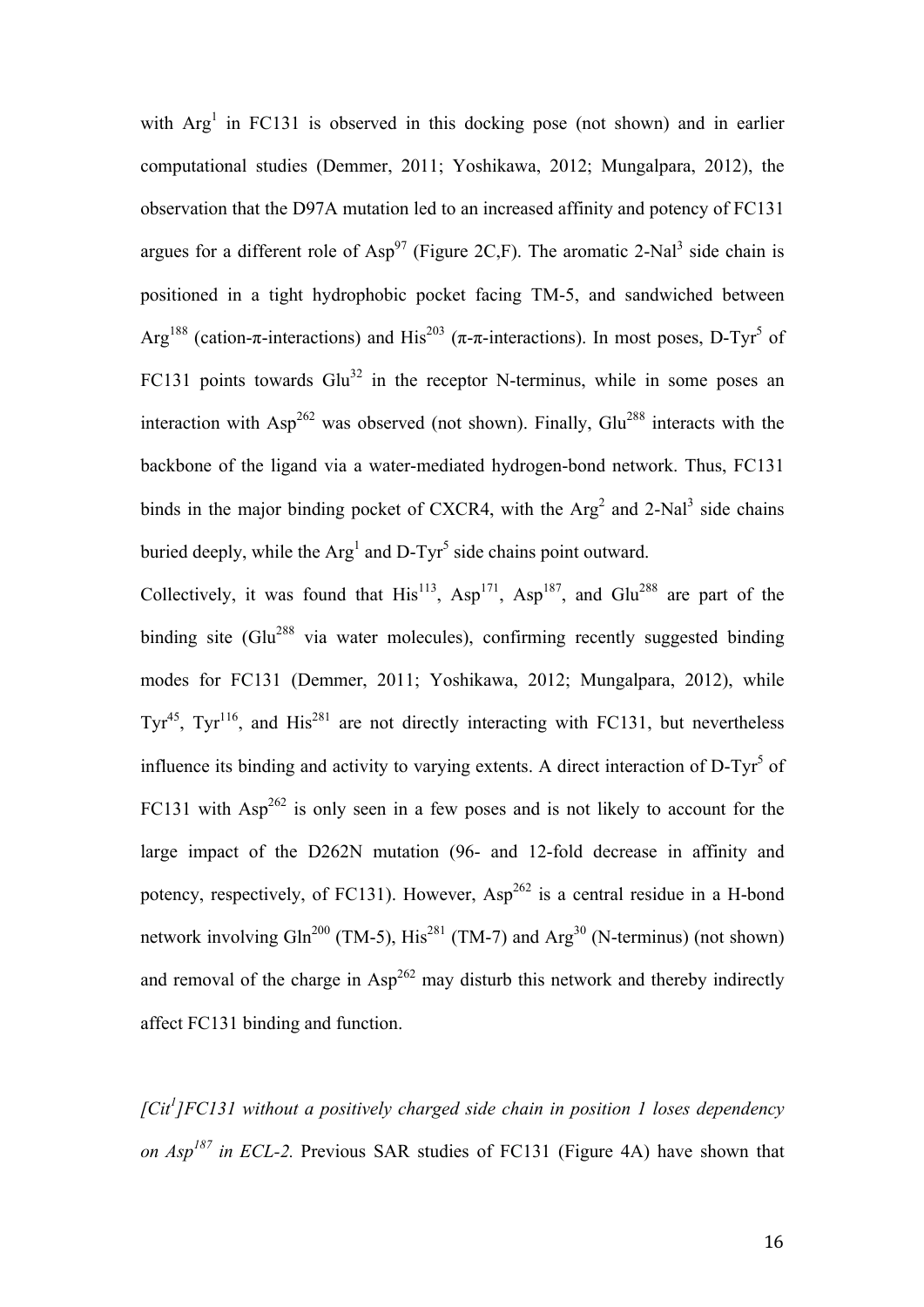$Arg<sup>1</sup>$  (but not  $Arg<sup>2</sup>$ ) can be replaced with the uncharged L-citrulline residue (Figure 4B) (Mungalpara, 2012). In order to confirm the suggested binding mode of FC131 (Figure 3), we subjected the  $\lbrack \text{Cit}^1 \rbrack \text{FC131}$  analogue to the same mutational analysis in <sup>125</sup>I-12G5-binding and CXCL12-functional studies. Consistent with previous data (Mungalpara, 2012), [Cit<sup>1</sup>]FC131 displayed 6- to 8-fold lower affinity and potency as compared to FC131 (Tables 1 and 2). However, the effect of most mutations on [Cit<sup>1</sup>]FC131 was similar to that observed for FC131 (Figure 4D). Thus, mutation of residues facing the major binding pocket (H113A, Y116A, D171N, D262N) resulted in 9.6- to >20-fold decreases in affinity (Figure 4E and Table 2). H281A, in the top of TM-7, led to a 6.3-fold decrease, while E288A resulted in a partial displacement with unchanged affinity. Furthermore, as for FC131, mutations in TM-2 of the minor binding pocket (W94A and D97A) led to increased affinities (Table 2). However, contrary to what was observed for FC131 (Figure 4D), D187A in ECL-2 did not affect the binding of  $\left[ \mathrm{Cit}^{1} \right]$ FC131 (Figure 4E). Thus, the affinity of FC131 on D187A (IC<sub>50</sub> of 7.7  $\mu$ M) is similar to the affinity of [Cit<sup>1</sup>]FC131 on WT CXCR4 (IC<sub>50</sub> of 4.9)  $\mu$ M), pointing towards an interaction of side chain 1 with Asp<sup>187</sup>.

The effect of receptor mutants on the ability of  $\lbrack \text{Cit}^1 \rbrack$   $\lbrack \text{FC131}$  to inhibit CXCL12mediated activation confirmed the picture observed in 125I-12G5-binding. Mutation of residues in the major binding pocket, including those located deeply and those located more superficially, resulted in strongly (H113A) or moderately (I284A, D171N) decreased, or unchanged (D262N, H281A) potency of  $\lbrack \text{Cit}^1 \rbrack \text{FC131}$  (Table 1). The lack of effect for D262N could be due to the generally smaller dynamic window in functional studies compared to <sup>125</sup>I-12G5-binding and the smaller effect observed in binding for  $\lbrack \text{Cit}^1 \rbrack$   $\lbrack \text{FC131} \rbrack$  (12-fold) vs. FC131 (96-fold). Furthermore, the potency of [Cit<sup>1</sup>]FC131 was decreased 5.7-fold for Y45A, while mutation of residues in TM-2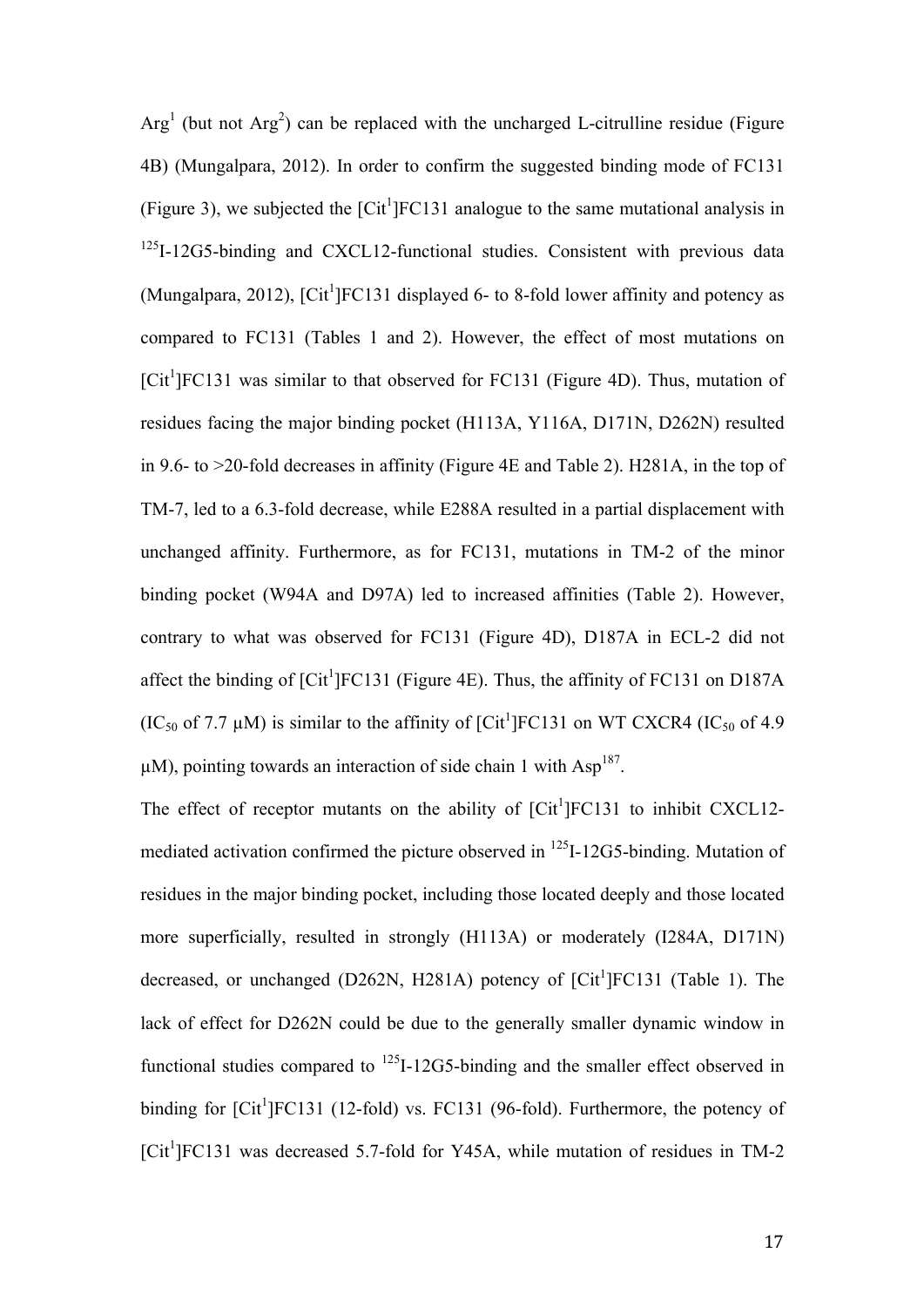led to increased potencies (W94A, D97A) (Table 1). As expected from <sup>125</sup>I-12G5binding experiments, D187A did not impair the antagonistic potency of  $\lbrack\mathrm{Cit}^1\rbrack$ FC131 (Figure 4H). Analysis of neighbouring residues in ECL-2 (Figure 4G,H) revealed that Ala-substitution of Arg<sup>188</sup> led to a 15-fold reduced potency of  $\lbrack \text{Cit}^1 \rbrack \text{FC131}$  (Figure 4H), while having no effect on FC131 (Figure 4G). None of the other aromatic residues in ECL-2 (Phe<sup>189</sup>, Tyr<sup>190</sup>) affected the potency of either [Cit<sup>1</sup>]FC131 or FC131 (Figure 4G,H). This highlights the impact of the cation- $\pi$ -interaction between 2-Nal<sup>3</sup> and Arg<sup>188</sup> in the absence of Arg<sup>1</sup>. Molecular docking of [Cit<sup>1</sup>]FC131 into CXCR4 also reveals that  $\text{Asp}^{187}$  is pointing away from side chain Cit<sup>1</sup> (Figure 4K,L). Of the remaining mutations (Thr<sup>117</sup>, Val<sup>196</sup>, Phe<sup>199</sup>, Gln<sup>200</sup>, His<sup>203</sup>, Trp<sup>252</sup>, Tyr<sup>255</sup>,  $Ile<sup>259</sup>$ ) only W252A lead to 4.3-fold impaired potency (Table 1).

*[Aib1 ]FC131, which lacks a side chain functionality in position 1, displays the same*  binding mode as FC131 and [Cit<sup>1</sup>]FC131. As described above, FC131 tolerates removal of the positive charge from the side chain in position 1. It also tolerates truncation of this side chain to the backbone stabilizing di-substituted residue Aib, i.e. [Aib<sup>1</sup>]FC131 (Figure 4C) (Mungalpara, 2012), which has the same affinity and potency as [Cit<sup>1</sup>]FC131 (Tables 1 and 2). The mutagenesis study of this compound in  $125$ I-12G5 binding revealed a stronger dependence on residues in the major binding pocket (H113, Y116, D171, D262, H281) than for  $\lceil \text{Cit}^1 \rceil$  FC131. However, in analogy with [Cit<sup>1</sup>]FC131, no impact was observed for D187A or E288A, while W94A and D97A led to similar increases in affinity (Table 2, Figure 4F). [Aib<sup>1</sup>]FC131 also mirrored  $\lbrack \text{Cit}^1 \rbrack$   $\text{FC131}$  in the functional studies, with a few exceptions (Table 1): compared to [Cit<sup>1</sup>]FC131 it showed decreased dependency on  $Asp<sup>171</sup>$  and  $Arg<sup>188</sup>$  in TM-IV and ECL-2, respectively. In contrast, it depended to a higher degree on  $His^{203}$ ,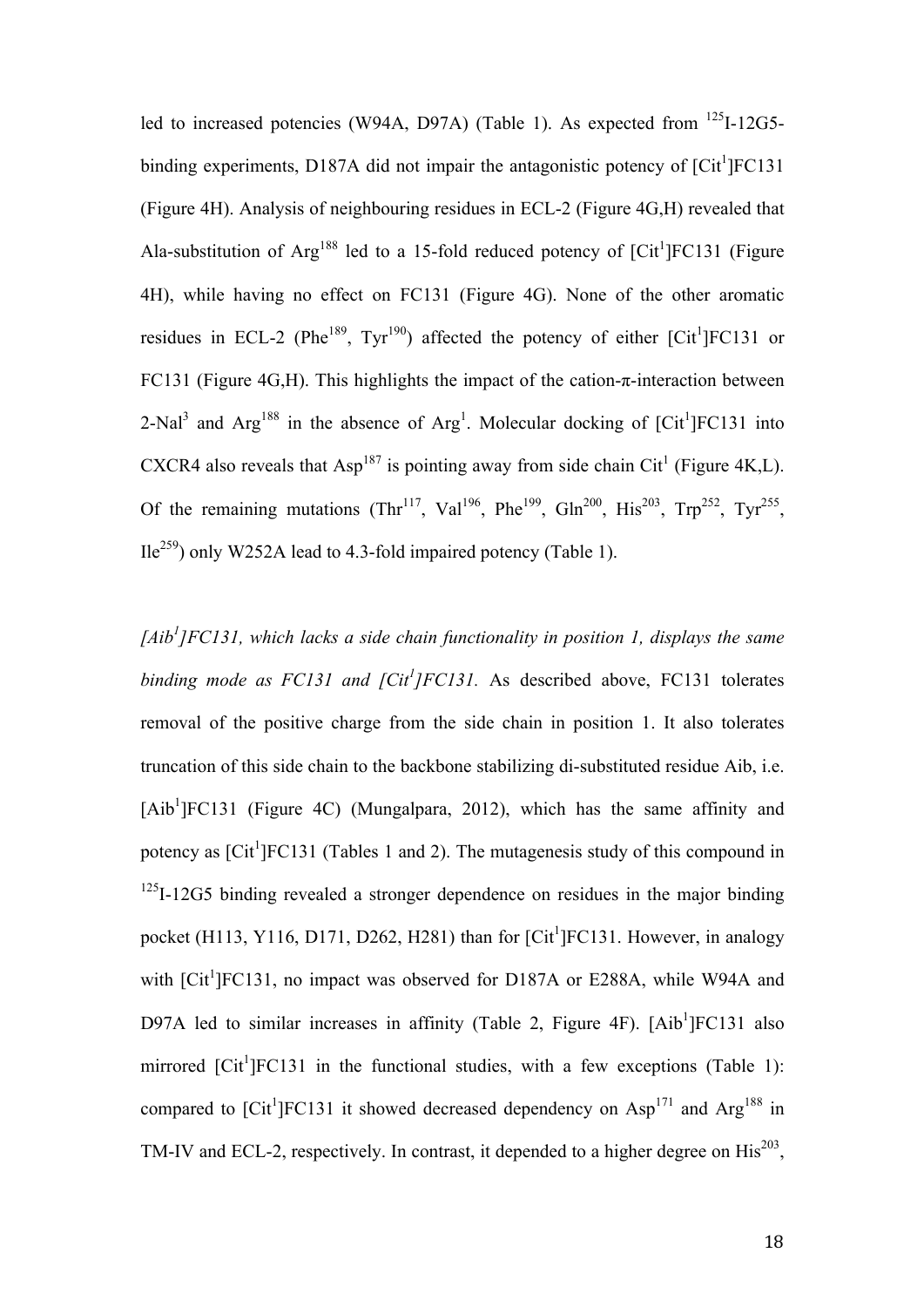as its potency was decreased 6.8-fold by H203A (Figure 4I), while that of [Cit<sup>1</sup>]FC131 was only impaired 2.3-fold (Figure 4H). Thus, the importance of Arg<sup>188</sup> and  $His^{203}$  in sandwiching the 2-Nal<sup>3</sup> side chain, as discussed above, seems to swap from  $\text{Arg}^{188}$  for [Cit<sup>1</sup>]FC131 to His<sup>203</sup> for [Aib<sup>1</sup>]FC131. Furthermore, Y45A resulted in 16-fold decreased potency of  $[Ab^1]FC131$ , compared to the smaller impact of 5.7fold for [Cit<sup>1</sup>]FC131. Finally, computational modelling confirms a binding mode that overlaps with those of FC131 and  $\left[\text{Cit}^1\right]$ FC131 for side chains L-Arg<sup>2</sup>, 2-Nal<sup>3</sup>, Gly<sup>4</sup> and D-Tyr<sup>5</sup> (Figure 4K, L). This emphasizes that side chain 1 is not required for achieving this binding mode of cyclopentapeptides in CXCR4, yet plays a role for high potency and affinity, as described earlier (Tamamura, 2005a; Demmer, 2011; Mungalpara, 2012).

*The close analogue [D-Arg<sup>1</sup>]FC131 behaves differently than FC131 in its ability to* displace <sup>125</sup>I-12G5. [D-Arg<sup>1</sup>]FC131 differs from FC131 only in the stereochemistry in position 1 and displays similar potency and 2-fold higher affinity; however, this compound interacted differently with CXCR4. In  $^{125}$ I-12G5-binding experiments, a stronger dependency was observed on  $His^{113}$ ,  $Tyr^{116}$ ,  $Asp^{171}$ ,  $Asp^{187}$ ,  $Asp^{262}$ ,  $His^{281}$ and Glu<sup>288</sup> for  $[D-Arg<sup>1</sup>]FC131$  than for FC131, while in functional assays both compounds behaved largely similar on all mutants (Figure 5A, Tables 1 and 2). Interestingly,  $[D-Arg<sup>1</sup>]FC131$  acted differently on mutations in TM-2 than FC131; while W94A consistently lead to increased affinities and potencies, D97A abrogated the ability of  $[D-Arg^1]FC131$  to displace  $^{125}I-12G5$ , while it, as for FC131, increased its antagonistic potency (Figure 5B). Molecular docking of [D-Arg<sup>1</sup>]FC131 to CXCR4 revealed a larger flexibility of the exteriorly located part of the molecule as compared to FC131. While D-Arg<sup>1</sup> still mainly interacted with Asp<sup>187</sup>, D-Tyr<sup>5</sup>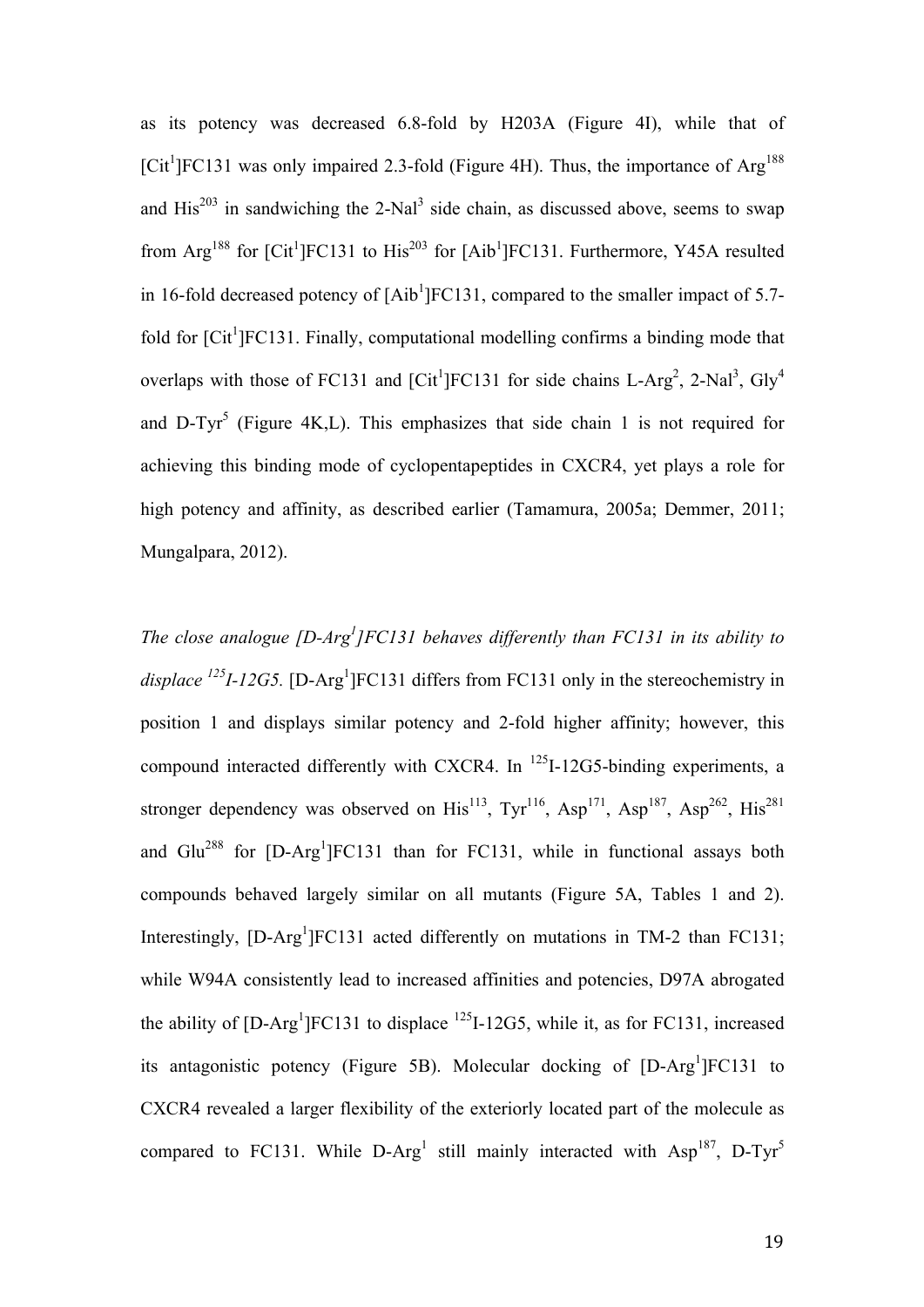displayed a larger degree of conformational freedom and pointed everywhere from TM-2 and the N-terminus to TM-6 (Figure 5C); however, the crucial ligand side chains  $Arg<sup>2</sup>$  and 2-Nal<sup>3</sup> bound to  $His<sup>113</sup>/Asp<sup>171</sup>$  and the hydrophobic pocket around TM-5 in the same way as in FC131.

*A H-bond between Tyr116 and Glu288 plays a role in the activation of CXCR4.* In the crystal structure of the complex between CXCR4 and the peptide antagonist CVX15 (Figure 6A) (Wu, 2010) and in our models of the receptor-bound cyclopentapeptide ligands (Figure 3C) a H-bond is observed between  $\text{Ty}^{116}$  in TM-3 and Glu<sup>288</sup> in TM-7. *In vitro* experiments showed that Ala-substitution of Tyr<sup>116</sup> or Glu<sup>288</sup> abolished the agonistic action of CXCL12 (Figure 6B), despite surface expression levels of 69% and 77% of WT, respectively (Table 1). Both mutant receptors bound  $^{125}I-12G5$  with WT-like affinities suggesting proper folding of the receptors (Figure 6C). Furthermore, all four cyclopentapeptide ligands were unable to displace <sup>125</sup>I-12G5 from Y116A-CXCR4, while only  $[D-Arg<sup>1</sup>]FC131$  was affected by E288A (Figure 6D, Table 2). Although  $Tyr^{116}$  was not revealed as a direct interaction partner for the cyclopentapeptide ligands in the docking studies, these mutagenesis data point towards a role of  $Tyr^{116}$  for the ability of the ligands to displace  $125I-12G5$ . Furthermore, the H-bond between  $\text{Ty}^{116}$  and  $\text{Glu}^{288}$  seems crucial for the activation of CXCR4 by CXCL12. Further studies are needed to fully understand the functional importance of the link between  $\text{Tur}^{116}$  and Glu<sup>288</sup> in CXCR4.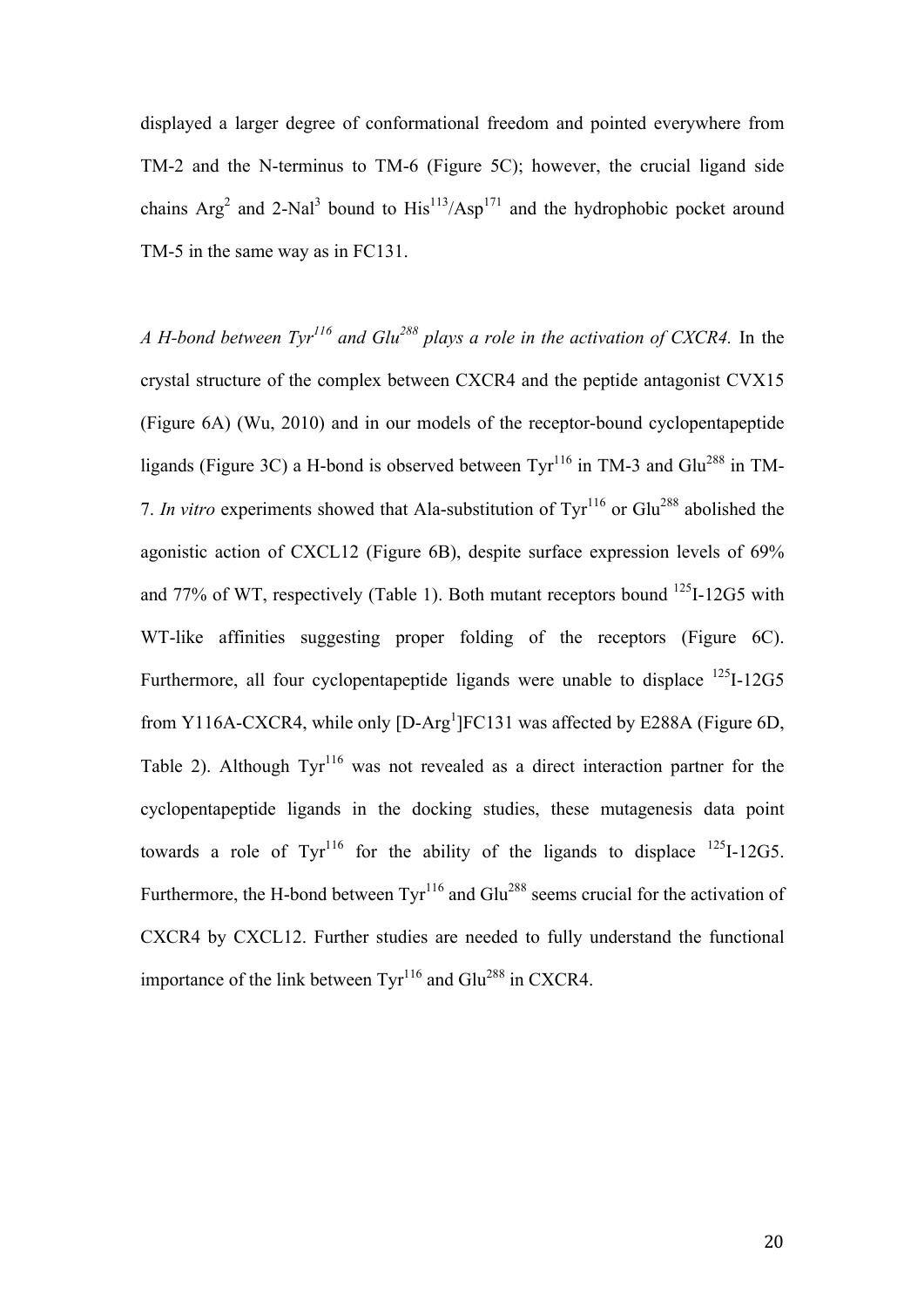### **Discussion and Conclusions**

We have used a dual approach combining receptor mutational analysis with ligand modifications to determine the binding mode of FC131 in CXCR4:  $Arg<sup>1</sup>$ ,  $Arg<sup>2</sup>$ ,  $2-Nal<sup>3</sup>$ and D-Tyr<sup>5</sup> of FC131 interact with ECL-2 (Asp<sup>187</sup>), TM-3/-4 (His<sup>113</sup>, Asp<sup>171</sup>), TM-5 and the exterior receptor part  $(Glu<sup>32</sup>)$ , respectively. The orientation of FC131 in the pocket was confirmed by  $\lbrack \text{Cit}^1 \rbrack \text{FC131}$  and  $\lbrack \text{Aib}^1 \rbrack \text{FC131}$  that both lack the positive charge at position 1 and at the same time do not depend on  $Asp<sup>187</sup>$ . Overall, our data are consistent with earlier proposed binding modes predicting  $Arg<sup>1</sup>$  and D-Tyr<sup>5</sup> to point outwards, while  $Arg<sup>2</sup>$  and 2-Nal<sup>3</sup> interact with residues deep in the major binding pocket (Figure 3) (Demmer, 2011; Yoshikawa, 2012; Mungalpara, 2013).

# *Comparison of the binding modes of FC131, CVX15 and AMD-compounds.*

The recent crystal structure of CXCR4 with the small-molecule IT1t or the peptide CVX15 (Wu, 2010) gave first-hand insights into antagonist interaction with CXCR4. Surprisingly, IT1t interacted with residues Glu<sup>288</sup>, Asp<sup>187</sup> and Asp<sup>97</sup> in the *minor binding pocket*, while the peptide ligand CVX15, a 16-mer analogue of the 14-mer T140 that FC131 was developed from, was located in the *major binding pocket* and in extracellular receptor regions. Specifically, Arg<sup>1</sup> of CVX15 interacted with Asp<sup>187</sup>, Arg<sup>2</sup> with His<sup>113</sup>/Asp<sup>171</sup>, and Arg<sup>14</sup> with Asp<sup>262</sup> (Wu, 2010). We find that FC131 mimics the binding of CVX15 as it interacts with  $Asp<sup>187</sup>$  via  $Arg<sup>1</sup>$ , and  $His<sup>113</sup>/Asp<sup>171</sup>$ via Arg<sup>2</sup>. Thus, the two arginine residues in FC131 correspond to Arg<sup>1</sup> and Arg<sup>2</sup> of CVX15, and not to  $Arg<sup>2</sup>$  and  $Arg<sup>14</sup>$  as originally intended (Figure 7). Asp<sup>262</sup> was not found to interact with  $Arg<sup>1</sup>$  or  $Arg<sup>2</sup>$  of FC131 in any docking pose. Alternatively, the impact of D262N might be attributed to a central role of this residue in a H-bond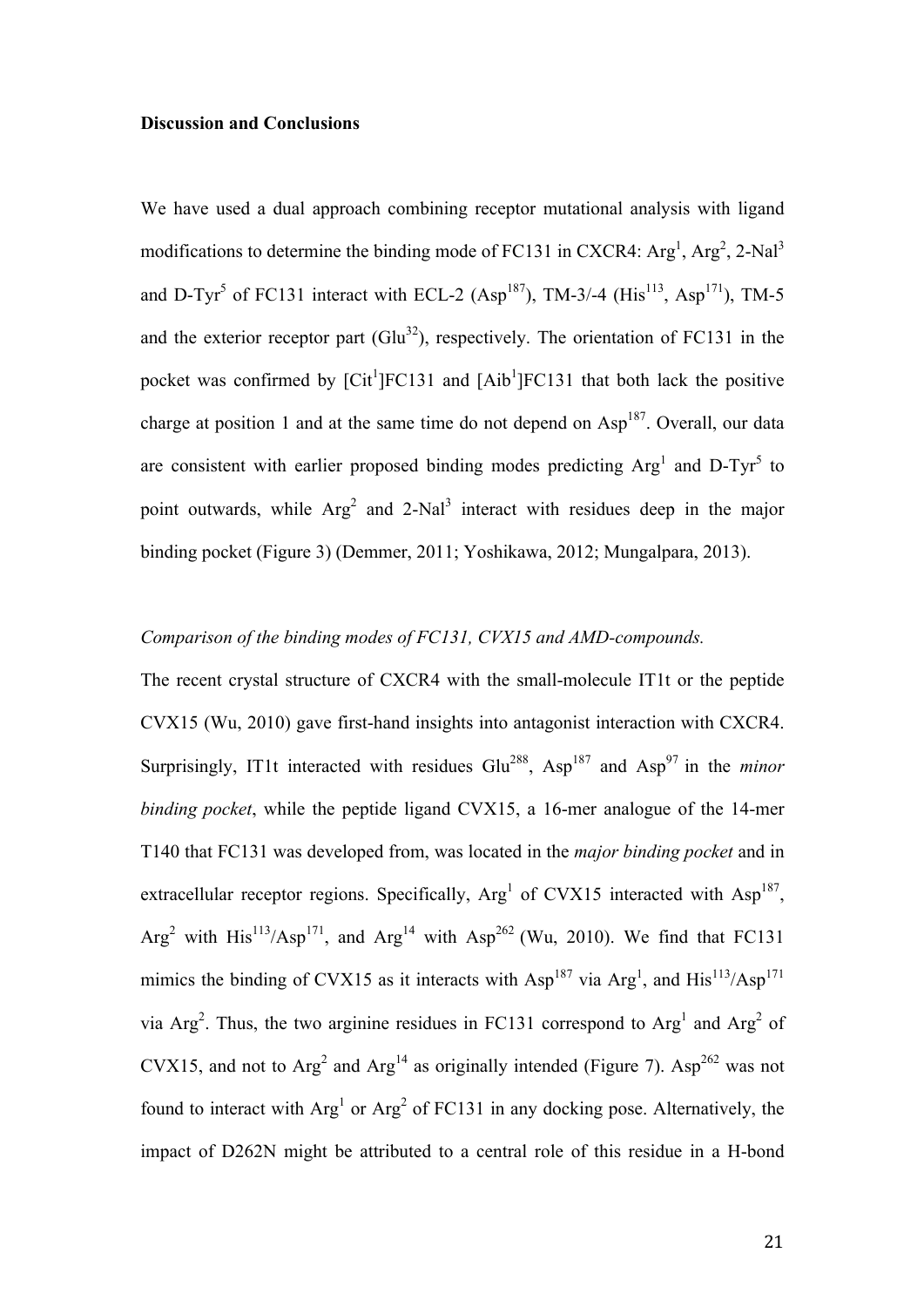network involving  $Arg^{30}$ ,  $Gln^{200}$  and  $His^{281}$ , as mentioned above. Furthermore, a link between ECL-2 (carrying Asp<sup>187</sup>) and Asp<sup>262</sup> is established via Gln<sup>200</sup> in TM-5, which is directly linked to ECL-2. Removing a conformational constraint between  $Asp^{262}$  in TM-6 and Gln<sup>200</sup> in TM-5 might therefore alter the position of ECL-2. Such a scenario would also explain the weakened effect of D262N on analogues  $\left[{\rm Ci}^{\dagger}\right]$  FC131 and  $[Aib^1]FC131$ , lacking the positive charge at position 1 and dependency on  $Asp^{187}$ in ECL-2.

Finally, 2-Nal<sup>3</sup> of FC131 and the corresponding  $1$ -Nal<sup>3</sup> of CVX15 bind in a hydrophobic sub-pocket at TM-5; however, as previously suggested by comparing SAR data for the cyclopentapeptides and the larger peptide antagonists, the naphthyl groups do not completely overlap (Mungalpara, 2013). Clearly, the  $2-Nal<sup>3</sup>$  side chain of FC131 goes deeper into the hydrophobic sub-pocket, and presumably contributes more to activity than the  $1$ -Nal<sup>3</sup> side chain of CVX15. The tyrosine residue in position 5 of both ligands takes up different positions. While  $\text{Ty}^5$  of CVX15 faces the upper part of the hydrophobic pocket around TM-5 (Wu, 2010), rotation of D-Tyr<sup>5</sup> to Glu<sup>32</sup> (N-terminus) was observed in the FC131-CXCR4 complex, again in agreement with SAR studies on this position suggesting a solvent-exposed, freely rotatable position in CXCR4 (Mungalpara, 2013).

The well-described non-peptide AMD-compound series (the bicyclam AMD3100, the monocyclam AMD3465 and the non-cyclam AMD11070) was earlier shown to depend on  $\text{Asp}^{262}/\text{Glu}^{288}$  in TM-6/-7 on one side, and  $\text{Asp}^{171}$  in TM-4 on the opposite side of the major binding pocket (Gerlach, 2003; Rosenkilde, 2004; Rosenkilde, 2007). Furthermore, mutation of residues in the minor binding pocket were found to impair their action and multiple binding modes were subsequently suggested (Gerlach, 2003; Rosenkilde, 2004; Hatse, 2005; Rosenkilde, 2007; Wong, 2008;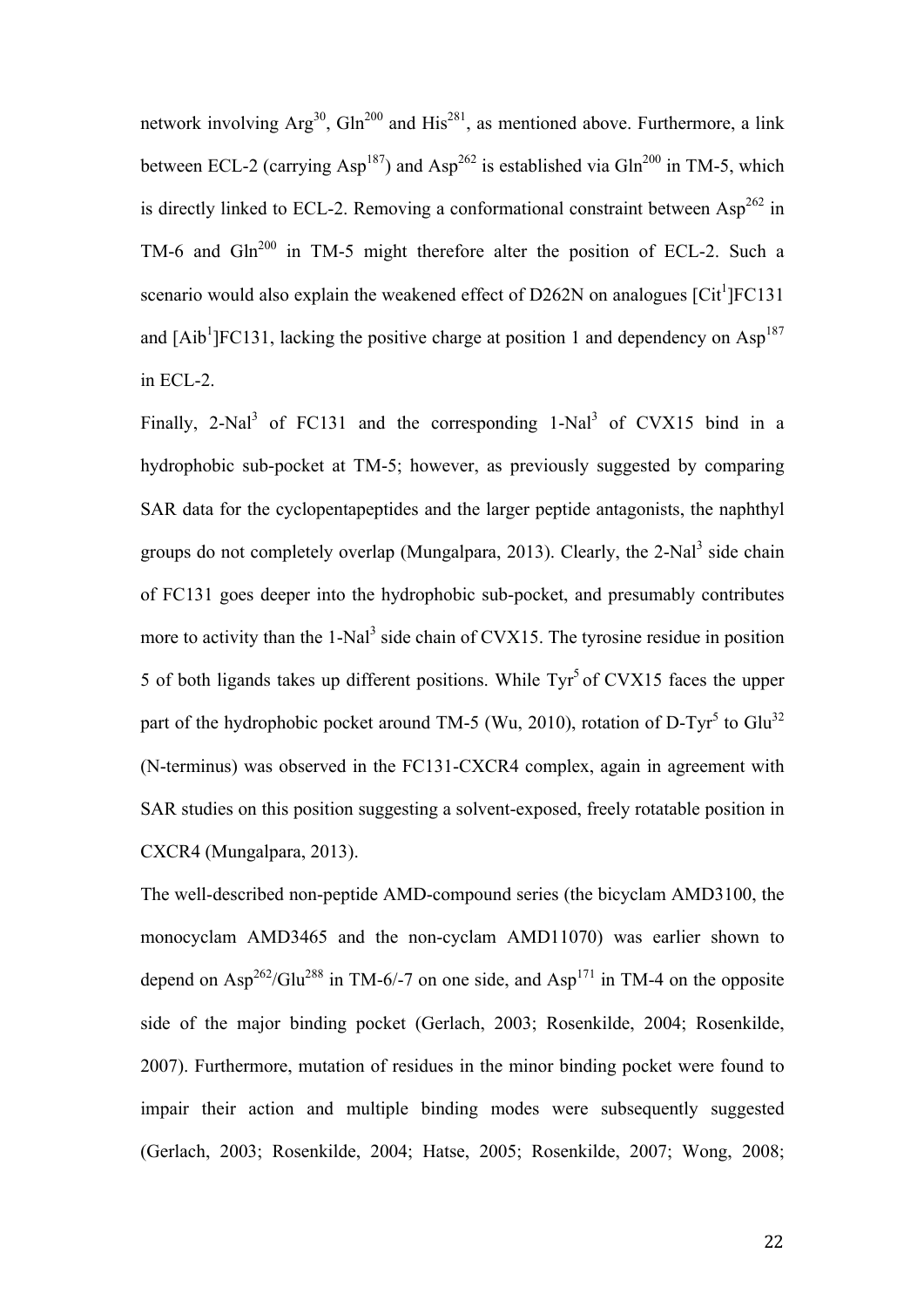Gudmundsson, 2009a; Gudmundsson, 2009b; Catalano, 2010; Miller, 2010; Skerlj, 2011). In the present study, FC131 was found to only indirectly interact with  $Glu^{288}$ via a water-mediated H-bond network, and therefore behaves somewhat differently from these reference CXCR4 antagonists and from most other small-molecule antagonists where the chemokine-receptor conserved Glu in position VII:06/7.39 seems to function as a general anchor point for positively charged nitrogens (Rosenkilde, 2006).

# *The role of ECL-2 in the binding of cyclic pentapeptides in CXCR4.*

ECL-2 connects TM-4 with TM-5 and is covalently linked to the top of TM-3 via a conserved disulphide bond. Thereby, the C-terminal part of ECL-2 (also called ECL-2b) is being held close to the extracellular surface of the main binding crevice of CXCR4. Asp<sup>187</sup> is located in position Cys+1 in ECL-2b and the D187A mutation resulted in decreased affinities of FC131, but not  $\left[ \mathrm{Cit}^{1} \right]$  FC131, pointing towards an interaction of  $Asp<sup>187</sup>$  with  $Arg<sup>1</sup>$  of the cyclopentapeptides. The adjacent  $Arg<sup>188</sup>$  was earlier suggested to interact with the aromatic  $2-Nal<sup>3</sup>$  side chain of FC131 by engaging in a cation-π-interaction. This is also observed in our studies (Figure 4H), yet we do not see an effect of R188A on the potency of FC131, whereas the potency of  $\left[$ Cit<sup>1</sup> $\right]$ FC131 decreases by 15-fold and that of  $\left[$ Aib<sup>1</sup> $\right]$ FC131 by 3.5-fold (however, for  $[Aib^1]FC131$  a role of the second suggested interaction partner for 2-Nal<sup>3</sup>, His<sup>203</sup> in TM-V, becomes visible) (Table 1). Thus,  $Asp<sup>187</sup>$  seems to be the most important residue for FC131 in ECL-2, yet in the absence of the interaction between  $Arg<sup>1</sup>$  in FC131 and Asp<sup>187</sup> (in [Cit<sup>1</sup>] and [Aib<sup>1</sup>]FC131), the impact of Arg<sup>188</sup> becomes visible. Alternatively,  $Arg^{188}$  of CXCR4 and  $Arg<sup>1</sup>$  of FC131 might repel each other. Thus, the R188A mutation would remove the favourable interaction with 2-Nal<sup>3</sup>, but also the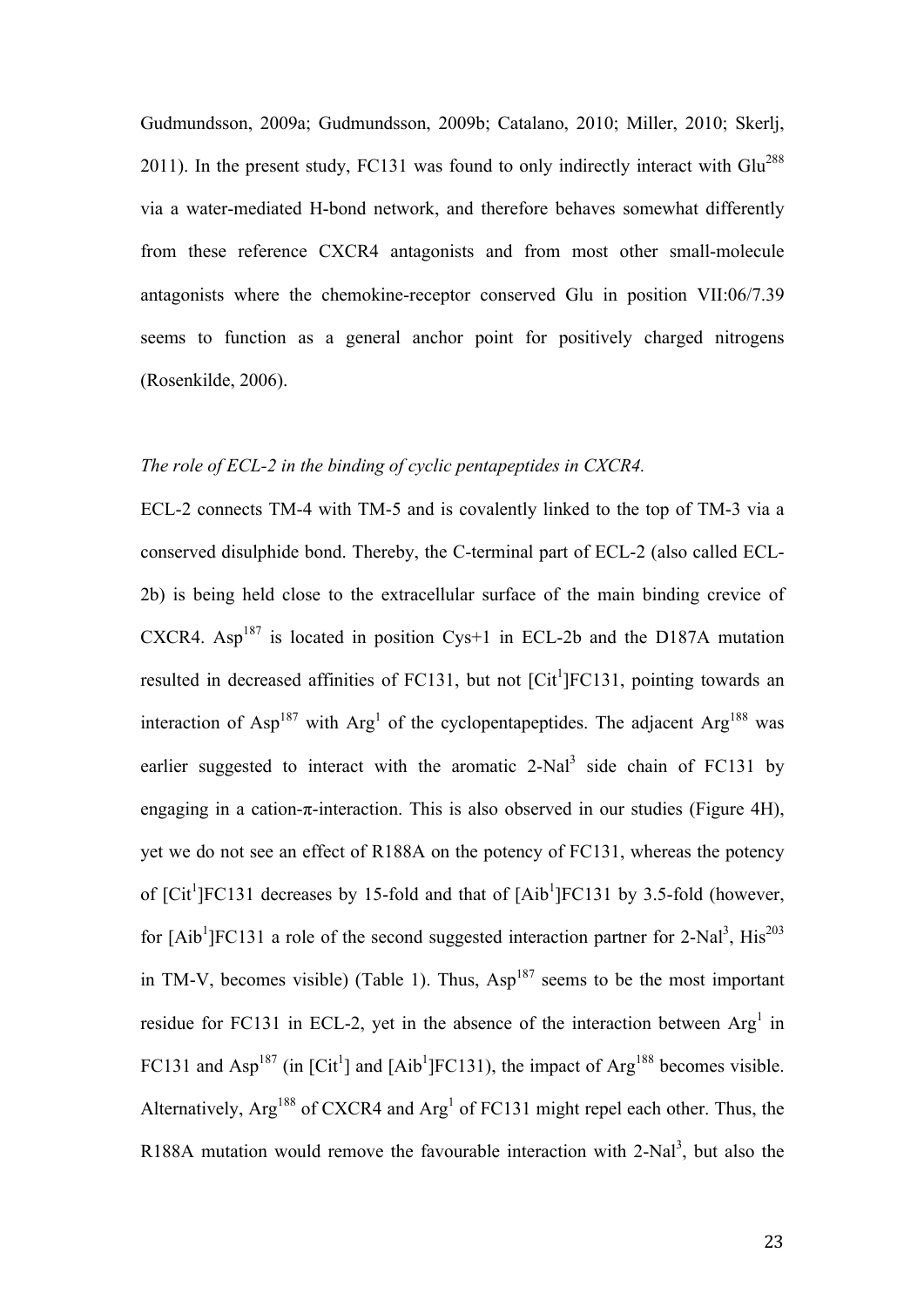unfavourable electrostatic repulsion of  $Arg<sup>1</sup>$ , leading to a zero net effect of R188A on FC131. Importantly, a similar direct role of ECL-2b was found for the CCR5 antagonist aplaviroc (Maeda, 2006; Thiele, 2011). In a broader perspective, binding of small-molecule compounds to extracellular chemokine receptor domains has the potential of overlapping with the binding sites of chemokines, which due to their large size interact with the exterior parts of their receptors (Allen, 2007; Scholten, 2012). Small-molecule antagonists, although by default considered allosteric, may therefore become partially overlapping, resulting in competitive behaviour.

# *The role of Tyr<sup>116</sup> for the function of CXCR4 antagonists.*

According to the two-step model of chemokine receptor activation, the interaction between CXCR4 and CXCL12 involves distinct receptor and chemokine domains in binding and activation (Crump, 1997; Gupta, 2001). In CXCR4, the initial highaffinity binding is mainly mediated by sulpho-tyrosines in the receptor N-terminus that interact with positively charged residues of CXCL12. In a second step, Nterminal CXCL12 residues interact with transmembrane receptor residues, and presumably also ECL-2 to induce receptor activation (Crump, 1997; Ludeman, 2013). In agreement with this model, and consistent with the data presented here, Ala substitution of transmembrane residues  $Asp^{97}$ , Tyr<sup>116</sup>, Glu<sup>288</sup> affect the signalling properties (Table 1, Figure 6), but not the binding, of CXCL12 (Rosenkilde, 2007; Wong, 2008). Thus, it can be speculated that the observed H-bond between  $\text{Tr}^{116}$  and Glu<sup>288</sup> (Wu, 2010) is crucial for CXCL12-mediated receptor activation. Furthermore, the function of all tested cyclopentapeptides depended on  $\text{Ty}^{116}$  (Table 2, Figure 6D), probably via an indirect mechanism, as no direct interaction with the ligand was observed (Figure 3C). Interestingly, the function of AMD3100 and AMD3465 has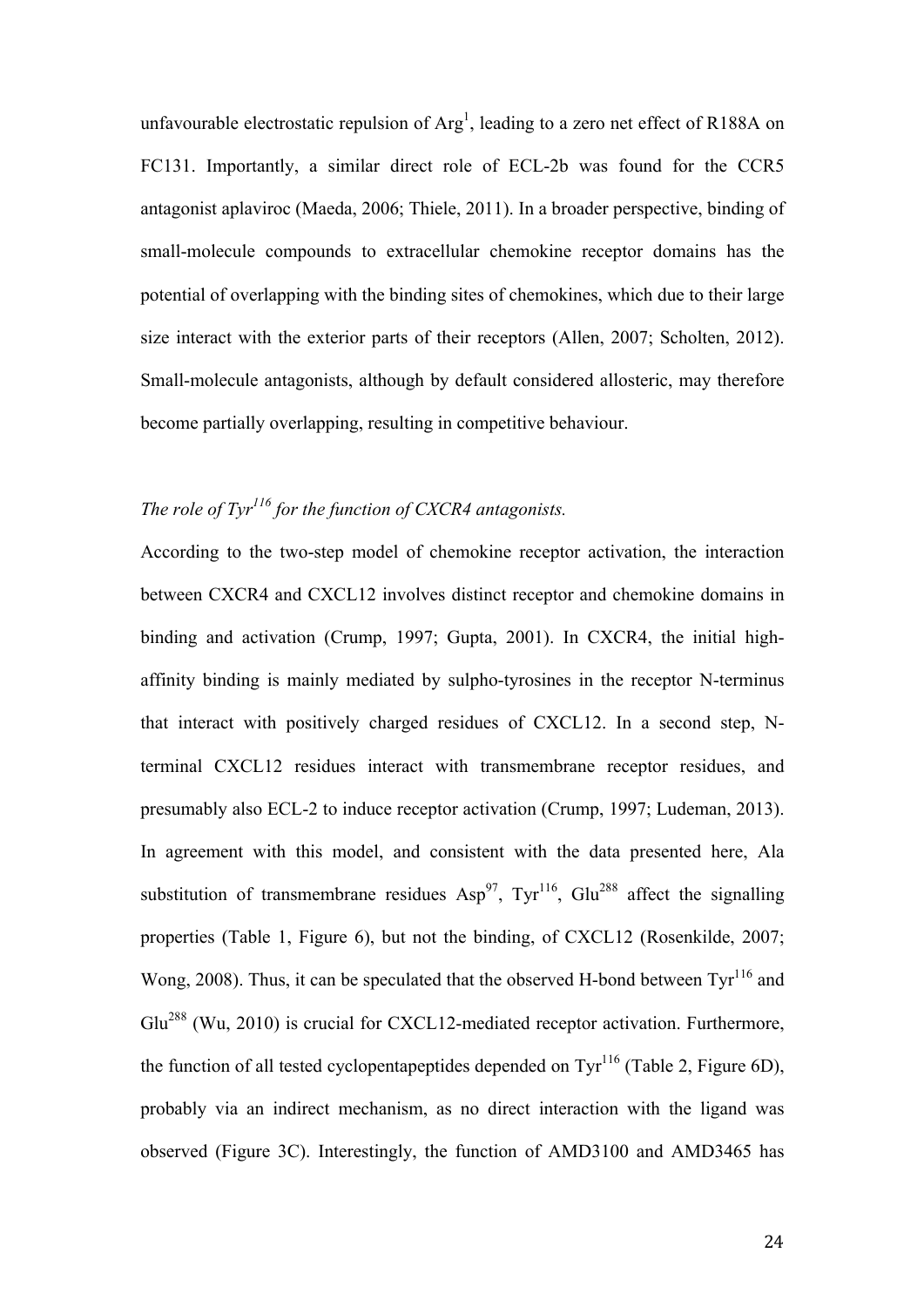also been shown to depend on  $Ty<sup>116</sup>$  (Wong, 2008); however, it remains to be determined whether this effect is direct or indirect. Finally, as described above, Glu<sup>288</sup> was found to be an indirect interaction partner for FC131, but mutation only resulted in minor effects for most cyclopentapeptide ligands, except binding of [D-Arg<sup>1</sup>]FC131 (Table 2). Thus, the Tyr<sup>116</sup>-Glu<sup>288</sup> H-bond at the bottom of the major binding pocket is central not only for the activation but also for the inhibition of CXCR4, and consequently for the activity states of CXCR4.

### *The entrance to the binding crevice in CXCR4 is covered by H-bond and Cys-bridge.*

While mutations in TM-2 (W94A, D97N) impair the affinity of the AMD-compounds (Wong, 2008), we observed that W94A and D97A increased the potencies and affinities of the cyclopentapeptide antagonists. In the crystal structure of CXCR4,  $\text{Asp}^{97}$  forms a salt bridge with  $\text{Arg}^{183}$  in ECL-2, which together with the chemokinereceptor conserved disulphide bridge between the N-terminus and top of TM-7 results in a partly covered major binding pocket (Wu, 2010). This is not seen in the newly released structure of CCR5, which lacks  $Asp^{97}$  (or an equivalent thereof) and has a more open entrance to its binding pocket (Tan, 2013). Although speculative, it could therefore be argued that breaking the  $\text{Asp}^{97}/\text{Arg}^{183}$ -salt bridge by Ala-substitution of  $\text{Asp}^{97}$  releases the closed extracellular conformation of CXCR4 and gives FC131 easier access to its binding pocket. Mutation R183A does however not lead to increased potency of FC131 (Table 1); yet in the absence of the  $Arg<sup>183</sup>$  side chain it can be speculated that another residue takes over its function in the salt bridge to Asp<sup>97</sup>; a H-bond is indeed observed between Asp<sup>97</sup> and the backbone of Cys<sup>186</sup>. W94A may have a similar effect by providing more space for  $\text{Asp}^{97}$ , thereby breaking the H-bond with  $Arg^{183}$ , or simply by creating more room for the ligand.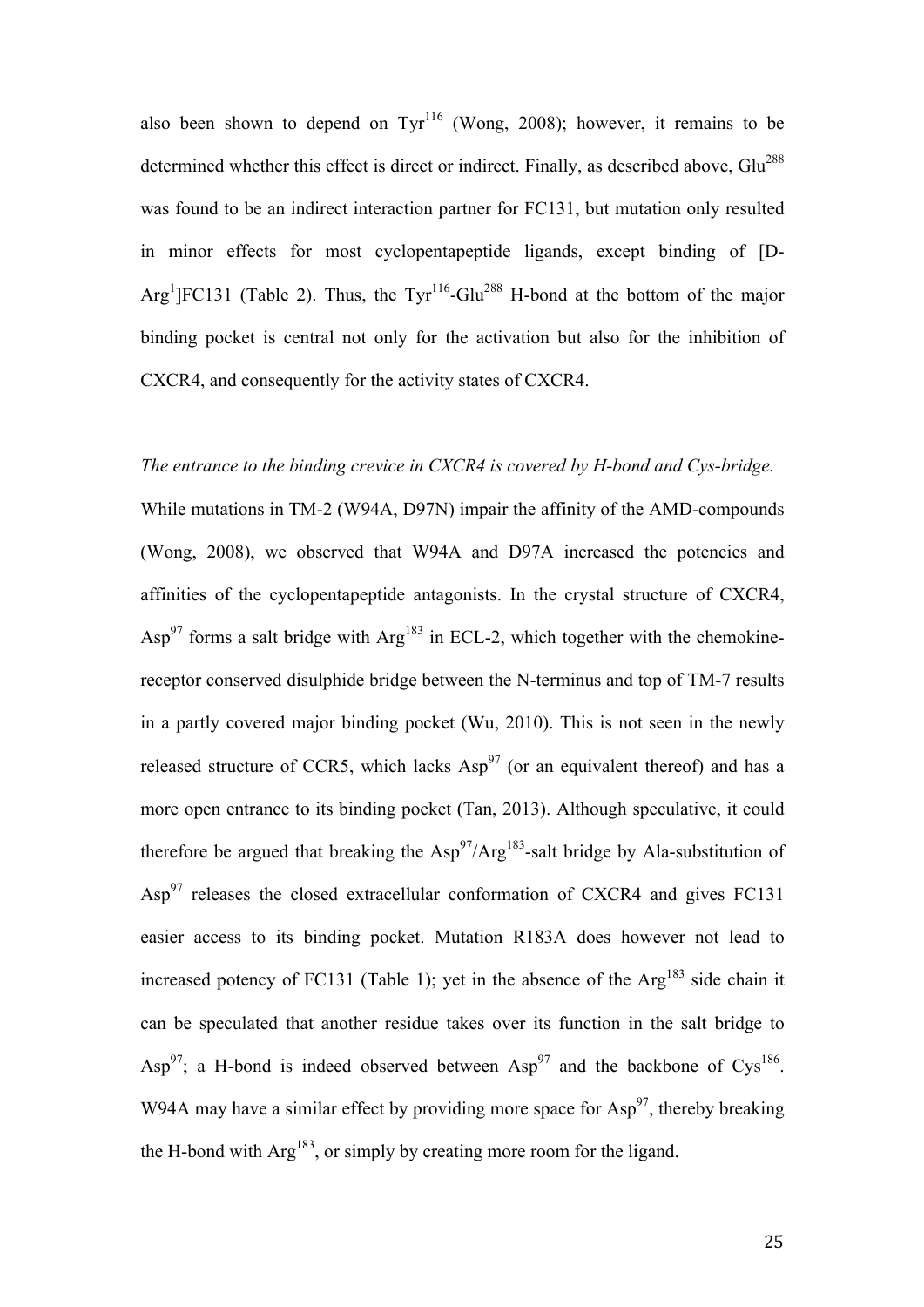In conclusion, by combining receptor mutagenesis with ligand modifications we determined the binding site of FC131 in CXCR4. In addition, our studies suggest a Hbond in the center of the receptor between  $\text{Ty}^{116}$  and  $\text{Glu}^{288}$  to be essential for the activation state of CXCR4. Finally, consistent with other studies of class A 7TM receptors, hereunder EBI2 (GPR183), CCR5, and CCR2, where a central role of the top of TM-2 is identified for the activity state (Alvarez Arias, 2003; Benned-Jensen, 2008; Rosenkilde, 2010), a possible gating function of the top of TM-2 for the entrance into the main binding crevice of CXCR4 is suggested, implying that improved CXCR4 antagonists could be obtained by creating smaller molecules that can easily migrate into the main binding crevice of CXCR4.

# **Acknowledgments**

Financial support for this project was obtained from the Research Council of Norway (Grant 190728/V30) (J.M. and J.V.) and from the Danish Council for Independent Research/Medical Sciences, the NovoNordisk Foundation, the Lundbeck Foundation, the European Community's Sixth Framework program (INNOCHEM: Grant LSHBCT-2005-518167) (S.T., A.S. and M.M.R). We also thank Inger Smith Simonsen, Randi Thøgersen and Maibritt Sigvardt Baggesen for outstanding technical assistance with the biological assays.

### **List of Author Contributions**

Experimental design: J Våbenø, MM Rosenkilde, S Thiele

Compound synthesis: J Mungalpara

Binding studies: S Thiele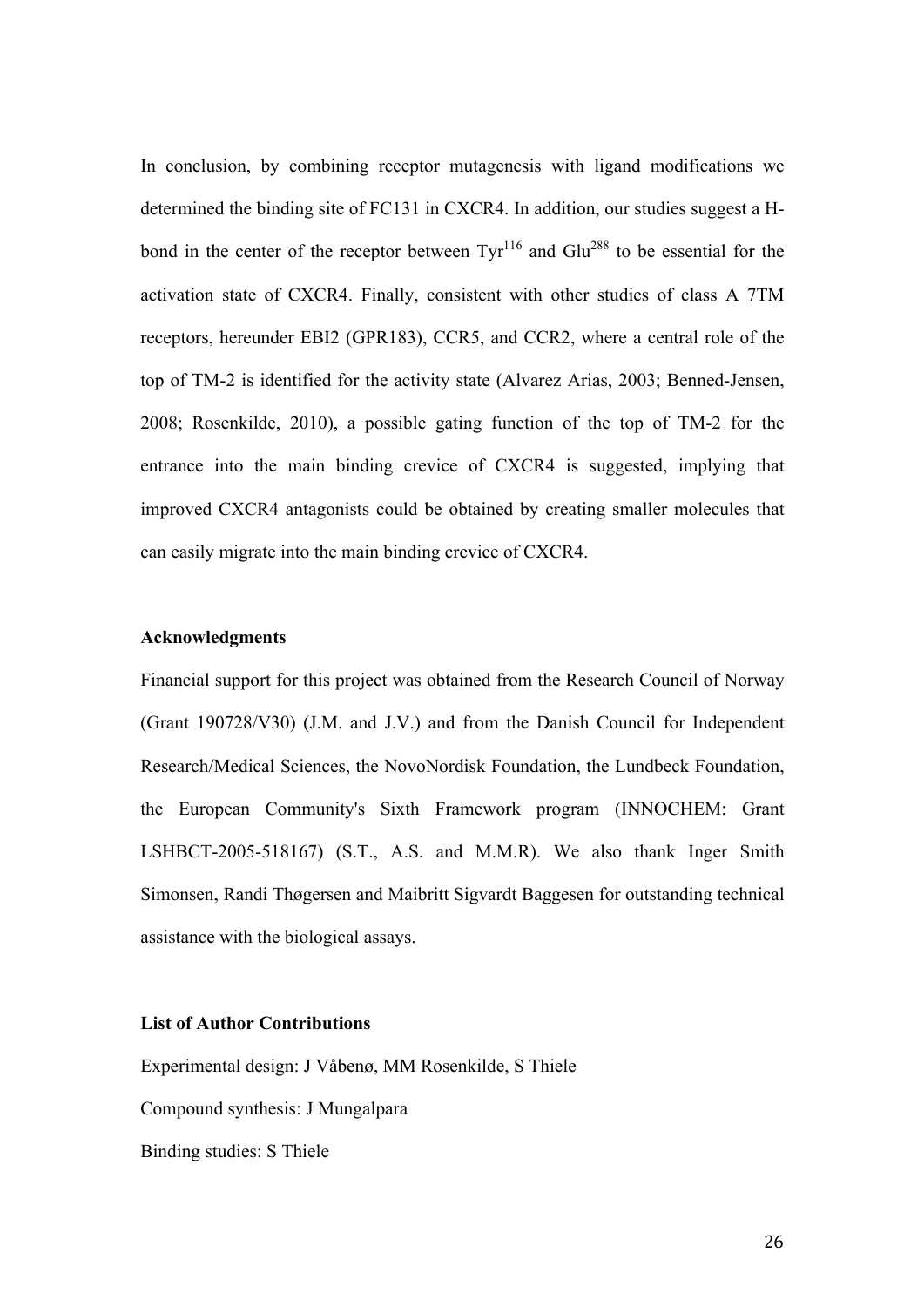Functional studies: S Thiele, A Steen, J Mungalpara

ELISA: S Thiele

Data analysis: S Thiele, J Mungalpara

Computational modeling: J Mungalpara, J Våbenø

Manuscript writing: S Thiele, J Mungalpara, MM Rosenkilde, J Våbenø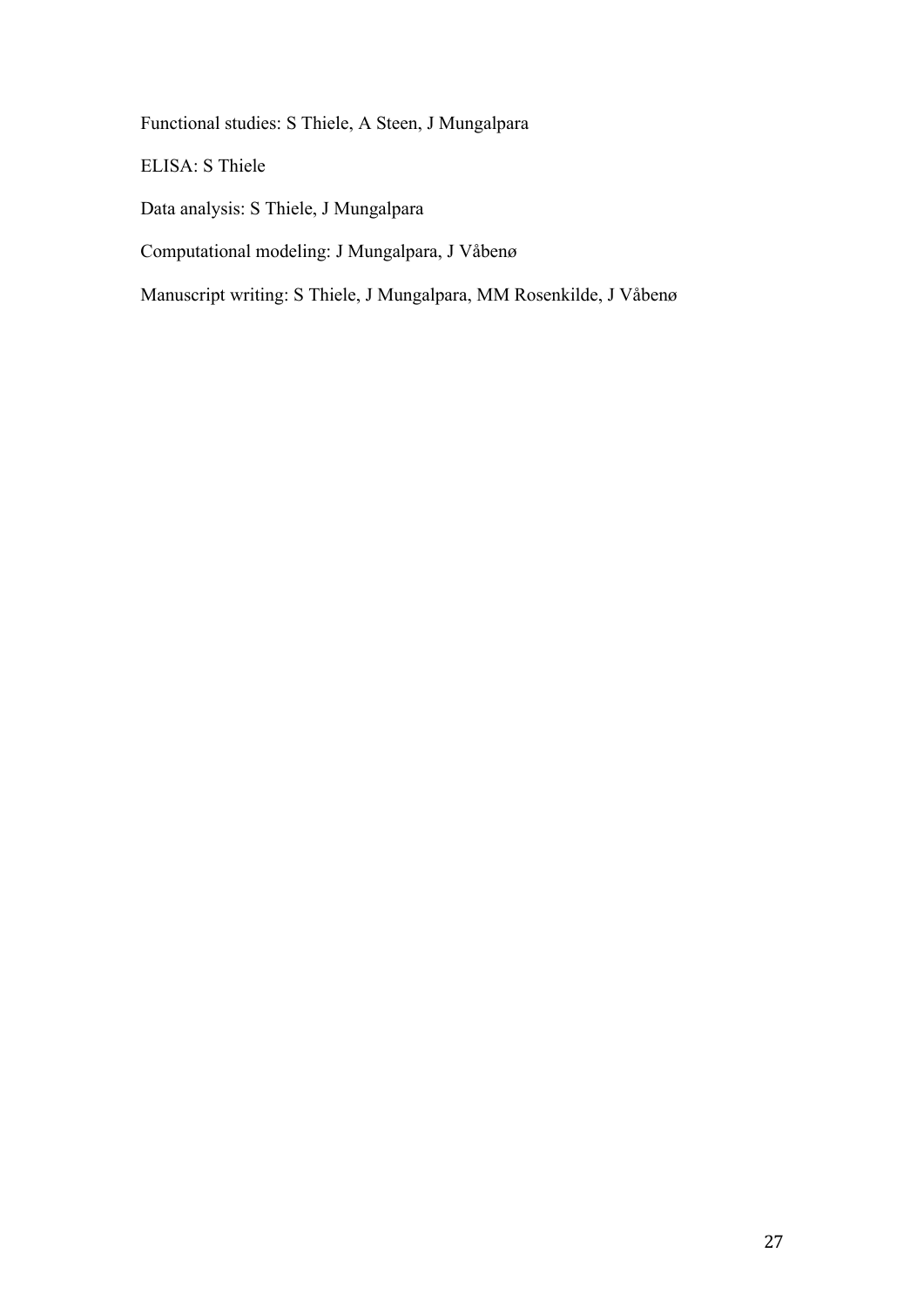#### **References**

Allen SJ, Crown SE, Handel TM (2007). Chemokine: receptor structure, interactions, and antagonism. Annu Rev Immunol 25: 787-820

Alvarez Arias D, Navenot J-M, Zhang W-B, Broach J, Peiper SC (2003). Constitutive activation of CCR5 and CCR2 induced by conformational changes in the conserved TXP motif in transmembrane helix 2. J Biol Chem 278: 36513-36521

Bachelerie F, Ben-Baruch A, Burkhardt AM, Combadiere C, Farber JM, Graham GJ, et al. (2014). International union of basic and clinical pharmacology. LXXXIX. Update on the extended family of chemokine receptors and introducing a new nomenclature for atypical chemokine receptors. Pharmacol Rev 66(1): 1-79

Baldwin JM, Schertler GF, Unger VM (1997). An alpha-carbon template for the transmembrane helices in the rhodopsin family of G-protein-coupled receptors. J Mol Biol 272: 144-164

Balkwill F (2004). The significance of cancer cell expression of the chemokine receptor CXCR4. Semin Cancer Biol 14: 171-179

Ballesteros JA, Weinstein H (1995). Integrated methods for the construction of threedimensional models and computational probing of structure-function relations in G protein-coupled receptors. In: Receptor Molecular Biology, Sealfon, S. C.; Academic Press: 366-428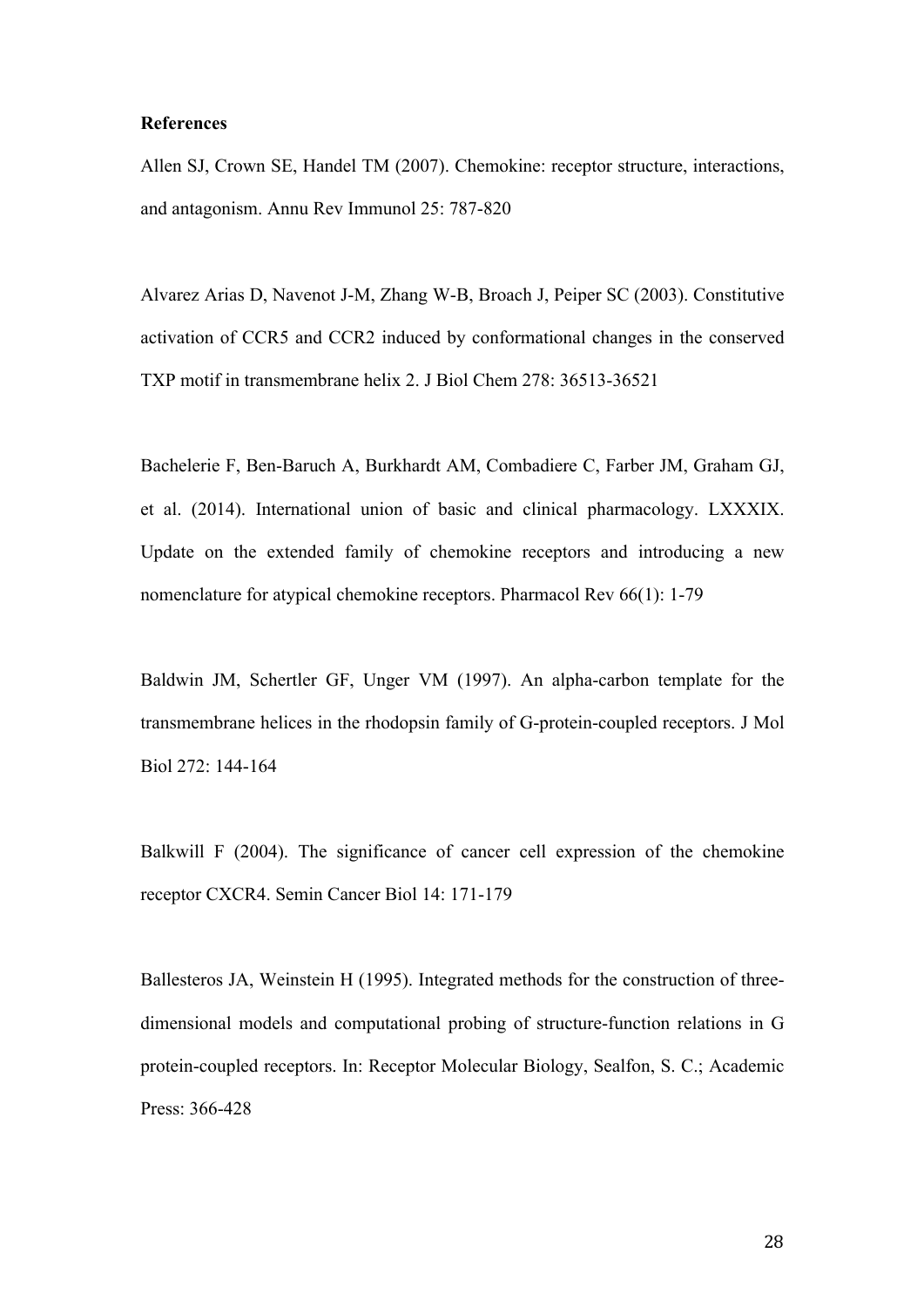Benned-Jensen T, Rosenkilde MM (2008). Structural motifs of importance for the constitutive activity of the orphan 7TM receptor EBI2: analysis of receptor activation in the absence of an agonist. Mol Pharmacol 74: 1008-1021

Berson JF, Long D, Doranz BJ, Rucker J, Jirik FR, Doms RW (1996). A seventransmembrane domain receptor involved in fusion and entry of T-cell-tropic human immunodeficiency virus type 1 strains. J Virol 70: 6288-6295

Brandish PE, Hill LA, Zheng W, Scolnick EM (2003). Scintillation proximity assay of inositol phosphates in cell extracts: high-throughput measurement of G-proteincoupled receptor activation. Anal Biochem 313: 311-318

Catalano JG, Gudmundsson KS, Svolto A, Boggs SD, Miller JF, Spaltenstein A, *et al.* (2010). Synthesis of a novel tricyclic 1,2,3,4,4a,5,6,10b-octahydro-1,10 phenanthroline ring system and CXCR4 antagonists with potent activity against HIV-1. Bioorg Med Chem Lett 20: 2186-2190

Choi W-T, Duggineni S, Xu Y, Huang Z, An J (2012). Drug discovery research targeting the CXC chemokine receptor 4 (CXCR4). J Med Chem 55: 977-994

De Clercq E, Yamamoto N, Pauwels R, Balzarini J, Witvrouw M, De Vreese K, *et al.* (1994). Highly potent and selective inhibition of human immunodeficiency virus by the bicyclam derivative JM3100. Antimicrob Agents Chemother 38: 668-674

Crump MP, Gong JH, Loetscher P, Rajarathnam K, Amara A, Arenzana-Seisdedos F,

29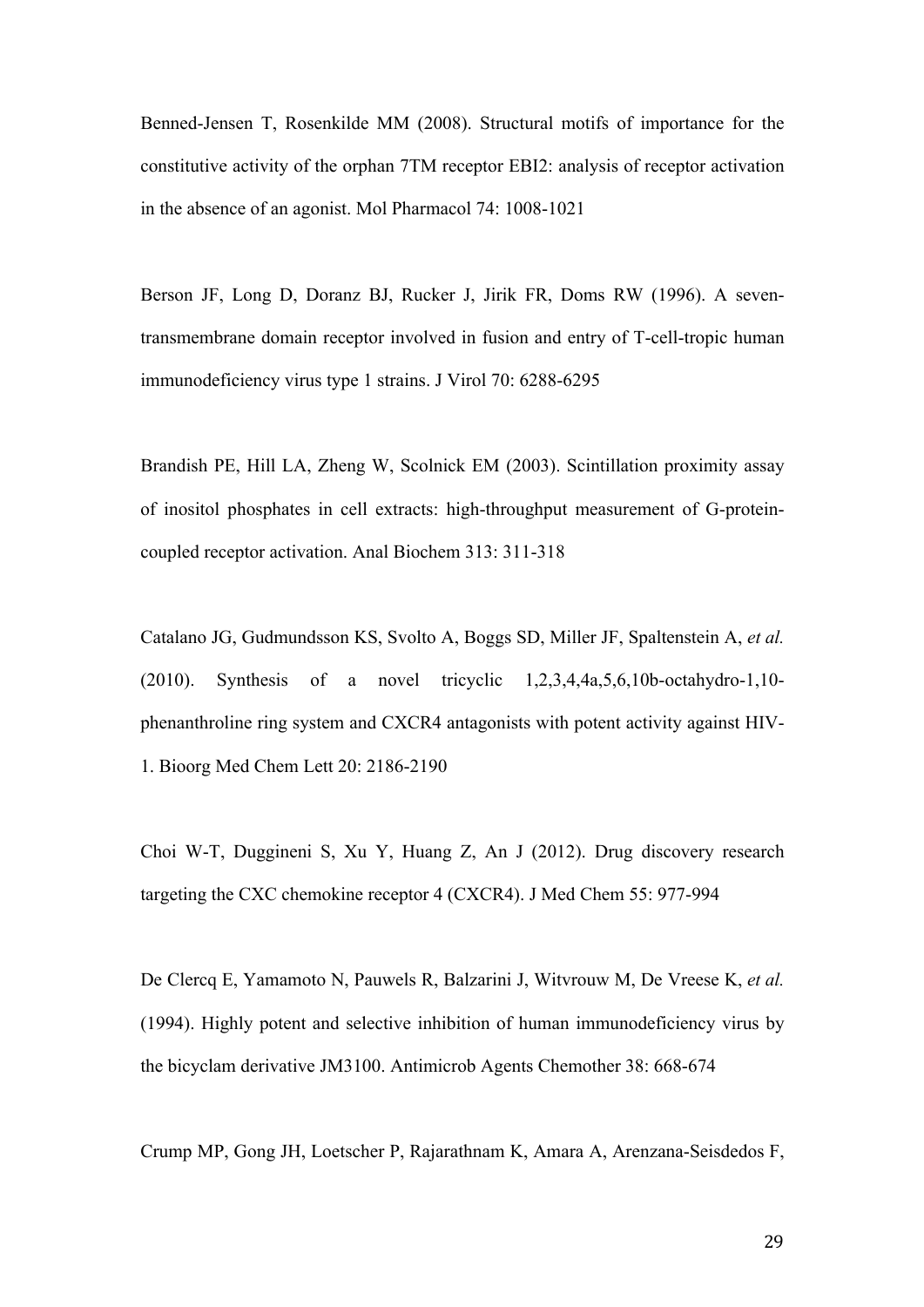*et al.* (1997). Solution structure and basis for functional activity of stromal cellderived factor-1; dissociation of CXCR4 activation from binding and inhibition of HIV-1. EMBO J 16: 6996-7007

Demmer O, Dijkgraaf I, Schumacher U, Marinelli L, Cosconati S, Gourni E, *et al.* (2011). Design, synthesis, and functionalization of dimeric peptides targeting chemokine receptor CXCR4. J Med Chem 54: 7648-7662

DiPersio JF, Micallef IN, Stiff PJ, Bolwell BJ, Maziarz RT, Jacobsen E, *et al.* (2009a). Phase III prospective randomized double-blind placebo-controlled trial of plerixafor plus granulocyte colony-stimulating factor compared with placebo plus granulocyte colony-stimulating factor for autologous stem-cell mobilization and transplantation for patients with non-Hodgkin's lymphoma. J Clin Oncol 27: 4767- 4773

DiPersio JF, Stadtmauer EA, Nademanee A, Micallef INM, Stiff PJ, Kaufman JL, *et al.* (2009b). Plerixafor and G-CSF versus placebo and G-CSF to mobilize hematopoietic stem cells for autologous stem cell transplantation in patients with multiple myeloma. Blood 113: 5720-5726

Feng Y, Broder CC, Kennedy PE, Berger EA (1996). HIV-1 entry cofactor: functional cDNA cloning of a seven-transmembrane, G protein-coupled receptor. Science 272: 872-877

Fujii N, Oishi S, Hiramatsu K, Araki T, Ueda S, Tamamura H, *et al.* (2003).

30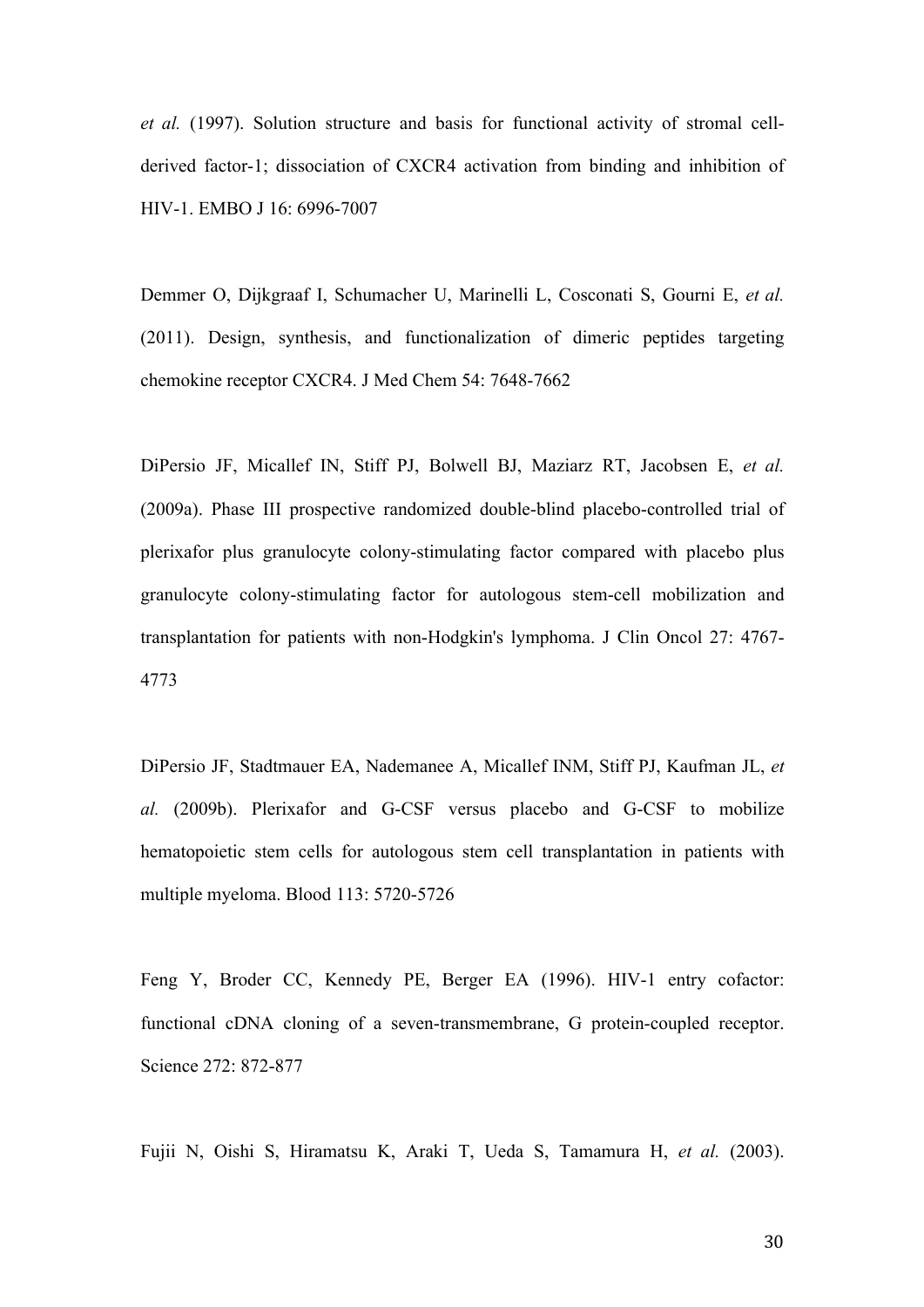Molecular-size reduction of a potent CXCR4-chemokine antagonist using orthogonal combination of conformation- and sequence-based libraries. Angew Chem Int Ed Engl 42: 3251-3253

Gerlach LO, Jakobsen JS, Jensen KP, Rosenkilde MR, Skerlj RT, Ryde U, *et al.* (2003). Metal ion enhanced binding of AMD3100 to Asp262 in the CXCR4 receptor. Biochemistry 42: 710-717

Gudmundsson KS, Boggs SD, Catalano JG, Svolto A, Spaltenstein A, Thomson M, *et al.* (2009a). Imidazopyridine-5,6,7,8-tetrahydro-8-quinolinamine derivatives with potent activity against HIV-1. Bioorg Med Chem Lett 19: 6399-6403

Gudmundsson KS, Sebahar PR, Richardson L, Miller JF, Turner EM, Catalano JG, *et al.* (2009b). Amine substituted N-(1H-benzimidazol-2ylmethyl)-5,6,7,8-tetrahydro-8 quinolinamines as CXCR4 antagonists with potent activity against HIV-1. Bioorg Med Chem Lett 19: 5048-5052

Gupta SK, Pillarisetti K, Thomas RA, Aiyar N (2001). Pharmacological evidence for complex and multiple site interaction of CXCR4 with SDF-1α: implications for development of selective CXCR4 antagonists. Immunol Lett 78: 29-34

Hatse S, Princen K, De Clercq E, Rosenkilde MM, Schwartz TW, Hernandez-Abad PE, *et al.* (2005). AMD3465, a monomacrocyclic CXCR4 antagonist and potent HIV entry inhibitor. Biochem Pharmacol 70: 752-761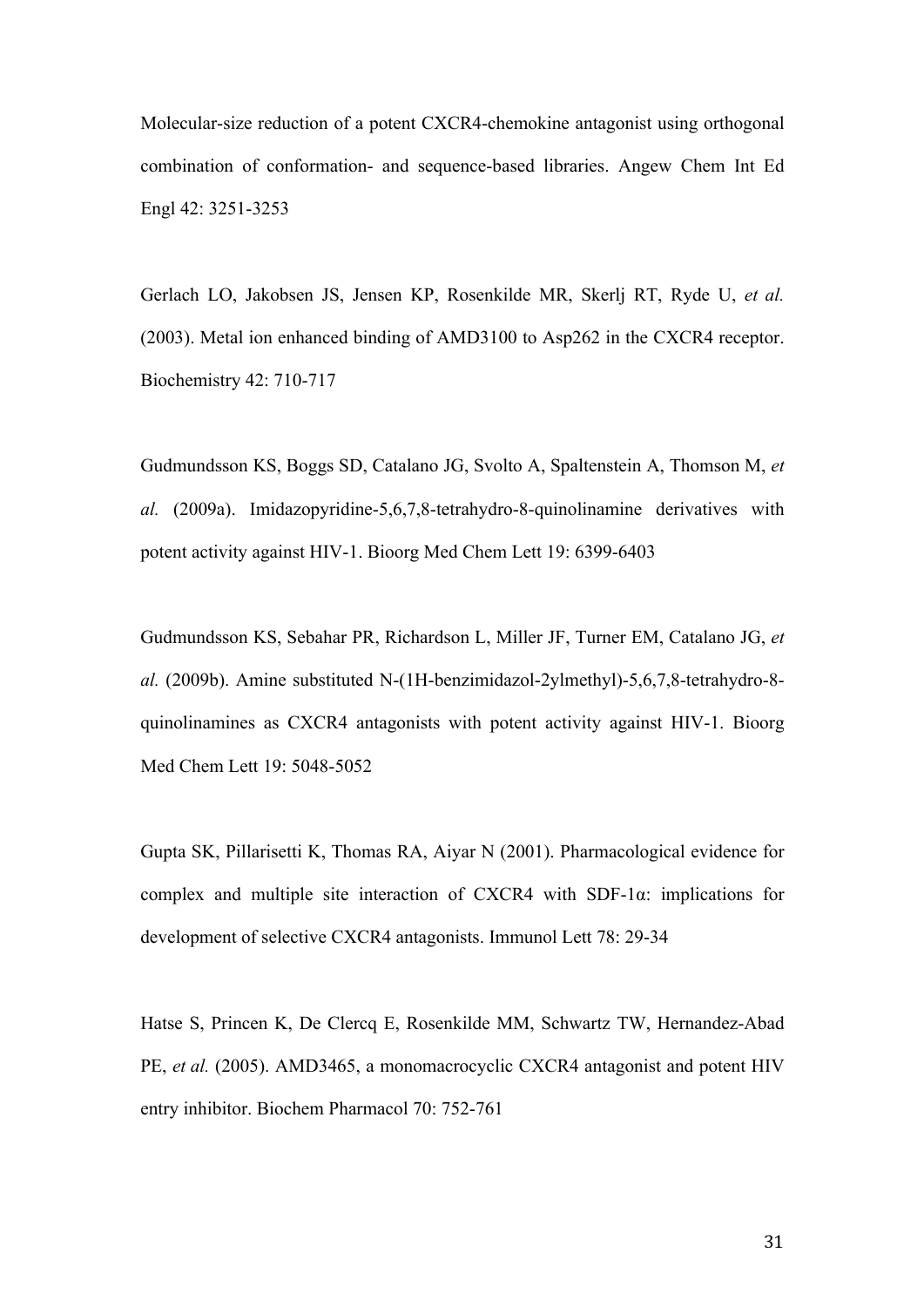Kawatkar SP, Yan M, Gevariya H, Lim MY, Eisold S, Zhu X, *et al.* (2011). Computational analysis of the structural mechanism of inhibition of chemokine receptor CXCR4 by small molecule antagonists. Exp Biol Med (Maywood) 236: 844- 850

Kissow H, Hartmann B, Holst JJ, Viby N-E, Hansen LS, Rosenkilde MM, *et al.* (2012). Glucagon-like peptide-1 (GLP-1) receptor agonism or DPP-4 inhibition does not accelerate neoplasia in carcinogen treated mice. Regul Pept 179: 91-100

Kobayashi K, Oishi S, Hayashi R, Tomita K, Kubo T, Tanahara N, *et al.* (2012). Structure-activity relationship study of a CXC chemokine receptor type 4 antagonist, FC131, using a series of alkene dipeptide isosteres. J Med Chem 55: 2746-2757

Kostenis E, Zeng FY, Wess J (1998). Functional characterization of a series of mutant G protein  $\alpha_q$  subunits displaying promiscuous receptor coupling properties. J Biol Chem 273: 17886-17892

Ludeman JP, Stone MJ (2013). The structural role of receptor tyrosine sulfation in chemokine recognition. Br J Pharmacol 171:1167-1179

Maeda K, Das D, Ogata-Aoki H, Nakata H, Miyakawa T, Tojo Y, *et al.* (2006). Structural and molecular interactions of CCR5 inhibitors with CCR5. J Biol Chem 281: 12688-12698

Micallef IN, Stiff PJ, DiPersio JF, Maziarz RT, McCarty JM, Bridger G, *et al.* (2009).

32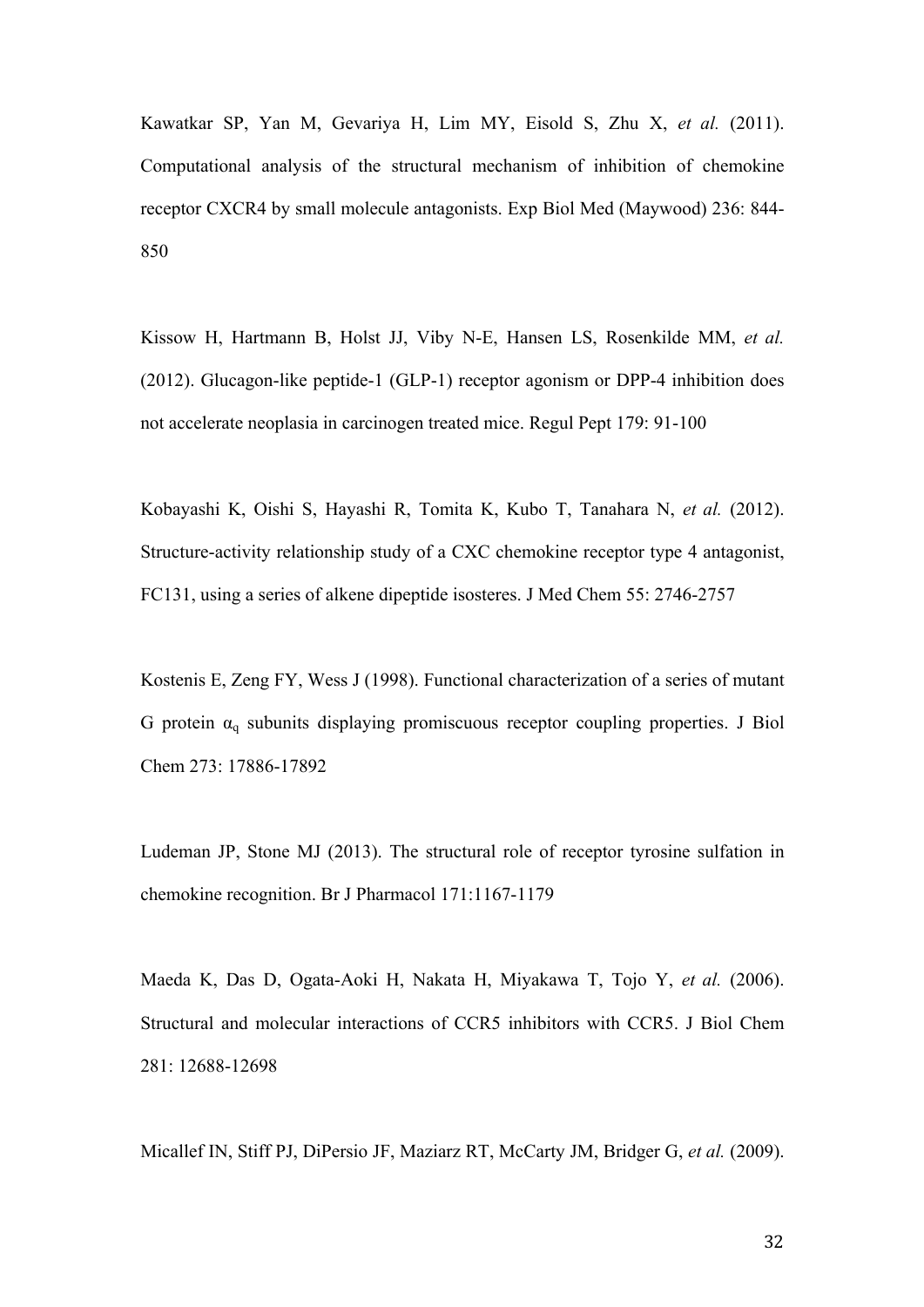Successful stem cell remobilization using plerixafor (mozobil) plus granulocyte colony-stimulating factor in patients with non-hodgkin lymphoma: results from the plerixafor NHL phase 3 study rescue protocol. Biol Blood Marrow Transplant 15: 1578-1586

Miller JF, Gudmundsson KS, D'Aurora Richardson L, Jenkinson S, Spaltenstein A, Thomson M, *et al.* (2010). Synthesis and SAR of novel isoquinoline CXCR4 antagonists with potent anti-HIV activity. Bioorg Med Chem Lett 20: 3026-3030

Mungalpara J, Thiele S, Eriksen Ø, Eksteen J, Rosenkilde MM, Våbenø J (2012). Rational design of conformationally constrained cyclopentapeptide antagonists for C-X-C chemokine receptor 4 (CXCR4). J Med Chem 55: 10287-10291

Mungalpara J, Zachariassen ZG, Thiele S, Rosenkilde MM, Våbenø J (2013). Structure-activity relationship studies of the aromatic positions in cyclopentapeptide CXCR4 antagonists. Org Biomol Chem 11(47): 8202-8208

Murphy PM, Baggiolini M, Charo IF, Hébert CA, Horuk R, Matsushima K, *et al.* (2000). International union of pharmacology. XXII. Nomenclature for chemokine receptors. Pharmacol Rev 52: 145-176

Palczewski K, Kumasaka T, Hori T, Behnke CA, Motoshima H, Fox BA, *et al.* (2000). Crystal structure of rhodopsin: A G protein-coupled receptor. Science 289: 739-745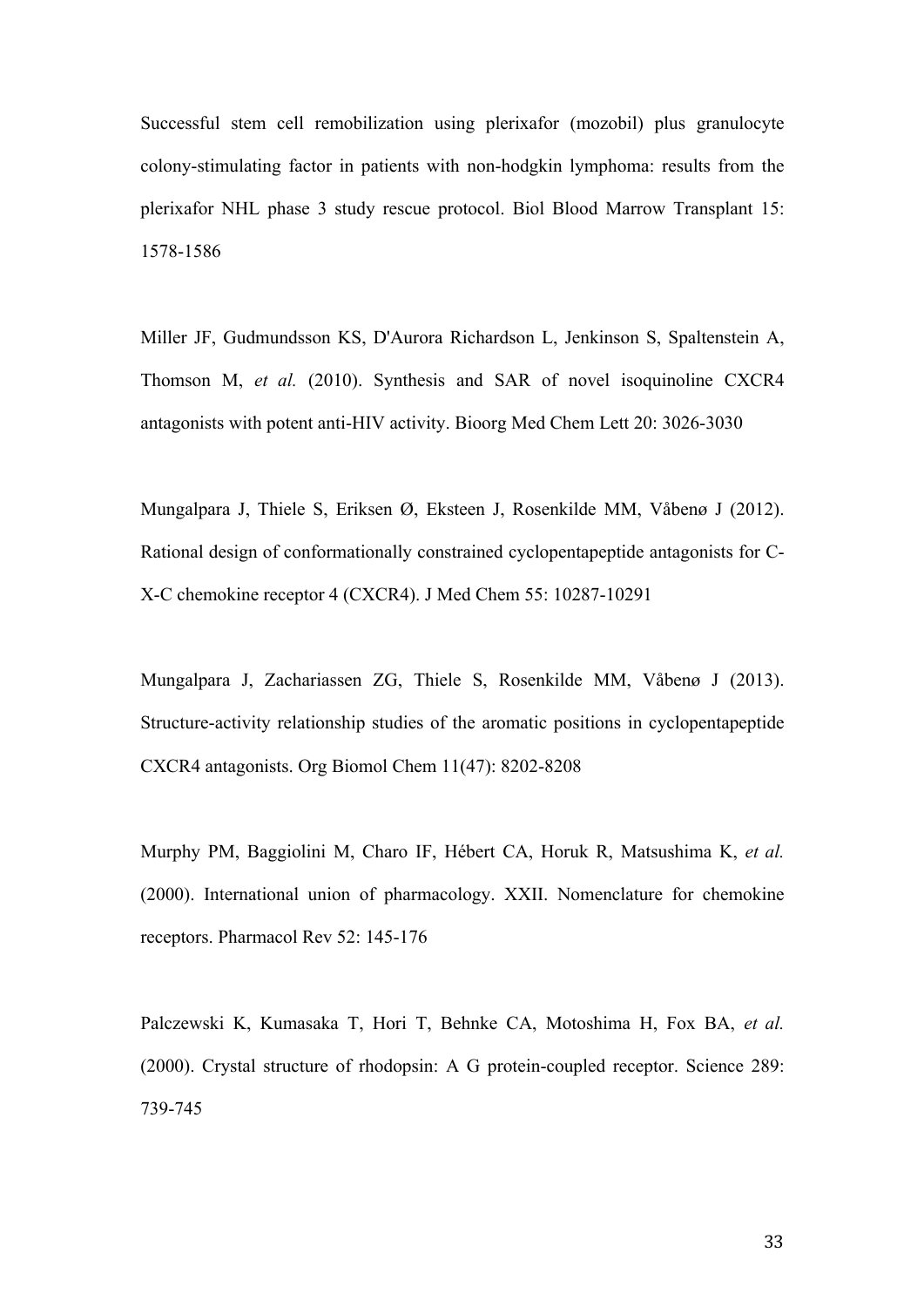Rosenkilde MM, Benned-Jensen T, Frimurer TM, Schwartz TW (2010). The minor binding pocket: a major player in 7TM receptor activation. Trends Pharmacol Sci 31: 567-574

Rosenkilde MM, Cahir M, Gether U, Hjorth SA, Schwartz TW (1994). Mutations along transmembrane segment II of the NK-1 receptor affect substance P competition with non-peptide antagonists but not substance P binding. J Biol Chem 269: 28160-28164

Rosenkilde MM, Gerlach L-O, Hatse S, Skerlj RT, Schols D, Bridger GJ, *et al.* (2007). Molecular mechanism of action of monocyclam versus bicyclam non-peptide antagonists in the CXCR4 chemokine receptor. J Biol Chem 282: 27354-27365

Rosenkilde MM, Gerlach L-O, Jakobsen JS, Skerlj RT, Bridger GJ, Schwartz TW (2004). Molecular mechanism of AMD3100 antagonism in the CXCR4 receptor: transfer of binding site to the CXCR3 receptor. J Biol Chem 279: 3033-3041

Rosenkilde MM, Schwartz TW (2006). GluVII:06--a highly conserved and selective anchor point for non-peptide ligands in chemokine receptors. Curr Top Med Chem 6: 1319-1333

Scholten DJ, Canals M, Maussang D, Roumen L, Smit MJ, Wijtmans M, *et al.* (2012). Pharmacological modulation of chemokine receptor function. Br J Pharmacol 165: 1617-1643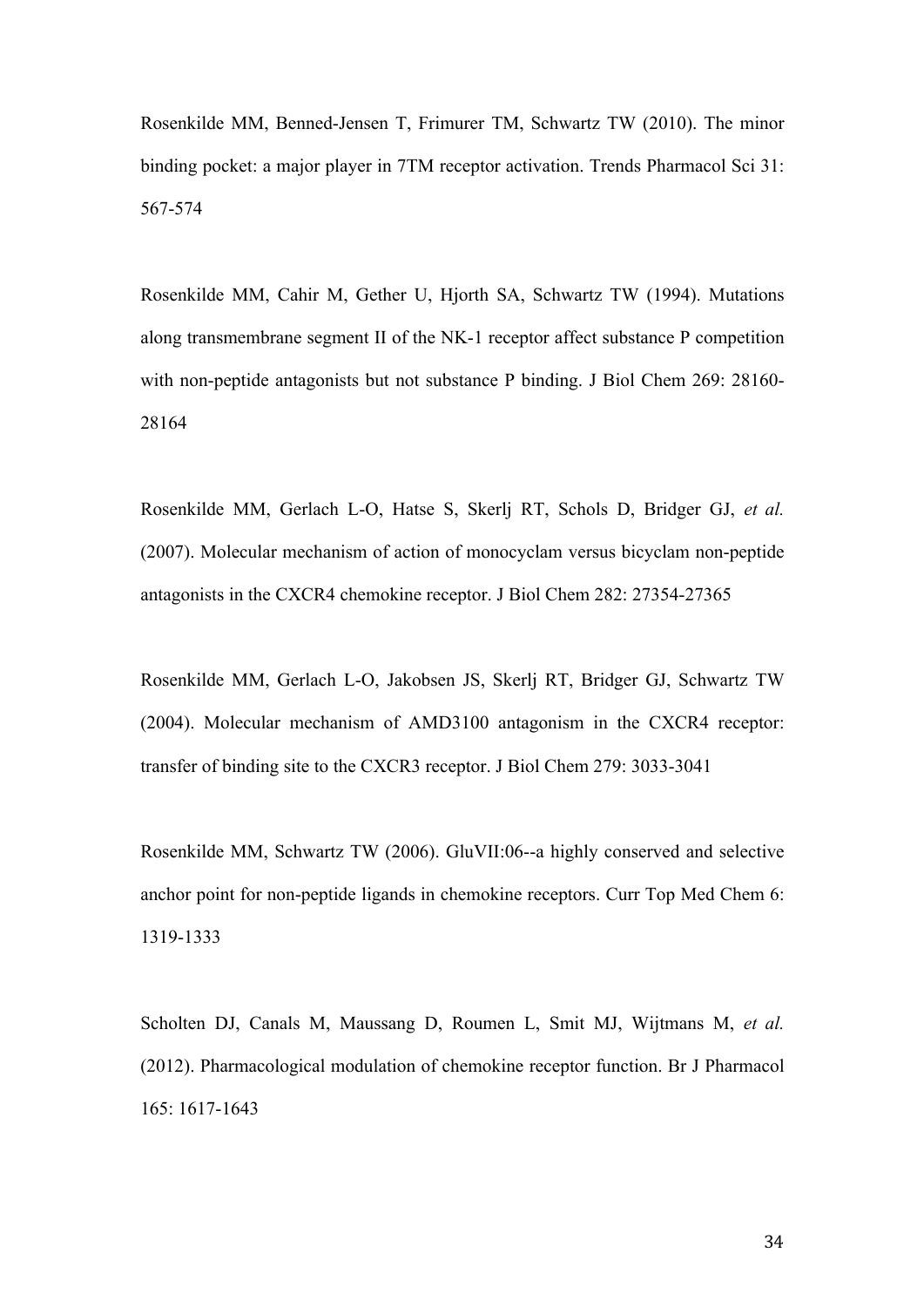Schwartz TW (1994). Locating ligand-binding sites in 7TM receptors by protein engineering. Curr Opin Biotechnol 5: 434-444

Skerlj R, Bridger G, McEachern E, Harwig C, Smith C, Wilson T, *et al.* (2011). Synthesis and SAR of novel CXCR4 antagonists that are potent inhibitors of T tropic (X4) HIV-1 replication. Bioorg Med Chem Lett 21: 262-266

Steen A, Schwartz TW, Rosenkilde MM (2009). Targeting CXCR4 in HIV cell-entry inhibition. Mini Rev Med Chem 9: 1605-1621

Tamamura H, Araki T, Ueda S, Wang Z, Oishi S, Esaka A, *et al.* (2005a). Identification of novel low molecular weight CXCR4 antagonists by structural tuning of cyclic tetrapeptide scaffolds. J Med Chem 48: 3280-3289

Tamamura H, Esaka A, Ogawa T, Araki T, Ueda S, Wang Z, *et al.* (2005b). Structureactivity relationship studies on CXCR4 antagonists having cyclic pentapeptide scaffolds. Org Biomol Chem 3: 4392-4394

Tamamura H, Omagari A, Oishi S, Kanamoto T, Yamamoto N, Peiper SC, *et al.* (2000). Pharmacophore identification of a specific CXCR4 inhibitor, T140, leads to development of effective anti-HIV agents with very high selectivity indexes. Bioorg Med Chem Lett 10: 2633-2637

Tamamura H, Xu Y, Hattori T, Zhang X, Arakaki R, Kanbara K, *et al.* (1998). A lowmolecular-weight inhibitor against the chemokine receptor CXCR4: a strong anti-HIV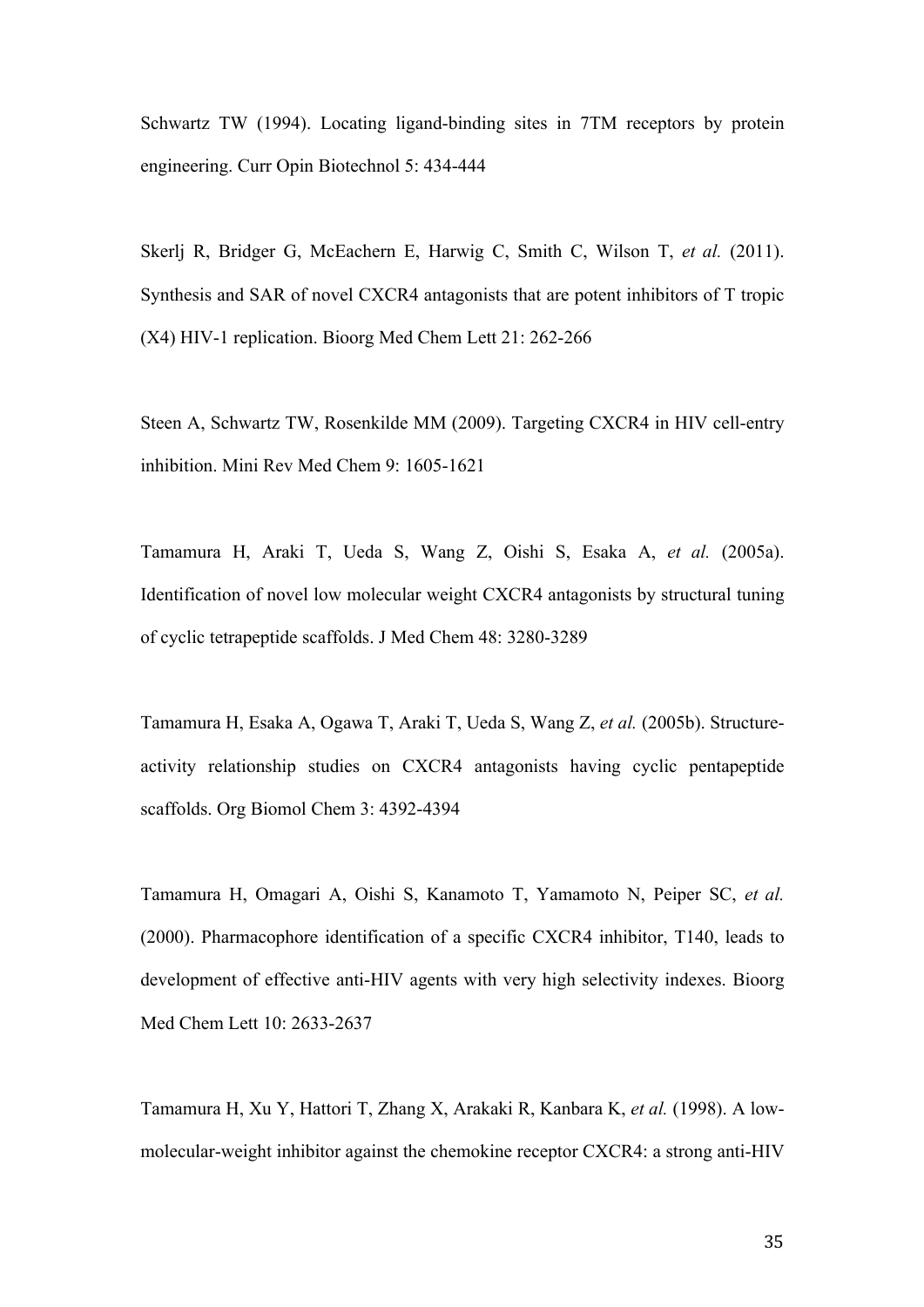peptide T140. Biochem Biophys Res Commun 253: 877-882

Tan Q, Zhu Y, Li J, Chen Z, Han GW, Kufareva I, *et al.* (2013). Structure of the CCR5 chemokine receptor-HIV entry inhibitor maraviroc complex. Science 341(6152): 1387-1390

Tanaka T, Nomura W, Narumi T, Esaka A, Oishi S, Ohashi N, *et al.* (2009). Structure-activity relationship study on artificial CXCR4 ligands possessing the cyclic pentapeptide scaffold: the exploration of amino acid residues of pentapeptides by substitutions of several aromatic amino acids. Org Biomol Chem 7: 3805-3809

Thiele S, Malmgaard-Clausen M, Engel-Andreasen J, Steen A, Rummel PC, Nielsen MC, *et al.* (2012). Modulation in selectivity and allosteric properties of smallmolecule ligands for CC-chemokine receptors. J Med Chem 55: 8164-8177

Thiele S, Steen A, Jensen PC, Mokrosinski J, Frimurer TM, Rosenkilde MM (2011). Allosteric and orthosteric sites in CC chemokine receptor (CCR5), a chimeric receptor approach. J Biol Chem 286: 37543-37554

Trent JO, Wang ZX, Murray JL, Shao W, Tamamura H, Fujii N, *et al.* (2003). Lipid bilayer simulations of CXCR4 with inverse agonists and weak partial agonists. J Biol Chem 278: 47136-471344

Våbenø J, Nikiforovich GV, Marshall GR (2006a). Insight into the binding mode for cyclopentapeptide antagonists of the CXCR4 receptor. Chem Biol Drug Des 67: 346-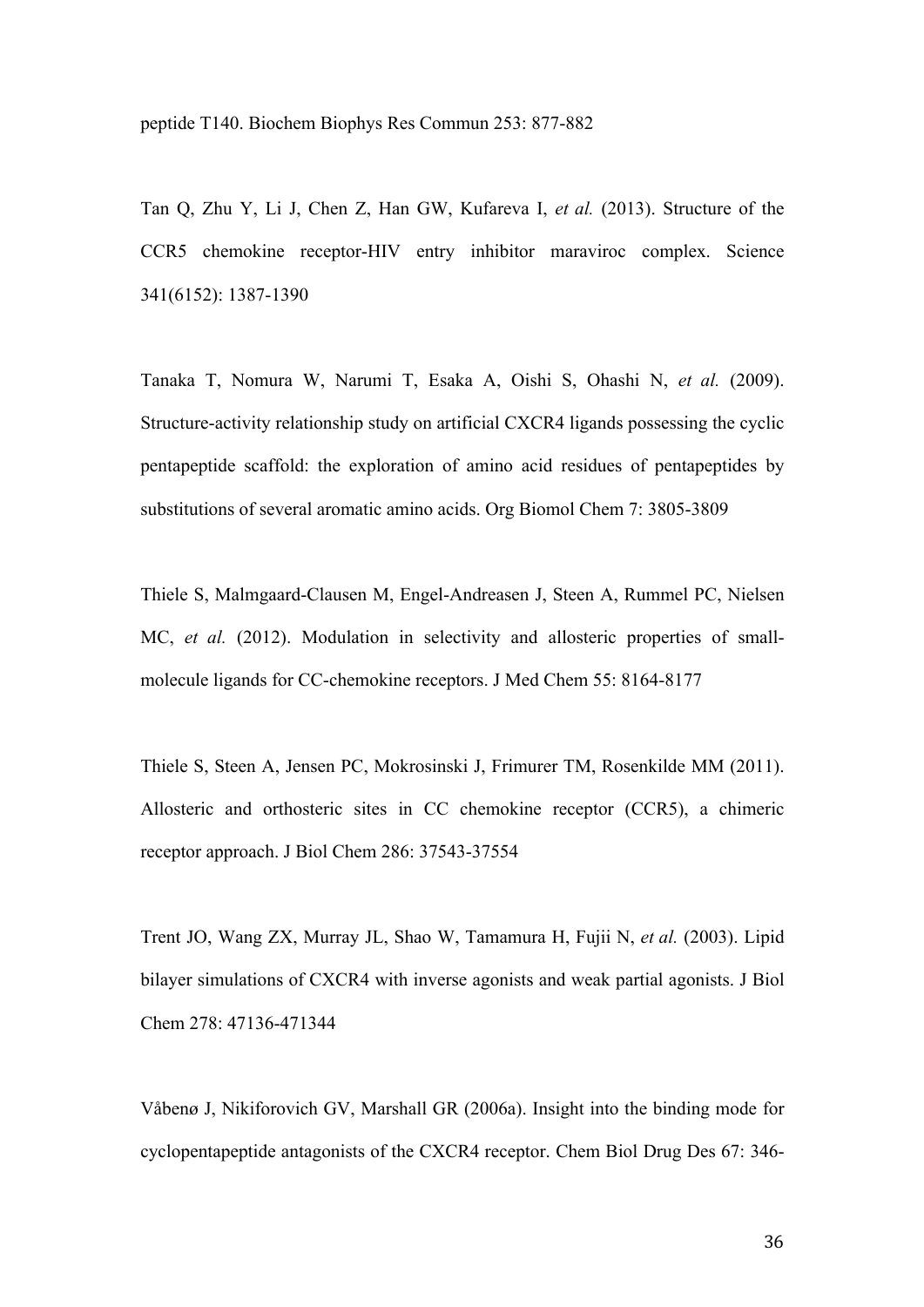Våbenø J, Nikiforovich GV, Marshall GR (2006b). A minimalistic 3D pharmacophore model for cyclopentapeptide CXCR4 antagonists. Biopolymers 84: 459-471

Wong RSY, Bodart V, Metz M, Labrecque J, Bridger G, Fricker SP (2008). Comparison of the potential multiple binding modes of bicyclam, monocylam, and noncyclam small-molecule CXC chemokine receptor 4 inhibitors. Mol Pharmacol 74: 1485-1495

Wu B, Chien EYT, Mol CD, Fenalti G, Liu W, Katritch V, *et al.* (2010). Structures of the CXCR4 chemokine GPCR with small-molecule and cyclic peptide antagonists. Science 330: 1066-1071

Yoshikawa Y, Kobayashi K, Oishi S, Fujii N, Furuya T (2012). Molecular modeling study of cyclic pentapeptide CXCR4 antagonists: new insight into CXCR4-FC131 interactions. Bioorg Med Chem Lett 22: 2146-2150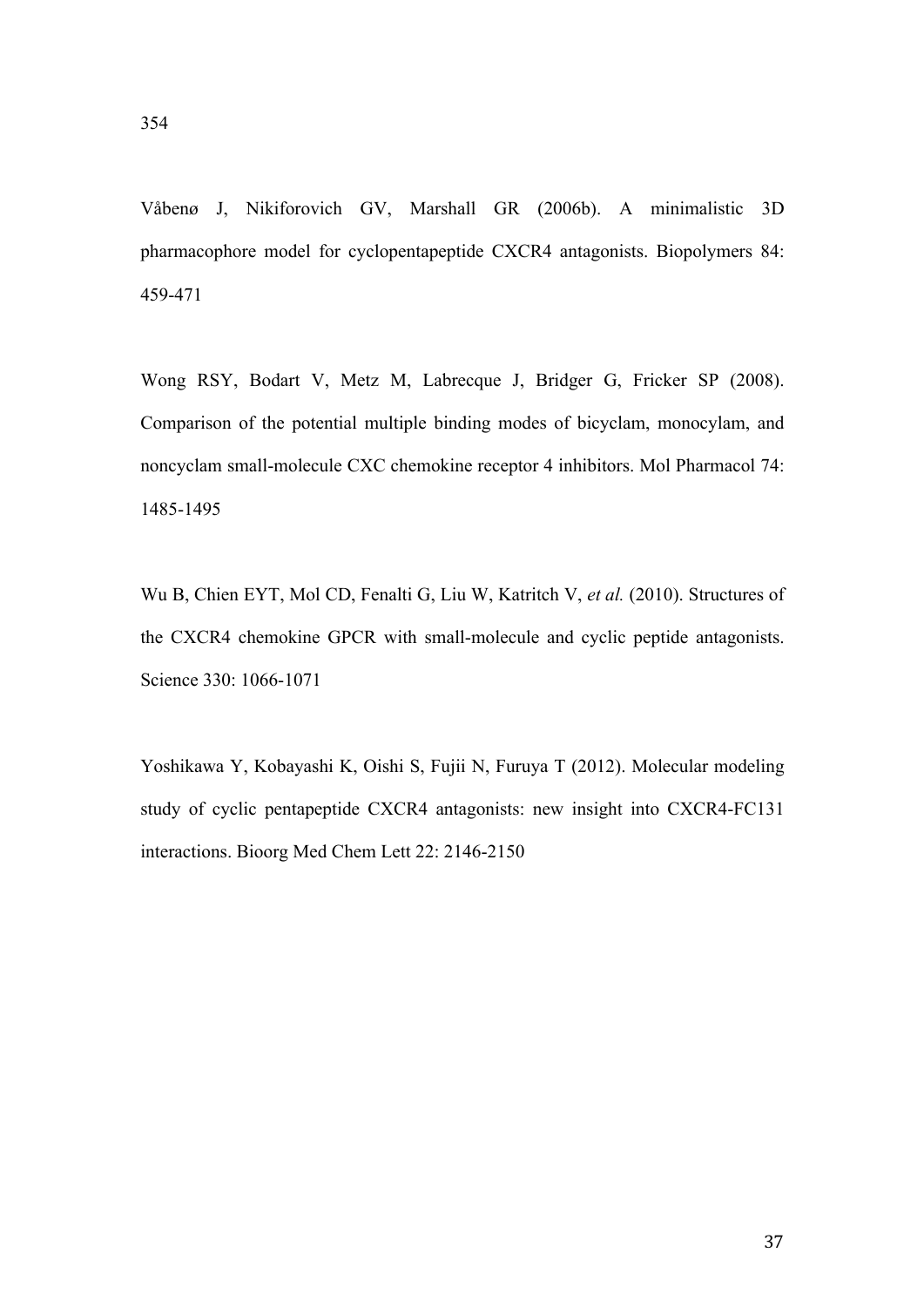**Tables**

**Table 1. Functional analysis of the interaction between CXCR4 WT and mutants with CXCL12, FC131 and analogues.** PI turnover was measured in COS-7 cells cotransfected with CXCR4 receptor constructs and the promiscuous G protein  $G_{q_i q_{mvr}}$ . Residue positions are given according to the numbering systems of Baldwin/Schwartz and Ballesteros/Weinstein. The number of experiments is shown in parentheses, and Fmut indicates the fold-difference (ratio) between the potency on WT CXCR4 compared to mutant CXCR4 with colour codes as follows: red  $>$  50; orange  $>$  15, yellow  $> 5$ , green  $< 0.2$ . <sup>#</sup> Mutant also tested in binding assay (Table 2). Significance: \*\*\* P<0.001, \*\* P<0.01, \* P<0.05.

|             | Receptor                                                                                     |                                                                            | Surface expression                                                                                                                     | CXCL12                                                                                                                                                                                                                                                                                                                                                     | FC131                                                                                                                                                                                                                                                          | $[Cit^1]$ FC131                                                                                                                                                                                                            | [Ab <sup>1</sup> ]FC131                                                                                                                                                                                                            | $[D-Arg1]FC131$                                                                                                                                                                                                             |
|-------------|----------------------------------------------------------------------------------------------|----------------------------------------------------------------------------|----------------------------------------------------------------------------------------------------------------------------------------|------------------------------------------------------------------------------------------------------------------------------------------------------------------------------------------------------------------------------------------------------------------------------------------------------------------------------------------------------------|----------------------------------------------------------------------------------------------------------------------------------------------------------------------------------------------------------------------------------------------------------------|----------------------------------------------------------------------------------------------------------------------------------------------------------------------------------------------------------------------------|------------------------------------------------------------------------------------------------------------------------------------------------------------------------------------------------------------------------------------|-----------------------------------------------------------------------------------------------------------------------------------------------------------------------------------------------------------------------------|
| Helix       | Position                                                                                     | <b>Mutation</b>                                                            | $% \pm$ SEM (n)                                                                                                                        | $EC_{50}$ ± SEM<br>$EC_{50}$ $F_{mat}$<br>response at 0.1uM (n)<br>% of WT ± SEM<br>(nM)<br>(log)                                                                                                                                                                                                                                                          | $EC_{50}$ ± SEM $EC_{50}$ $F_{mat}$<br>(n)<br>$(\mu M)$<br>(log)                                                                                                                                                                                               | $EC_{50}$ ± SEM $EC_{50}$ $F_{max}$<br>$(\mu M)$<br>(log)                                                                                                                                                                  | (n) $EC_{50}$ ± SEM $EC_{50}$ F <sub>mut</sub><br>(n)<br>$(\mu M)$<br>(log)                                                                                                                                                        | $EC_{50}$ ± SEM $EC_{50}$ $F_{mat}$<br>(n)<br>$(\mu M)$<br>(log)                                                                                                                                                            |
| wt          | wt                                                                                           | wt <sup>#</sup>                                                            | 100<br>0.0<br>(5)<br>$\pm$                                                                                                             | $-8.8 \pm 0.04$<br>$94 \pm 1.3$<br>(69)<br>1.0<br>1.5                                                                                                                                                                                                                                                                                                      | $-6.4 \pm 0.04$<br>0.40<br>1.0<br>(31)                                                                                                                                                                                                                         | $-5.5 \pm 0.11$<br>3.0<br>(22)<br>1.0                                                                                                                                                                                      | 0.09<br>2.9<br>$-5.5 \pm$<br>1.0<br>(24)                                                                                                                                                                                           | 0.52<br>$-6.3 \pm 0.09$<br>(19)<br>1.0                                                                                                                                                                                      |
| $TM-1$      | 1:07/1.39                                                                                    | <b>Y45A</b>                                                                | (3)<br>90<br>±7.0                                                                                                                      | $-8.5 \pm 0.20$<br>3.4<br>2.3<br>**<br>$40 \pm 5.5$<br>(10)                                                                                                                                                                                                                                                                                                | $-5.8 \pm 0.09$<br>(6)<br>1.6<br>4.1                                                                                                                                                                                                                           | 17<br>$5.7$ **<br>$-4.8 \pm 0.12$<br>(4)                                                                                                                                                                                   | $16$ ***<br>$-4.3 \pm 0.07$<br>46<br>(3)                                                                                                                                                                                           | $-5.8 \pm 0.10$<br>1.6<br>3.0<br>(4)                                                                                                                                                                                        |
| TM-2        | II:20/2.60<br>II:23/2.63                                                                     | W94A <sup>®</sup><br>D97A                                                  | $38 \pm 6.4$<br>(3)<br>99<br>(4)<br>± 6.3                                                                                              | 18<br>13 ***<br>$-7.7 \pm 0.10$<br>$31 \pm 11$<br>(17)<br>20 <sup>1</sup><br>$14$ ***<br>$-7.7 \pm 0.07$<br>$34 \pm 3.5$<br>(10)                                                                                                                                                                                                                           | $0.01$ 0.03<br>$-8.0 \pm 0.30$<br>***<br>$-7.4 \pm 0.09$<br>0.04<br>$0.11$ ***<br>(5)                                                                                                                                                                          | 0.06<br>$-6.8 \pm 0.41$ 0.17<br>***<br>(9)<br>$-6.4 \pm 0.02$<br>0.44<br>(3)<br>0.15                                                                                                                                       | $-7.7 \pm 0.14$ 0.02 0.01 ***<br>$-6.5 \pm 0.07$<br>$0.35$ $0.12$ **<br>(3)                                                                                                                                                        | $-7.3 \pm 0.67$<br>0.05<br>0.09<br>$^{\ast\ast}$<br>(3)<br>$-7.2 \pm 0.05$<br>0.06<br>$0.12$ **<br>(3)                                                                                                                      |
| $TM-3$      | III:05/3.29<br>III:08/3.32<br>III:09/3.33                                                    | <b>H113A</b><br>Y116A*<br><b>T117A</b>                                     | $80 \pm 9.0$<br>(3)<br>69<br>± 12<br>(3)<br>$74 \pm 5.5$<br>(3)                                                                        | $-9.1 \pm 0.08$<br>0.84<br>0.58<br>$83 \pm 8.7$<br>(21)<br>$-0.8 \pm 5.9$<br>no activation<br>(1)<br>$-8.8 \pm 0.09$<br>1.2<br>$57 \pm 13$<br>1.7<br>(4)                                                                                                                                                                                                   | $119$ ***<br>$-4.3 \pm 0.10$<br>48<br>(11)<br>not determined<br>$-6.9 \pm 0.05$ 0.14 0.34 **<br>(3)                                                                                                                                                            | > 100 > 33<br>$> -4$<br>not determined<br>$-5.4 \pm 0.10$<br>4.2<br>(3)                                                                                                                                                    | > 100 > 35<br>$(10) > -4$<br>(5)<br>not determined<br>$-6 \pm 0.14$<br>$1.0 \quad 0.34$<br>(3)                                                                                                                                     | $>100 - 170$<br>(3)<br>$> -4$<br>not determined<br>$-6.1 \pm 0.12$ 0.74<br>(3)<br>1.4                                                                                                                                       |
| $TM-4$      | IV:20/4.60                                                                                   | $D171N^*$                                                                  | 67<br>(3)<br>± 11                                                                                                                      | $-8.5 \pm 0.08$<br>2.2<br>***<br>$38 \pm 4.7$<br>3.2<br>(25)                                                                                                                                                                                                                                                                                               | $12***$<br>$-5.3 \pm 0.12$<br>4.6<br>(13)                                                                                                                                                                                                                      | $8.3$ ***<br>25<br>(12)<br>$-4.6 \pm 0.12$                                                                                                                                                                                 | (5)<br>$-5.2 \pm 0.18$<br>6.2<br>2.2                                                                                                                                                                                               | -54<br>28<br>$\left  \cdots \right $ (4)<br>$-4.5 \pm 0.27$                                                                                                                                                                 |
| $FCI -2$    | ECL-2/Cys-3<br>ECL-2 / Cvs+1<br>ECL-2 / Cys+2<br>ECL-2 / Cvs+3<br>ECL-2 / Cys+4<br>V:01/5.35 | <b>R183A</b><br>D187A<br><b>R188A</b><br>F189A<br><b>Y190A</b><br>V196A    | $17 \pm 1.8$<br>(3)<br>49<br>(4)<br>± 8.7<br>$174 \pm 21$<br>(3)<br>$97 \pm 8.7$<br>(3)<br>$105 \pm 19$<br>(3)<br>101<br>$±$ 13<br>(3) | 0.07<br>$-10 \pm 0.20$<br>0.10<br>***<br>$24 \pm 1.4$<br>(3)<br>$-7.9 \pm 0.06$<br>13<br>$8.6***$<br>$41 \pm 5.2$<br>(3)<br>$-9.3 \pm 0.08$<br>0.53<br>0.36<br>$44 \pm 3.5$<br>(4)<br>$73 \pm 9.5$<br>$-8.7 \pm 0.11$<br>1.8<br>1.2<br>(9)<br>1.2<br>0.82<br>$69 \pm 7.0$<br>$-8.9 \pm 0.18$<br>(8)<br>$-8.9 \pm 0.17$<br>0.96<br>$67 \pm 15$<br>14<br>(8) | $-6.3 \pm 0.18$<br>0.49<br>1.2<br>(3)<br>$-6.9 \pm 0.02$<br>$0.35$ ***<br>(3)<br>0.14<br>$-6.1 \pm 0.17$<br>$0.72$ 1.8<br>(3)<br>$-7.0 \pm 0.20$<br>$0.10$ $0.25$ ***<br>(6)<br>$-6.3 \pm 0.24$<br>0.47<br>1.2<br>(5)<br>$-6.3 \pm 0.04$<br>0.47<br>1.2<br>(4) | not determined<br>$-6.1 \pm 0.03$<br>0.76<br>0.25<br>(3)<br>$-4.4 \pm 0.09$<br>44<br>15 ***<br>(3)<br>$-6.1 \pm 0.19$<br>0.79<br>0.27<br>(5)<br>$-5.6 \pm 0.54$<br>2.6 0.87<br>(4)<br>$-5.4 \pm 0.22$<br>3.6<br>1.2<br>(3) | not determined<br>$-6.3 \pm 0.12$<br>$0.49$ 0.17 $**$<br>(3)<br>$-5.0 \pm 0.25$<br>10<br>3.5<br>(3)<br>$0.11$ ***<br>(6)<br>$-6.5 \pm 0.30$<br>0.31<br>$-5.4 \pm 0.13$<br>4.0<br>14<br>(6)<br>$-5.3 \pm 0.27$<br>4.6<br>1.6<br>(3) | not determined<br>$-6.5 \pm 0.15$<br>0.35 0.66<br>(3)<br>$2.2$ 4.2<br>$-5.7 \pm 0.10$<br>(3)<br>$-6.8 \pm 0.02$<br>$0.15$ $0.28$ *<br>(4)<br>$-6.2 \pm 0.24$<br>0.66<br>(3)<br>1.3<br>$-5.8 \pm 0.27$<br>1.6<br>3.0<br>(3)  |
| $TM-5$      | V:04/5.38<br>V:05/5.39<br>V:05/5.39<br>V:08/5.42                                             | F199A<br>Q200A<br>Q200W<br><b>H203A</b>                                    | 79<br>± 7.2<br>(3)<br>4.7<br>2.8<br>(3)<br>$\pm$<br>(3)<br>$75 \pm 5.2$<br>$111 \pm 4.6$<br>(3)                                        | $-8.8 \pm 0.06$<br>$76 \pm 16$<br>1.4<br>0.98<br>(4)<br>$-8.9 \pm 0.07$<br>1.4<br>0.95<br>$71 \pm 5.$<br>(10)<br>$34 \pm 3.4$<br>$-8.7 \pm 0.08$<br>1.8<br>1.2<br>(11)<br>$108 \pm 24$<br>$-8.9 \pm 0.17$<br>1.4<br>1.0<br>(5)                                                                                                                             | 0.21<br>$-6.7 \pm 0.11$<br>0.52<br>(4)<br>0.36 0.89<br>$-6.4 \pm 0.13$<br>(5)<br>$-6.5 \pm 0.19$<br>$0.33$ $0.83$<br>(4)<br>$-6.2 \pm 0.08$<br>0.58<br>14<br>(3)                                                                                               | $-5.6 \pm 0.17$<br>2.3<br>0.77<br>(3)<br>0.61<br>0.20<br>$-6.2 \pm 0.12$<br>(3)<br>$-5.6 \pm 0.15$<br>2.7<br>0.89<br>(3)<br>$-5.1 \pm 0.24$<br>8.0<br>2.7<br>(3)                                                           | $-5.5 \pm 0.06$<br>(3)<br>2.9<br>1.0<br>$-5.2 \pm 0.19$<br>6.9<br>2.4<br>(3)<br>$-5.5 \pm 0.16$<br>2.8<br>1.0<br>$20 \ 6.8$ **<br>$-4.7 \pm 0.12$<br>(3)                                                                           | (3)<br>$-6.5 \pm 0.16$<br>0.31<br>0.59<br>(3)<br>$-6.2 \pm 0.05$<br>0.57<br>1.1<br>(3)<br>0.86<br>$-6.1 \pm 0.24$<br>1.6<br>(3)<br>0.98<br>$-6.0 \pm 0.15$<br>1.9                                                           |
| $TM-6$      | VI:13/6.48<br>VI:16/6.51<br>VI:20/6.55<br>VI:20/6.55<br>VI:23/6.58                           | <b>W252A</b><br>Y255A<br><b>I259A</b><br><b>I259W</b><br>D <sub>262N</sub> | $51 \pm 4.3$<br>(3)<br>47<br>± 3.5<br>(3)<br>3.0<br>$\pm$ 0.3<br>(3)<br>4.3<br>(3)<br>34<br>$\pm$<br>(3)<br>54<br>$\pm$ 4.1            | $75 \pm 6.2$<br>$-9.1 \pm 0.06$<br>0.78<br>$0.53$ *<br>(11)<br>$-8.9 + 0.11$<br>0.77<br>$32 \pm 9.7$<br>1.1<br>(7)<br>$-8.7 \pm 0.09$<br>2.1<br>$59 \pm 4.6$<br>1.4<br>(7)<br>$-8.9 \pm 0.06$<br>1.3<br>0.91<br>$28 \pm 4.2$<br>(6)<br>$4.0$ ***<br>$-8.2 \pm 0.04$<br>5.8<br>$63 \pm 7.0$<br>(23)                                                         | $0.71$ 1.8 $*$<br>$-6.1 \pm 0.11$<br>(5)<br>0.27<br>$-6.6 \pm 0.36$<br>0.68<br>(5)<br>$-7.1 \pm 0.16$<br>$0.08$ $0.21$ ***<br>(5)<br>$-6.8 \pm 0.20$<br>$0.15$ $0.38$ **<br>(5)<br>$-5.2 \pm 0.09$<br>15 ***<br>(11)<br>6.1                                    | $-4.9 \pm 0.19$<br>13<br>4.3<br>$-5.5 + 0.24$<br>32<br>(4)<br>1.1<br>$-6.4 \pm 0.49$<br>0.41<br>0.14<br>(3)<br>$-5.7 \pm 0.23$<br>2.2<br>0.74<br>(3)<br>5.5<br>(12)<br>$-5.3 \pm 0.13$<br>1.8                              | $-4.8 \pm 0.18$<br>$16$ 5.8 $**$<br>(5)<br>$-5.1 \pm 0.30$<br>8.5<br>3.0<br>(3)<br>$-6.3 \pm 0.32$<br>0.53<br>0.18<br>(3)<br>$-6.2 \pm 0.19$<br>0.68 0.24<br>(3)<br>$-5.4 \pm 0.13$<br>4.3<br>1.5<br>(6)                           | $6.0$ **<br>3.1<br>$-5.5 \pm 0.01$<br>(3)<br>$-6.1 \pm 0.55$<br>0.8<br>1.6<br>(3)<br>$-6.4 \pm 0.53$<br>(3)<br>$0.4$ 0.84<br>0.66<br>(3)<br>$-6.2 \pm 0.18$<br>1.3<br>$20$ ***<br>(4)<br>$-5.0 \pm 0.18$<br>10 <sup>1</sup> |
| <b>TM-7</b> | VII:-02/7.32<br>VII:02/7.35<br>VII:06/7.39                                                   | $H281A^*$<br><b>I284A</b><br>E288A                                         | 169<br>± 29<br>(3)<br>56<br>$±$ 9.7<br>(4)<br>77<br>(5)<br>± 16                                                                        | $-8.7 \pm 0.13$<br>$33 \pm 9.5$<br>1.8<br>1.2<br>(18)<br>$-8.6 \pm 0.05$<br>2.3<br>1.6<br>$38 \pm 4.3$<br>(13)<br>$> -7$<br>>100<br>>68<br>$11 \pm 4.0$<br>(10)                                                                                                                                                                                            | $-6.1 \pm 0.19$<br>0.80<br>2.0<br>(12)<br>0.27<br>$-6.6 \pm 0.10$<br>0.68<br>(5)<br>not determined                                                                                                                                                             | $-5.3 \pm 0.17$<br>5.2<br>-1.7<br>(7)<br>$-4.8 \pm 0.42$<br>15<br>4.9<br>(3)<br>not determined                                                                                                                             | $0.36$ $0.12$ **<br>$-6.4 \pm 0.53$<br>(4)<br>$-5.4 \pm 0.13$<br>3.8<br>1.3<br>(4)<br>not determined                                                                                                                               | $-6.2 \pm 0.29$<br>0.60<br>(4)<br>$5.0$ **<br>2.6<br>$-5.6 \pm 0.16$<br>(4)<br>not determined                                                                                                                               |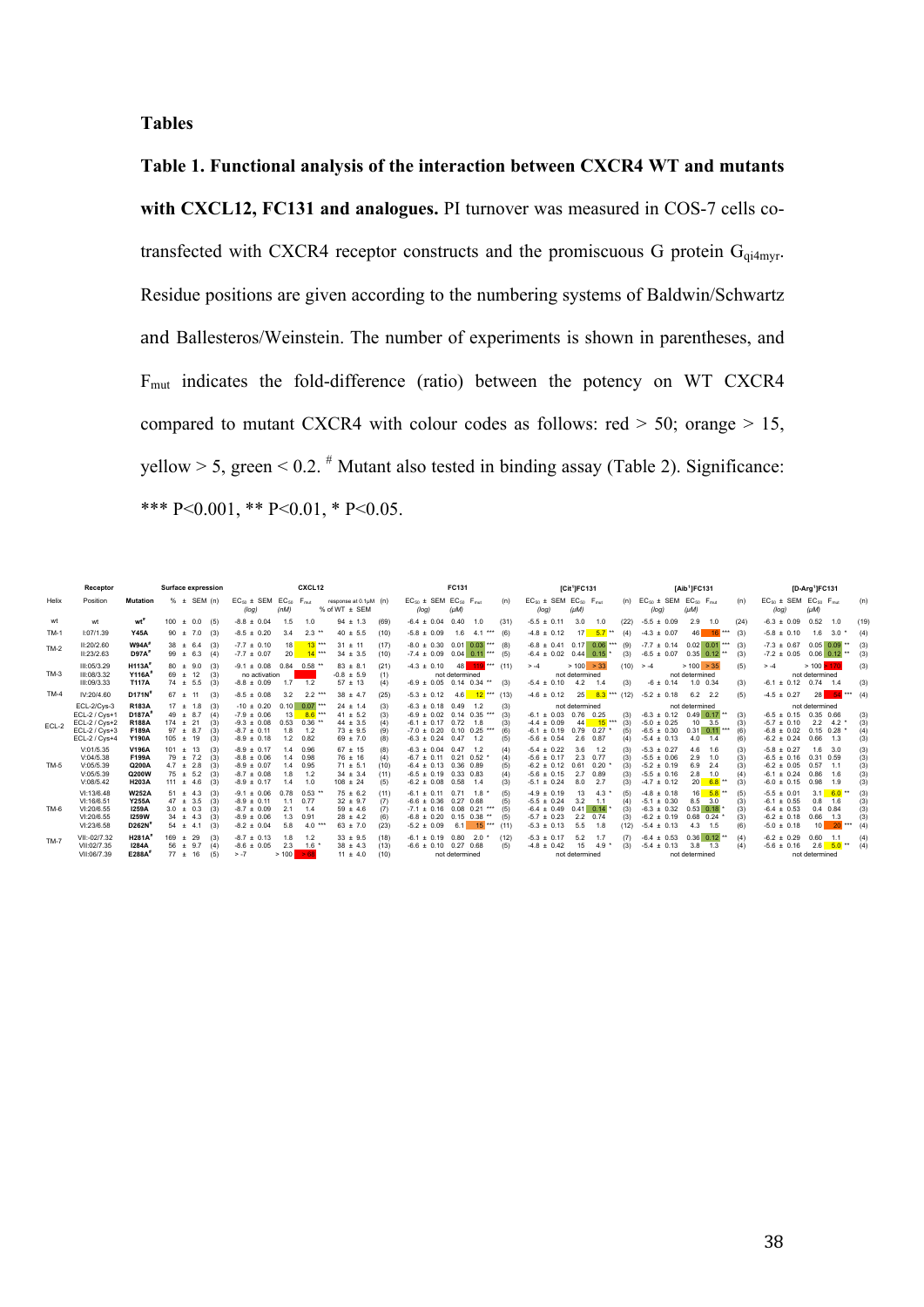**Table 2. Affinity of 12G5, FC131, [Cit<sup>1</sup> ]FC131, [Aib<sup>1</sup> ]FC131 and [D-Arg1 ]FC131 for WT CXCR4 and various CXCR4 mutations.** The data were obtained from competition binding with 125I-labeled antibody 12G5 as radioligand on transiently transfected COS-7 cells. Values in parentheses represent number of experiments (n), and Fmut indicates the fold-difference (ratio) between the affinities on mutant receptor compared to WT receptor with colour codes as follows: red > 100 or no displacement at all, orange > 25, yellow > 5, green < 0.2. Significance: \*\*\* P<0.001, \*\* P<0.01, \* P<0.05. Residue nomenclature is given as in Table 1.

|        | Receptor                    |                            |                                            | <b>12G5</b>                                                                                  | FC131                                                                                    | [Cit <sup>1</sup> ]FC131                                                         | [Aib <sup>1</sup> ]FC131                                                     | [D-Arg <sup>1</sup> ]FC131                                                           |
|--------|-----------------------------|----------------------------|--------------------------------------------|----------------------------------------------------------------------------------------------|------------------------------------------------------------------------------------------|----------------------------------------------------------------------------------|------------------------------------------------------------------------------|--------------------------------------------------------------------------------------|
| Helix  | Position                    | Mutation                   | (nM)<br>(log)                              | $IC_{50}$ ± SEM $IC_{50}$ $F_{mut}$ $B_{Max}$ ± SEM (n) $P$<br>$(B_{max})$                   | $IC_{50}$ ± SEM $IC_{50}$ $F_{mat}$ $P$ (n)<br>(μM)<br>(log)                             | $IC_{50}$ ± SEM $IC_{50}$ $F_{mut}$ $P$ (n)<br>(μM)<br>(log)                     | $IC_{50}$ ± SEM $IC_{50}$ $F_{mat}$ P<br>(n)<br>(μM)<br>(log)                | $IC_{50}$ ± SEM $IC_{50}$ F <sub>mut</sub> P (n)<br>(log)<br>(μM)                    |
| wt     | wt                          | wt                         |                                            | $-8.3 \pm 0.13$ 4.7 1.0 0.096 $\pm$ 0.018 (12)                                               | $-6.1 \pm 0.09$<br>$0.76$ 1.0<br>(12)                                                    | $-5.3 \pm 0.12$<br>4.9<br>1.0<br>(11)                                            | $-5.5 \pm 0.16$<br>$2.9$ 1.0<br>(5)                                          | 0.38<br>$-6.4 \pm 0.14$<br>(6)<br>1.0                                                |
| $TM-2$ | II:20/2.60<br>II:23/2.63    | <b>W94A</b><br><b>D97A</b> |                                            | $-8.7 \pm 0.15$ 1.9 0.40 0.053 ± 0.022 (8)<br>$-8.0 \pm 0.12$ 9.4 2.0 0.086 ± 0.013 (3)      | $0.03$ $0.04$ *** (9)<br>$-7.5 \pm 0.07$<br>$-6.8 \pm 0.15$ 0.17 0.22 **<br>(3)          | $-6.6 \pm 0.16$ 0.27 0.06 *** (9)<br>$-6.1 \pm 0.05$ 0.87 0.18 <sup>**</sup> (3) | $-6.9 \pm 0.33$ 0.14 0.05 **<br>(3)<br>$-5.9 \pm 0.09$<br>1.2 0.40 ns<br>(3) | $0.03$ $0.08$ **<br>(3)<br>$-7.5 \pm 0.09$<br>No displacement<br>(3)                 |
| $TM-3$ | III:05/3.29<br>III:08/3.32  | <b>H113A</b><br>Y116A      | $-8.6 \pm 0.15$ 2.7<br>$-8.1 \pm 0.08$ 8.7 | $0.6$ 0.037 ± 0.006 (7) *<br>$1.9$ 0.036 ± 0.016 (5)                                         | 63 ***<br>$-4.3 \pm 0.18$<br>48<br>(8)<br>(3)<br>>100<br>$> -4$                          | $20***$ (8)<br>>100<br>$> -4$<br>>100<br>$20***$ (2)<br>$> -4$                   | No displacement<br>(3)<br>No displacement<br>(2)                             | No displacement<br>(3)<br>$>100$ $>261$<br>(3)<br>$> -4$                             |
| $TM-4$ | IV:20/4.60                  | D171N                      |                                            | $-8.7 \pm 0.18$ 2.2 0.47 0.034 $\pm$ 0.017 (7) *                                             | 55 $72***$ (8)<br>$-4.3 \pm 0.12$                                                        | 47 9.6 <sup>***</sup> (8)<br>$-4.3 \pm 0.11$                                     | $>100$ 34 ***<br>(3)<br>$> -4$                                               | $> 100$ $> 261$<br>(3)<br>$> -4$                                                     |
|        | ECL-2 ECL-2 / Cys+1         | <b>D187A</b>               |                                            | $-7.8 \pm 0.04$ 16 3.4 0.161 $\pm$ 0.012 (3)                                                 | 7.7 10 <sup>***</sup> (3)<br>$-5.1 \pm 0.18$                                             | $-5.4 \pm 0.20$<br>4.3 0.87 ns (3)                                               | $2.6$ 0.9 ns<br>$-5.6 \pm 0.19$<br>(3)                                       | $12$ 31 *** (3)<br>$-4.9 \pm 0.17$                                                   |
| TM-6   | VI:23/6.58                  | <b>D262N</b>               | $-8.4 \pm 0.15$ 3.7                        | $0.8$ $0.101 \pm 0.020$ (8)                                                                  | $96***$<br>$-4.1 \pm 0.18$<br>73<br>(9)                                                  | 61 $12***$ (9)<br>$-4.2 \pm 0.10$                                                | $>100$ 34 <sup>***</sup> (3)<br>$> -4$                                       | $> 100$ $> 261$<br>(3)<br>$> -4$                                                     |
| $TM-7$ | VII:-02/7.32<br>VII:06/7.39 | <b>H281A</b><br>E288A      |                                            | $-8.6 \pm 0.15$ 2.4 0.52 0.028 ± 0.008 (7) *<br>$-8.7 \pm 0.16$ 2.1 0.45 0.035 ± 0.011 (7) * | $18***$ (8)<br>$-4.9 \pm 0.11$<br>13 <sup>1</sup><br>$-5.4 \pm 0.12$<br>4.1 $5.5***$ (8) | 31 6.3 *** (8)<br>$-4.5 \pm 0.17$<br>$2.1$ 0.44 ns (6)<br>$-5.7 \pm 0.19$        | 91 $31***$ (3)<br>$-4.0 \pm 0.10$<br>(3)<br>$-5.4 \pm 0.10$<br>4.2 1.4 ns    | $280$ <sup>***</sup> (3)<br>$-4.0 \pm 0.21$<br>107<br>> 261<br>>100<br>(3)<br>$> -4$ |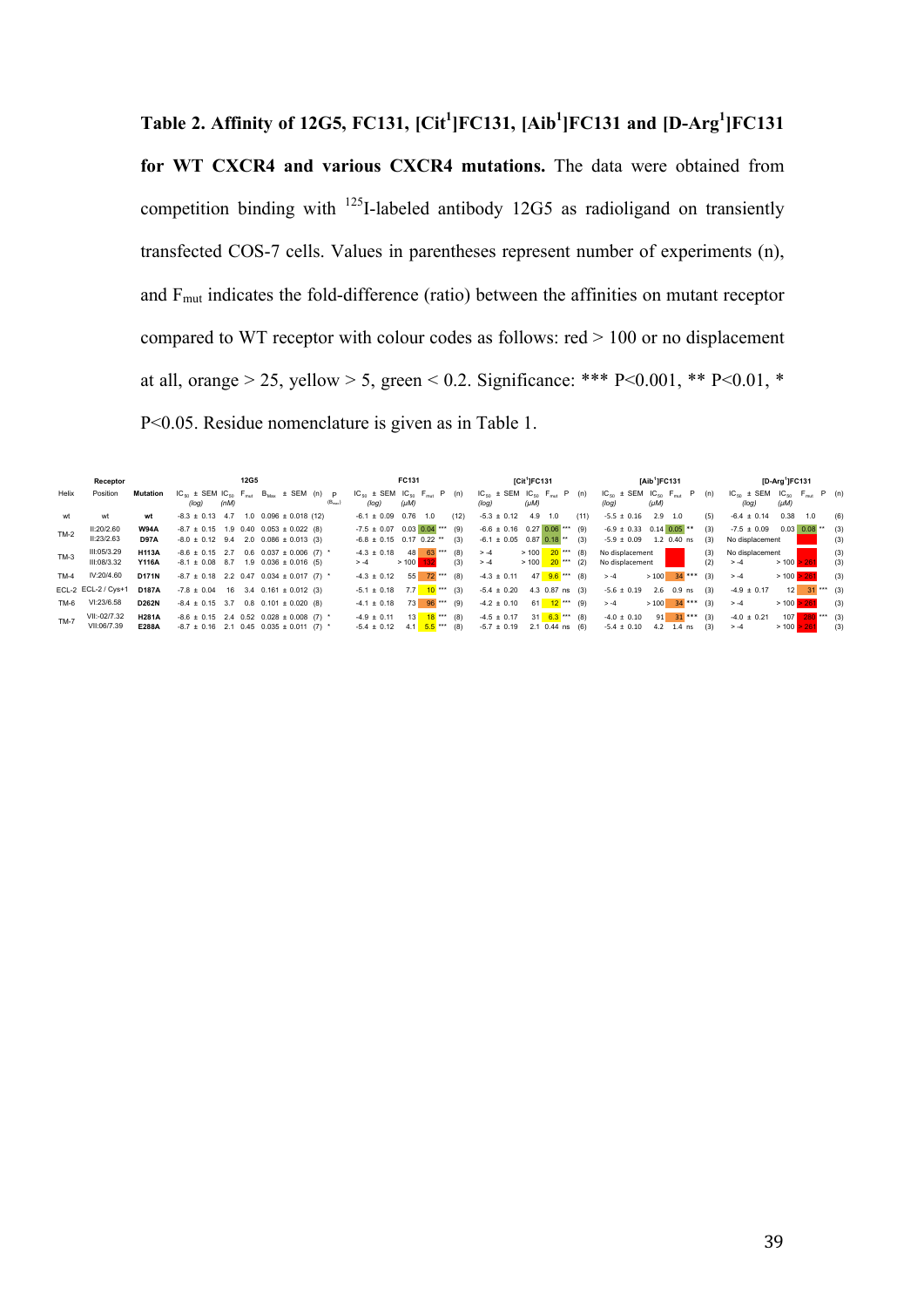#### **Figure legends**

**Figure 1. Compounds and mutations included in this study.** (A) Structure of FC131 and (B) analogues [Cit<sup>1</sup>]FC131, [Aib<sup>1</sup>]FC131 and [D-Arg<sup>1</sup>]FC131, for which only the structure of the modified side chain 1 is shown. (C) Helical wheel diagram of CXCR4 as seen from the extracellular side showing the upper halves of the TMs and parts of ECL-2. Residues with black background are conserved among class A GPCRs and residues on grey background were mutated in this study. (D) Surface expression and response to 0.1 µM CXCL12 in functional assay of each mutant.

**Figure 2. Mutational analysis of FC131 in CXCL12-inhibition and 125I-12G5 binding studies.** The ability of FC131 to inhibit CXCL12-mediated activation (A-C) or to displace  $^{125}I-12G5$  (D-F) from WT CXCR4 (stippled line) or mutants in the TMarea (H113A, Y116A, D171N, D262N) (A, D), the exterior receptor parts (H281A, D187A) and E288A (B, E) or the minor binding pocket (W94A, D97A) (C, F) was assessed (see methods for details). H113A, white square; Y116A, black square; D171N, black circle; D262N, white circle; D187A, white triangle/tip up; H281A, white triangle/tip down, E288A, black triangle/tip down, W94A, black triangle/tip up; D97A, white diamond. Y116A and E288A were not activated by CXCL12 and could therefore not be assessed in functional studies of FC131 (A, B);  $n \ge 3$ .

**Figure 3. The binding mode of FC131 in CXCR4.** (A) 2D representation of the FC131 binding site in CXCR4. Residue colours: red, negative; purple, positive; cyan, polar; green, hydrophobic. Interactions: pink full and stippled arrows, H-bond with main and side-chain, respectively; green line,  $\pi$ - $\pi$  stacking; red line, cation- $\pi$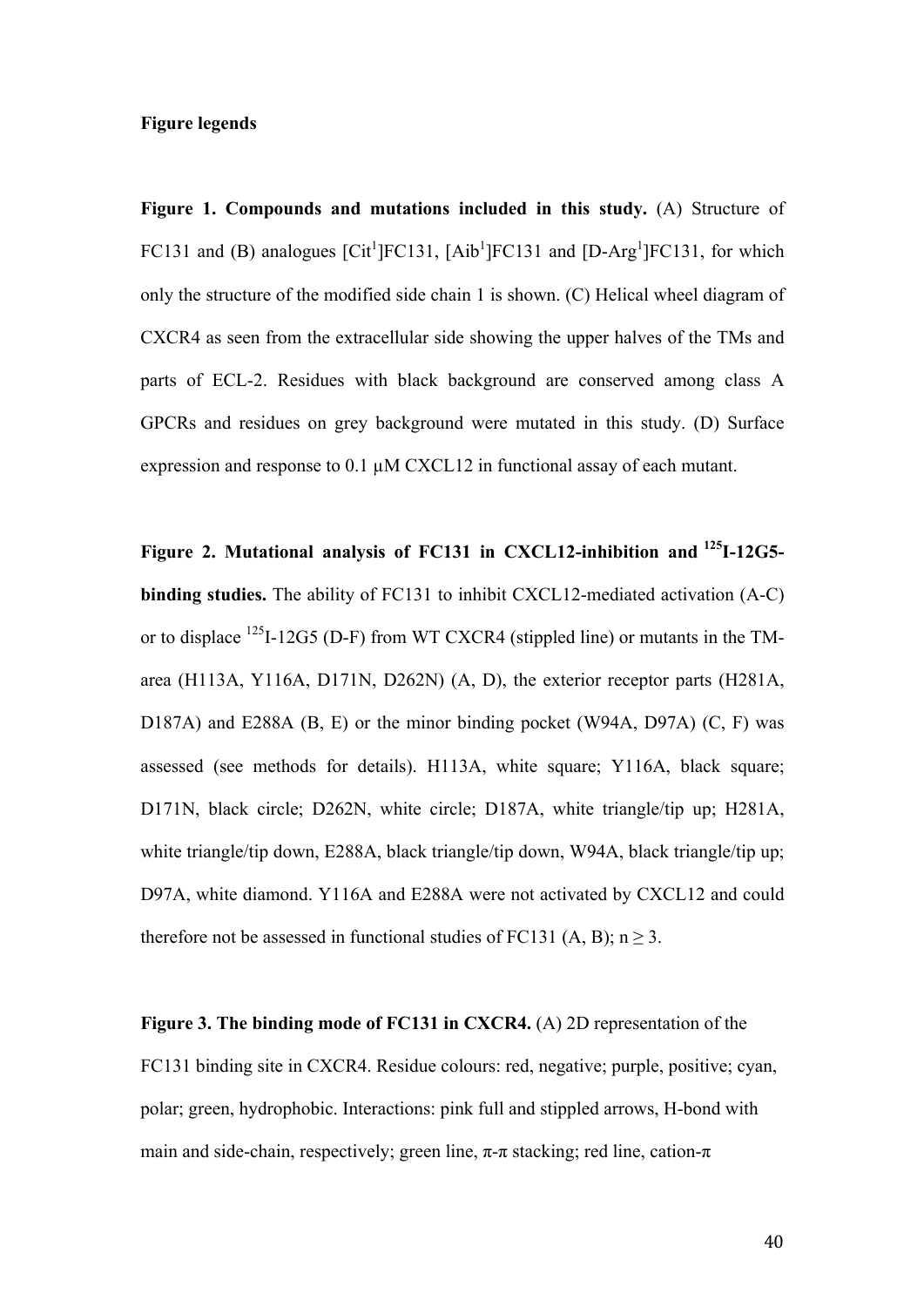interaction; grey cloud, solvent exposed atom. 3D model of FC131 binding in CXCR4 as seen from top (B) or the side (C). TM-5 and -6 have been removed for clarity.

Figure 4. [Cit<sup>1</sup>]FC131 and [Aib<sup>1</sup>]FC131 confirm the orientation of FC131 in **CXCR4, and highlight the role of Arg188 and His<sup>203</sup> for sandwiching the 2-Nal3** side chain. The structures of the side chains in position 1 of  $FC131$  (A),  $[Cit^1]FC131$ (B), and  $[Aib^1]FC131$  (C) are given. (D-F)  $^{125}I-12G5$  binding assays on WT CXCR4 and mutant receptors (H113A, D171N and D187N, symbols as in Figure 2). (G-I) Impact of mutations D187A, R188A, F189A, Y190A (ECL-2) and H203A (TM-5) in binding (D187A) or functional assays (other mutants) shown as fold-decreases. (K, L) Molecular docking of the analogues.

Figure 5. Mutational analysis and computational modelling of [D-Arg<sup>1</sup>]FC131 **binding in CXCR4.** (A) Fold-decreases of FC131 (grey) and  $[D-Arg^1]FC131$  (white) affinity (upper diagram) and antagonistic potency (lower diagram) observed for a range of mutants in comparison to WT CXCR4. (B) The effect of D97A (triangle, tip down) in comparison to WT (circles, stippled line) on the affinity (upper part) and potency (lower part) of FC131 (grey) and [D-Arg<sup>1</sup>]FC131 (white). (C) Molecular docking of [D-Arg<sup>1</sup>]FC131 (white structures) showing multiple binding poses in overlay with the FC131 binding pose (green structure).

Figure 6. Mutation of the H-bond forming residues  $Tyr^{116}$  and Glu<sup>288</sup> abolished **CXCL12-induced receptor activation.** (A)  $\text{Tyr}^{116}$  and  $\text{Glu}^{288}$  form a H-bond in the crystal structure of CXCR4 (here bound to CVX15, PDB code 3OE0). (B) Ability of CXCL12 to activate WT CXCR4 (white circles) and mutants Y116A (white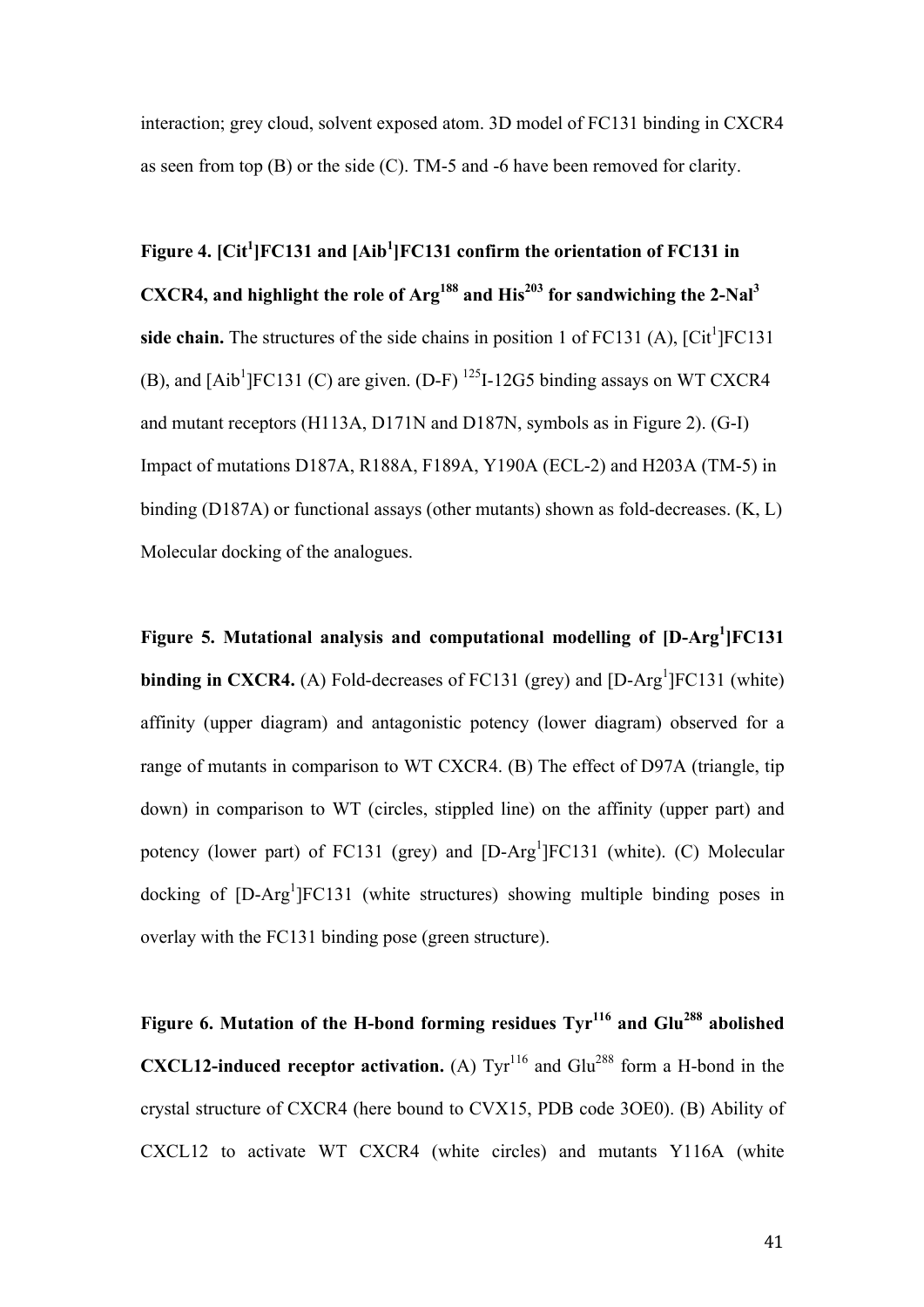diamonds) and E288A (black diamonds). (C) Homologous 125I-12G5 competition binding experiments on WT, Y116A and E288A (symbols as in A) and the  $B_{\text{max}}$  of 12G5 in fmol/1  $\times$  10<sup>6</sup> cells for each receptor (inset). (D) Ability of FC131 to displace  $125$ I-12G5 from WT, Y116A, and E288A (symbols as in A).

**Figure 7. The binding of FC131 compared to CVX15.** Overlay of the binding modes for FC131 (green) identified in the present study and CVX15 (yellow) from the co-crystal structure of CXCR4 and CVX15 (PDB code: 3OE0).